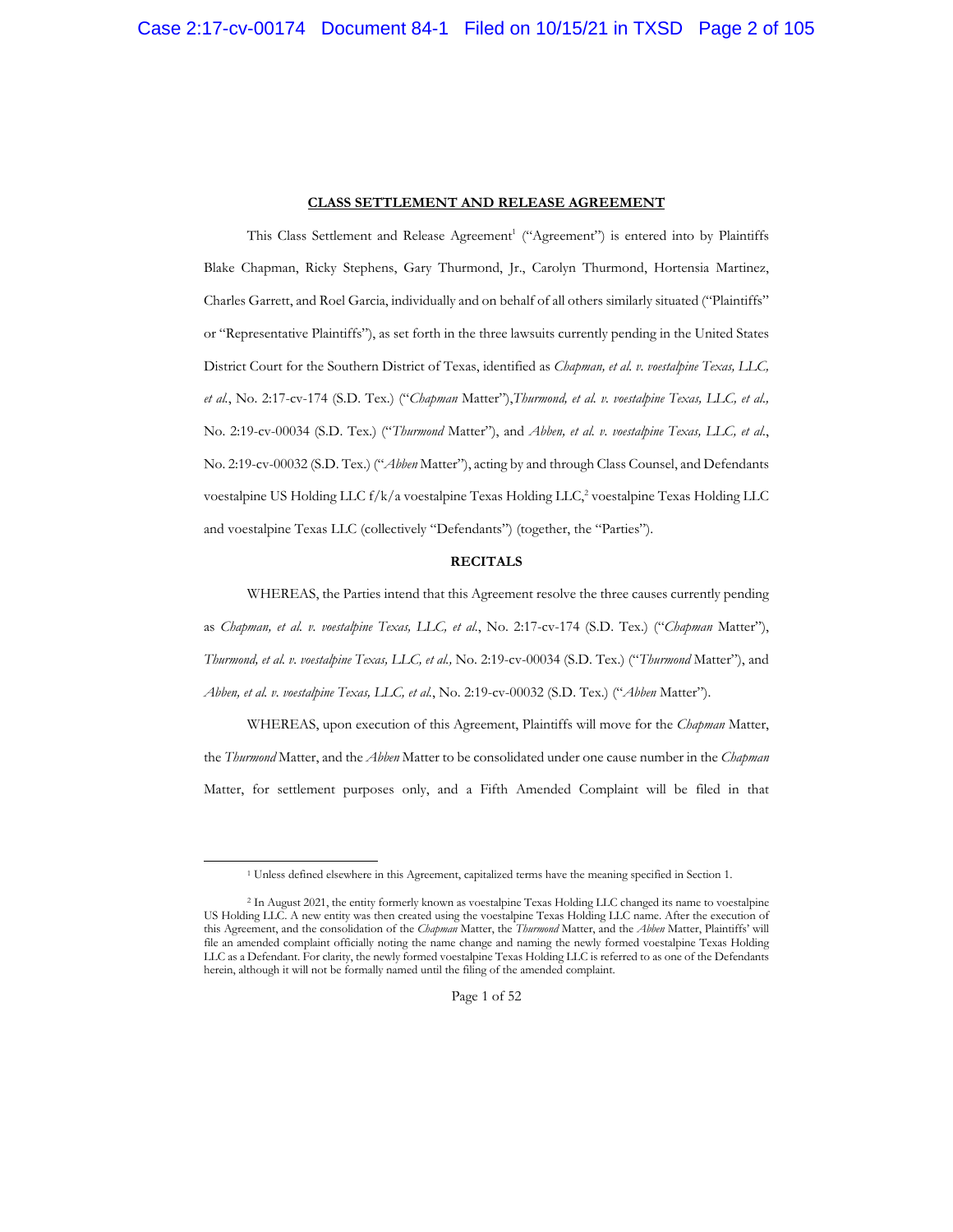Consolidated Action that aligns the plead facts and legal claims within the provisions of this Agreement.

WHEREAS, Plaintiffs Reside or have Resided in the Class Areas during the Class Period;

WHEREAS, Plaintiffs have asserted claims for damages and injunctive relief against Defendants in the above identified Actions individually on their own behalf and on behalf of similarly situated Class Members pursuant to Rule 23 of the Federal Rules of Civil Procedure;

WHEREAS, Plaintiffs allege in substance that Dust from Defendants' Facility has migrated onto their Real Property and/or Personal Property on account of Defendants' intentional, negligent and/or grossly negligent conduct and which constitutes an actionable trespass;

WHEREAS, Plaintiffs also contend that the migration of Dust from Defendants' Facility constitutes a temporary or permanent nuisance condition that began in or about August 2016 and has continued, on an ongoing basis, through the present, and is expected to continue into the future;

WHEREAS, Plaintiffs recognize and acknowledge that conditions have improved as a result of Remedial Measures taken by Defendants, but have not fully abated;

WHEREAS, Plaintiffs contend, on behalf of themselves and the Class Members, that they have suffered damage to Real Property and/or Personal Property due to Defendants' intentional, negligent and/or grossly negligent conduct, trespass and/or temporary or permanent nuisance conditions;

WHEREAS, Defendants have denied and continue to deny Plaintiffs' and Class Members' allegations in the Actions seeking damages or injunctive relief, or of any wrongdoing with regard to the siting, design, construction, and operation of the Facility, and specifically deny and dispute the scientific, factual, legal, and other bases asserted in support of Plaintiffs' claims for damages or injunctive relief;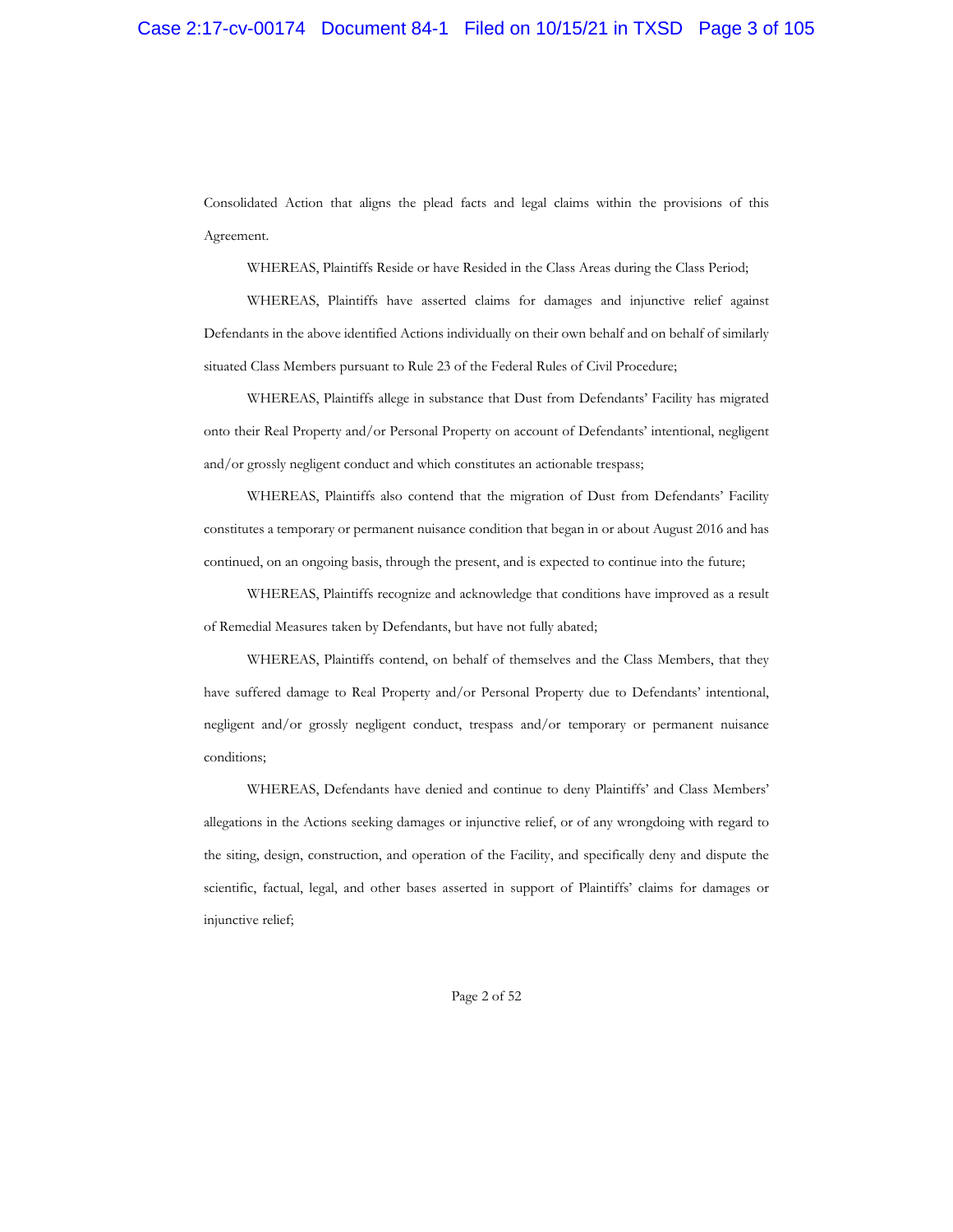WHEREAS, Defendants have denied and continue to deny Plaintiffs' and Class Members' allegations that Defendants have caused and are continuing to cause a trespass and temporary or permanent nuisance.

WHEREAS, after carefully considering the facts and applicable law, and the risks and uncertainty of continued litigation, and as a result of having engaged in extensive negotiations, including mediations, the Parties desire to settle the claims in the Actions on the terms and conditions stated herein, which the Representative Plaintiffs and Class Counsel believe are fair, reasonable adequate, and beneficial to and in the best interests of the Class Members;

WHEREAS, the Parties agree that by entering into this Settlement, no Defendant is admitting any liability, fault, or violation of the law, but that Defendants deny all allegations and claims asserted against them; and

WHEREAS, in consideration of the promises and the mutual covenants hereinafter set forth, the Parties, acting by and through their counsel of record, have entered into this Agreement to settle and resolve all of the claims of the Plaintiffs and Class Members that have been or could have been made in the Actions, including claims that the alleged conditions involving Dust that they have described are ongoing and are expected to continue, against the Released Parties, which shall be resolved and dismissed with prejudice in accordance with the terms of this Agreement.

NOW, THEREFORE, for good and valuable consideration, the receipt and sufficiency of which are hereby acknowledged by each Party hereto, IT IS HEREBY AGREED by the Parties, subject to Court approval, as follows:

## **I. DEFINITIONS**

For purposes of this Agreement, the following terms shall have the meanings set forth

below:

Page 3 of 52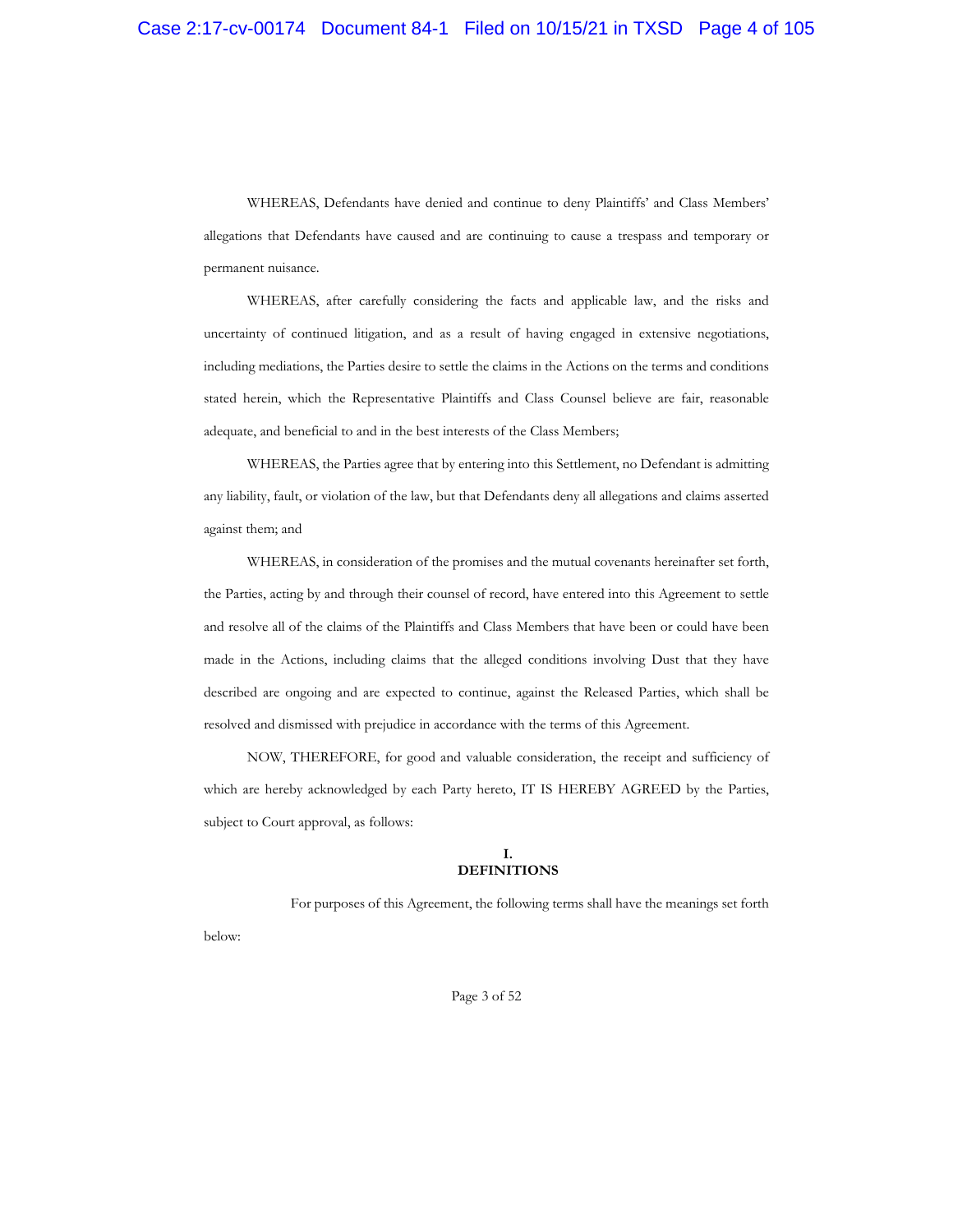**"Actions"** means the *Chapman* Matter, the *Thurmond* Matter, and the *Abben* Matter, pending in the United States District Court for the Southern District of Texas, Corpus Christi Division, the Honorable Nelva Gonzales Ramos presiding. To the extent applicable, each individual matter described above is referred to as an "Action."

**"Agreement"** or **"Settlement Agreement"** means this Class Settlement and Release Agreement, including all Exhibits attached hereto.

**"Claim Form"** means the document attached as Exhibit C to this Agreement that each Class Member must execute and return to participate in the Settlement Fund.

**"Claim Form Database"** means the electronic database compiled by the Claims Administrator that organizes the Claim Forms received from the Participating Class Members according to zone and Residential Unit.

**"Claims Administration"** means the work of (a) preparing a Property Identification Plan; (b) providing information about this Agreement to the Class Members, including, without limitation, mailing the Class Notice and Claim Forms required under the terms of this Agreement or any court order, and responding to any inquiries from Class Members; (c) receiving Claim Forms from Participating Class Members and creating and maintaining a Claim Form Database; (d) establishing, managing, reporting on, receiving the Total Cash Settlement Amount and other funds into, and paying the Total Cash Settlement Amount and other funds out of, an appropriate Qualified Settlement Fund, which will be created and will be exclusively dedicated to holding funds paid by Defendants under this Agreement that does not commingle funds from other sources; and (e) disbursing the Total Cash Settlement Amount from the Qualified Settlement Fund in the manner set forth in this Agreement and pursuant to the Claims Program and the Settlement Distribution prepared by the Special Master.

**"Class Area"** means the geographic area within San Patricio County, TX, largely within the City of Portland and the City of Gregory as depicted and delineated in the map attached as Exhibit D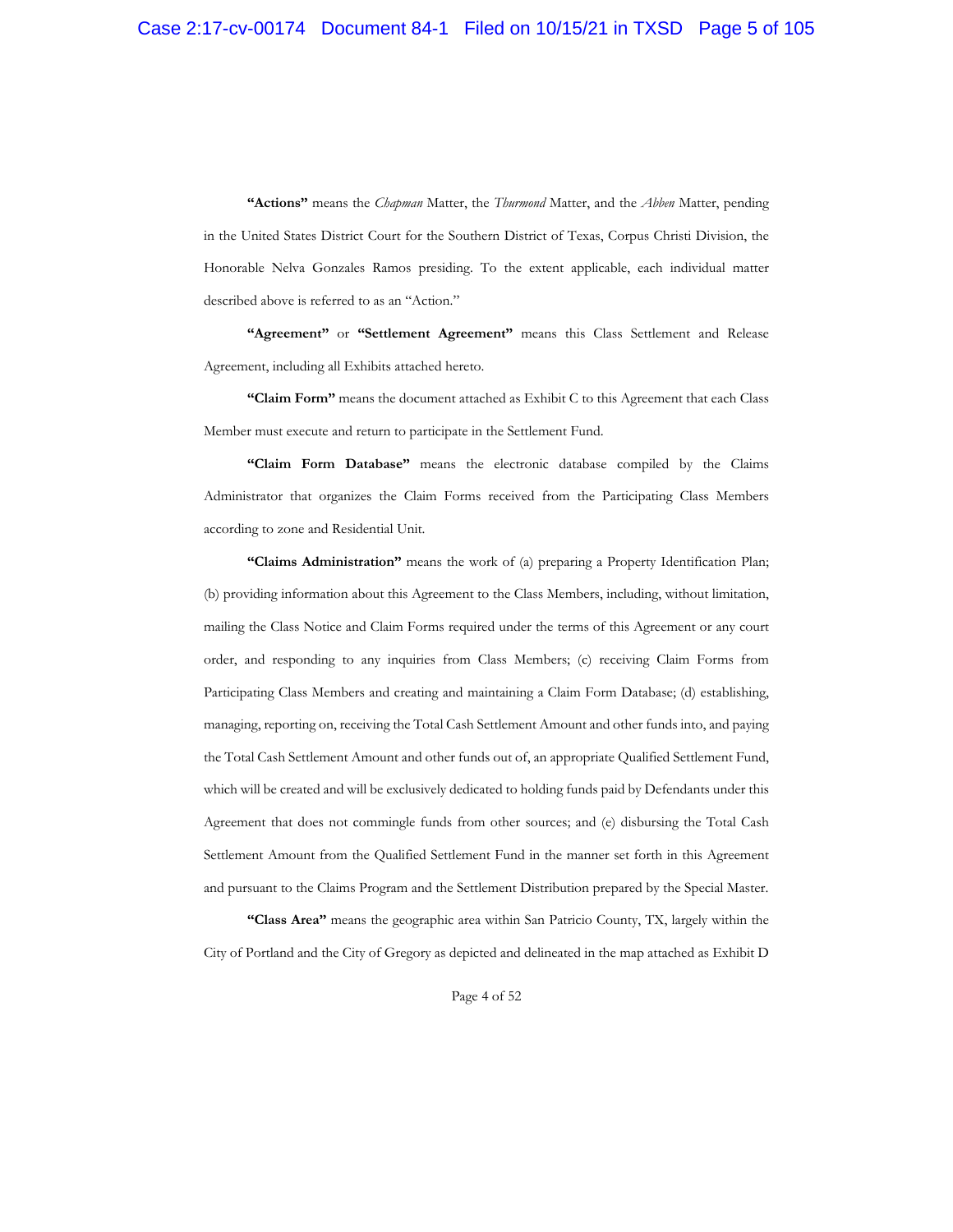to this Agreement. The Class Area is subdivided into seven (7) Weighted Class Zones, also clearly delineated in the map attached as Exhibit D to this Agreement.

**"Claims Administrator"** means the firm Postlethwaite & Netterville of Baton Rouge, Louisiana, mutually selected by the Parties and retained by the Special Master to conduct Claims Administration, including development of the Property Identification Plan.

**"Claims Program"** means the program as approved by the Court to create the Settlement Distribution to distribute a Settlement Sum to Participating Class Members as described in Part IV herein. Such program shall be prepared by the Special Master, in consultation with the Claims Administrator.

**"Class Counsel"** means ANDERSON ALEXANDER, PLLC; LILES WHITE, PLLC; and FRAZER PC.

**"Class Members"** means all Persons who Reside in the Class Area as of the date the Court enters the Preliminary Approval Order, or who formerly Resided within the Class Area for a period of at least one (1) month during the Class Period, and had a legal right to occupy the Residence, through property ownership or residential lease agreement.

**"Class Notice"** means the notice documents to be provided to the Class Members advising them of this Settlement Agreement and providing the information required by Federal Rule of Civil Procedure 23(e). The Short Form Notice and Long Form Notice are attached as Exhibits A and B, respectively, to this Agreement. The Short Form Notice will be sent to each Class Member via First Class Mail and the Long Form Notice will be available to the Class Members through the settlement website, in accordance with Federal Rule of Civil Procedure 23(b)(3), (e), and the Notice Plan.

**"Class Period"** means the time that is between August 1, 2016 (the day Defendants began Operations) and the date the Court enters its Preliminary Approval Order.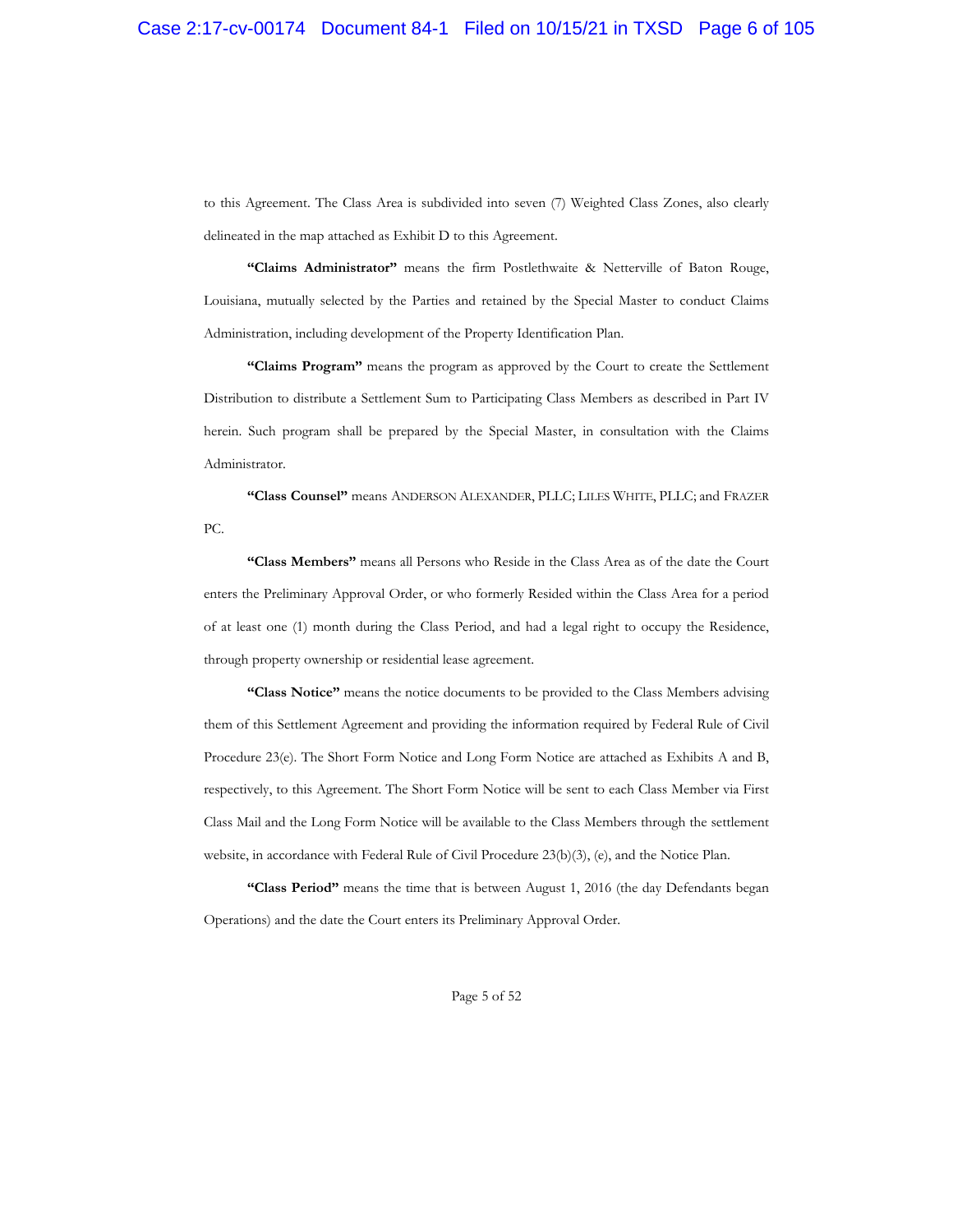**"Consolidated Action"** means the remaining action after the Parties move to consolidate the *Chapman* Matter, the *Thurmond* Matter, and the *Abben* Matter for settlement purposes, consistent with the terms of this Agreement.

**"Court"** means the United States District Court for the Southern District of Texas, Corpus Christi Division, the Honorable Nelva Gonzales Ramos, presiding.

**"Dust"** means all dust, as commonly understood, and particulate matter, as that term is defined under the Clean Air Act, 42 U.S.C § 7401, *et seq*., and regulations promulgated by the United States Environmental Protection Agency (EPA) relating thereto and found at 40 CFR § 58.1 (including particles referred to as PM 10, PM 2.5 and TSP), and the Texas Clean Air Act, Tex. Health and Safety Code § 382.002 *et seq.,* and regulations promulgated by the Texas Commission on Environmental Quality (TCEQ) (including particles referred to as PM 10, PM 2.5 and TSP) found at 30 TAC Chapter 111, Subchapter A, relating in any manner to the activities and operations conducted or which occur or have occurred at the Facility, including dust or particulate matter relating to loading or unloading of shipments at the Facility, via water-borne vessels, barges, trucks or rail, as well as the transportation, handling, movement or conveyance of materials within the Facility (including the Facility's dock and any vessels moored thereto), and including the generation or emission of dust or particulate matter from the manufacturing process at the Facility, or emanating or escaping from the Facility. Dust shall include, but not be limited to, dust, or particulate matter of any kind or nature, relating to the receipt, storage, handling, movement, screening, shipment, processing or manufacturing of (i) iron oxide pellets, nuggets, lump ore and/or iron oxide fines (ii) Hot Briquetted Iron (HBI), (iii) HBI fines and/or HBI chips, (iv) iron oxide sludges and/or HBI sludges, (v) cold briquetted iron and/or (vi) Remet (partially processed iron oxide materials), emanating or escaping from the Facility, whether in the form of fugitive dust emissions or emissions from any stack, emission point, pile, or area source identified in any air emission permit issued by the EPA or the TCEQ, relating to the Facility, and whether or

Page 6 of 52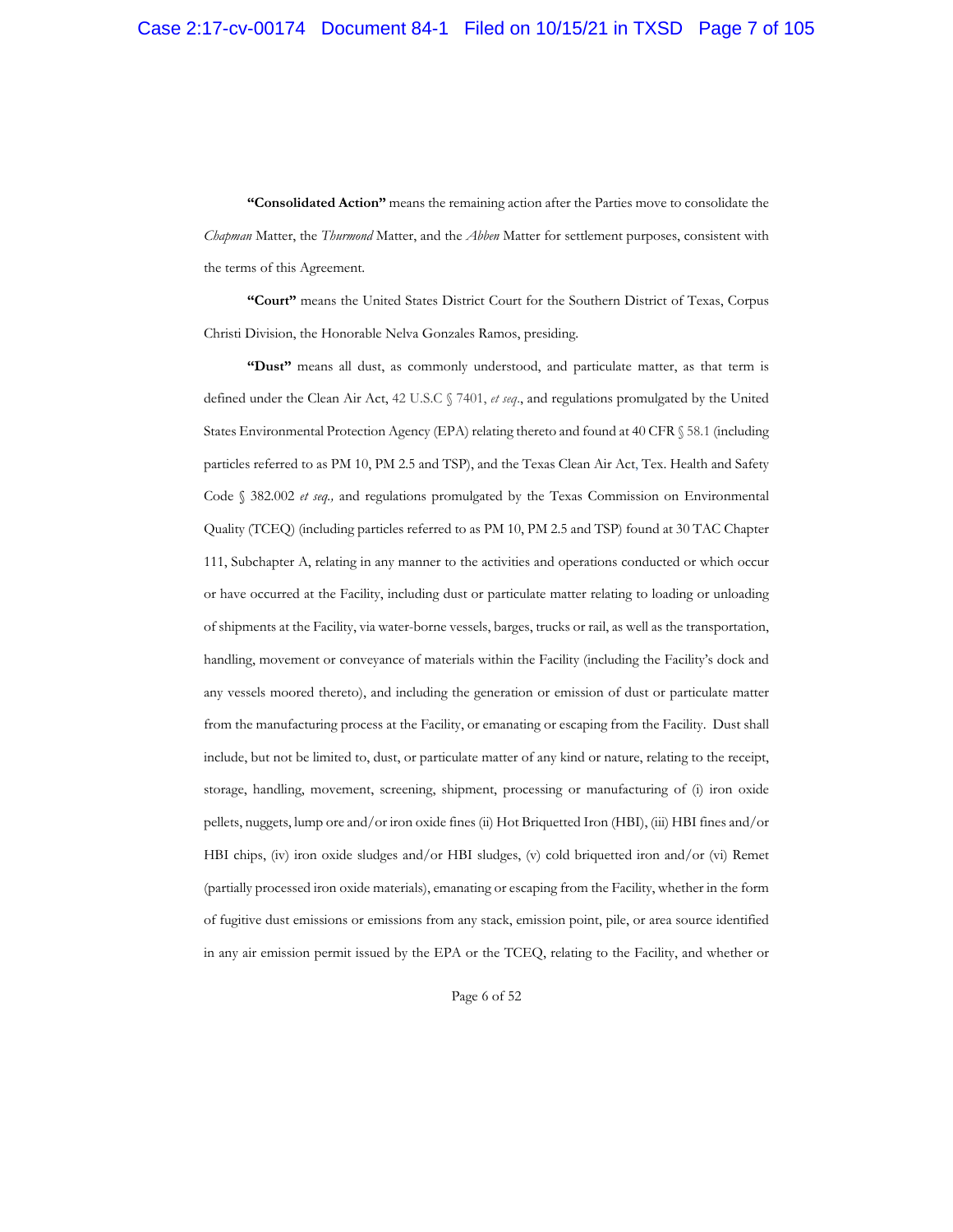not such emissions are in compliance with any such air emission permit, or are specifically identified in any permit application for an air emission permit submitted to EPA or to TCEQ relating to the Facility. This definition does not include dust related to transportation of the product once the product leaves the Facility.

**"Effective Date"** means the date on which the time for any appeals of the Court's Final Approval Order has expired, with no appeal filed. In the case that any appeal is filed, the date on which all appeals are finally dismissed or decided in affirming the Agreement, without modification, if there are any timely objections filed. If there are no timely objections filed, then the Effective Date is the date the Court enters a Final Approval Order.

**"Facility"** means the Direct Reduced Iron ("DRI")/Hot Briquette Iron ("HBI") production plant owned and/or operated by the Defendants located near the La Quinta Ship Channel (the "Ship Channel") at 2800 Kay Bailey Hutchison Road, Portland, Texas, and depicted on a map attached as Exhibit D. The Facility includes all property leased, operated and/or controlled by the Defendants whether coextensive or not.

**"Fairness Hearing"** means the hearing at which the Court will consider whether to give final approval to this Agreement; approve, modify, or deny a petition for an award of attorneys' fees and expenses; enter the Final Approval Order; and make such other final rulings as are contemplated by this Agreement.

**"Final Approval Order"** means the Court's entry of the final order approving this Agreement following the Fairness Hearing in substantially the form attached hereto as Exhibit F.

**"Long Form Notice"** means Exhibit B, which will be published on the settlement website established by the Claims Administrator.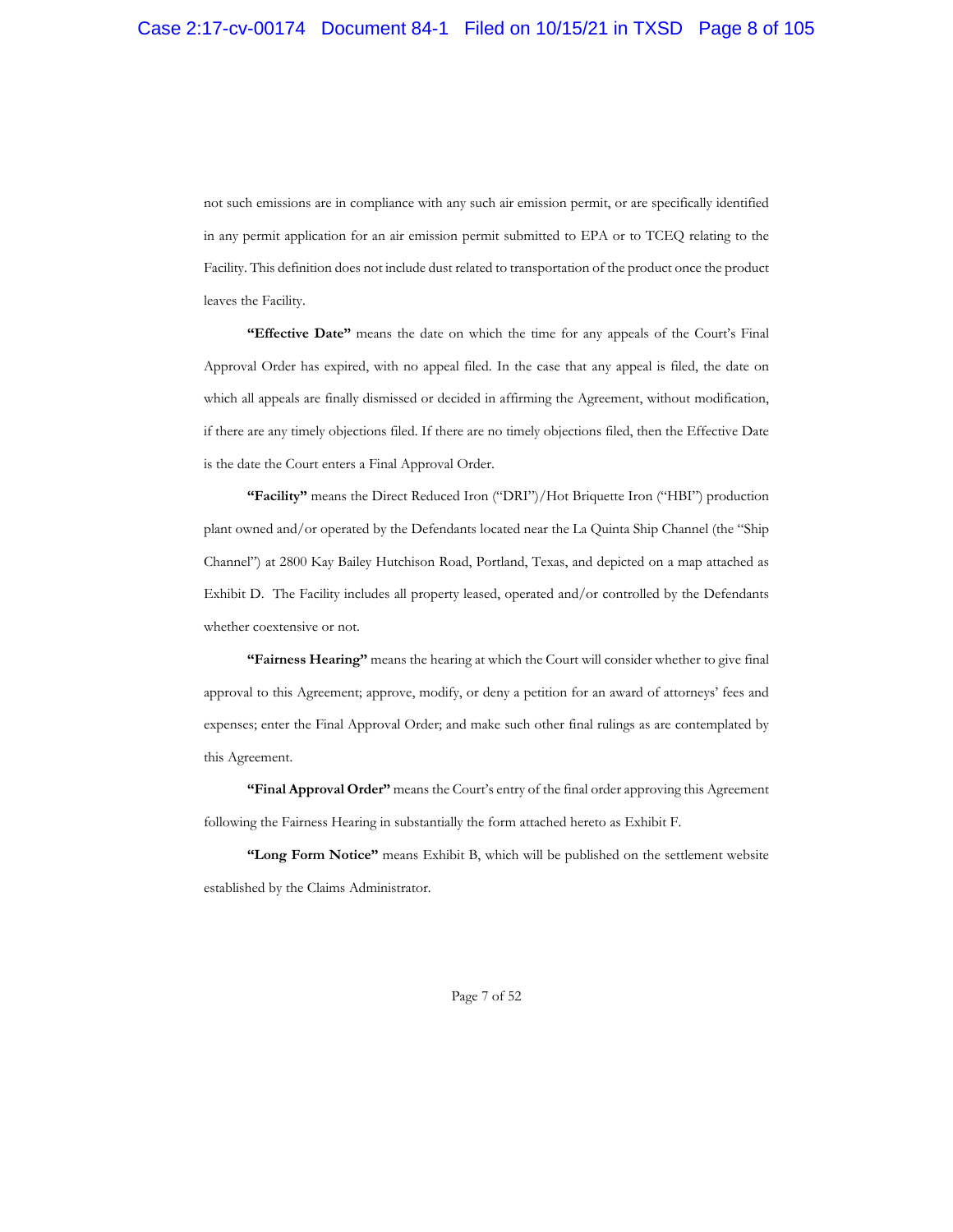**"Net Settlement Amount"** means the portion of the Total Cash Settlement Amount after deductions for court-approved attorneys' fees and costs, any service awards for one or more Plaintiffs, and the Reserve Fund.

**"Newspaper Notice"** means the advertisement to be posted in the local newspaper(s) advising of this Settlement and providing information on how a Class Member can obtain a Notice Packet, in substantially the same form as the Short Form Notice attached hereto as Exhibit A.

**"Notice Packet"** means the Short Form Notice, along with a Claim Form, and a pre-paid return envelope that will be mailed to the Class Members pursuant to preliminary Court-approval of this Agreement.

**"Notice Period"** means the 60-day period, beginning on the Notice Issuance Date, during which the Class Members may return their Claim Forms to become Participating Plaintiffs, opt out of the settlement, or object to the settlement.

**"Notice Issuance Date"** means the date not more than forty-five (45) days after the Court grants the Parties' Preliminary Approval Order by which the Notice Packets must be mailed to the Class Members, and the date by which the initial Newspaper Notice must be posted in a local newspaper with distribution in Portland, Texas; Gregory, Texas; and Corpus Christi, Texas.

**"Notice Plan"** means the plan as contained in this Agreement (and set forth in Exhibit I) and approved and ordered by the Court, that describes the method(s) by which notice is to be provided to Class Members. Such Notice Plan is expected to include a Notice Packet which would be sent to all identifiable Class Members by First Class Mail to the physical address of the Residences and record property owners within the Class Area, as identified by the Claims Administrator. The Notice Plan is also expected to include the posting of a Newspaper Notice and the creation of a website containing relevant settlement data and documents.

Page 8 of 52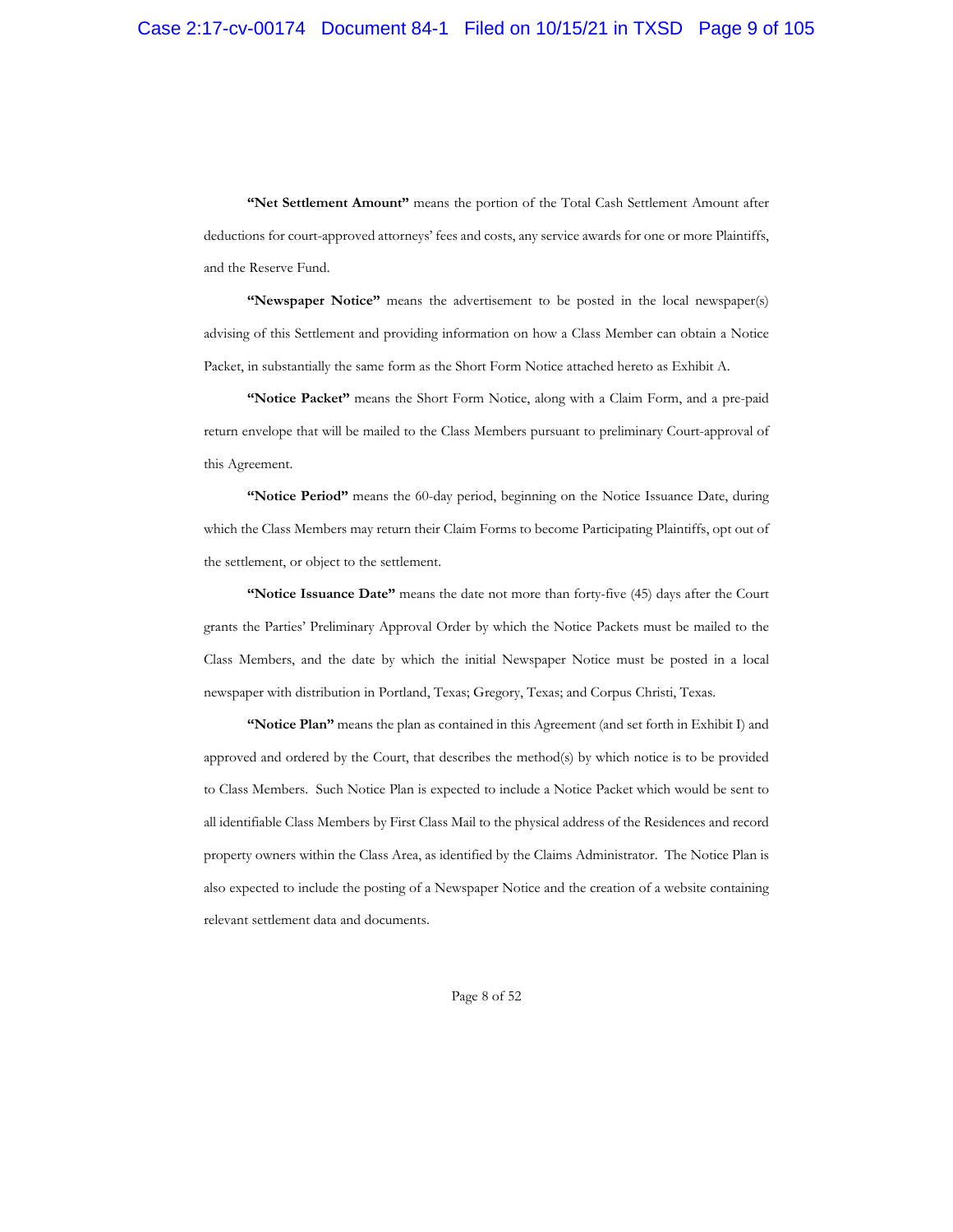**"Participating Class Members"** means those Settlement Class Members who timely return a Claim Form and are entitled to receive their Settlement Sum as set forth in this Agreement.

**"Person"** means a natural person.

**"Personal Property"** means any and all property (excepting Real Property) of any kind or nature, including without limitation, Vehicles, indoor or outdoor furnishing, fixtures, appliances, decorations or possessions, which are or which can be or which will be subjected to the alleged migration of Dust from the Facility by one or more Releasing Parties to a Residence in the Class Area, as alleged in the Consolidated Action.

**"Personal Signature"** means the actual signature by the person whose signature is required on the document. Unless otherwise specified in this Agreement, a document requiring a Personal Signature may be submitted by an actual original "wet ink" signature on hard copy, or a PDF or other electronic image of an actual signature provided under authorization of the person required to sign.

**"Preliminary Approval Order"** means the Court's order preliminarily approving this agreement pursuant to Federal Rule of Civil Procedure 23, where such approval is in substantially the same form as the Proposed Preliminary Approval Order, attached as Exhibit E hereto, or as otherwise agreed upon by the Parties.

**"Proof of Residence"** means one or more documents intending to demonstrate that a Class Member resides and/or resided at a Residential Unit during the Class Period. Such documentation can take the form of a lease agreement identifying the property address at issues and including the lease term; or a letter from the landlord or leasing agent acknowledging the address and dates of occupancy and identifying the Class Member as the tenant or an individual with a right to reside at the Residence; or a utility bill showing the name of the Class Member, the address of the Residence and the date; or a driver's license or state identification card issued by the State of Texas and showing the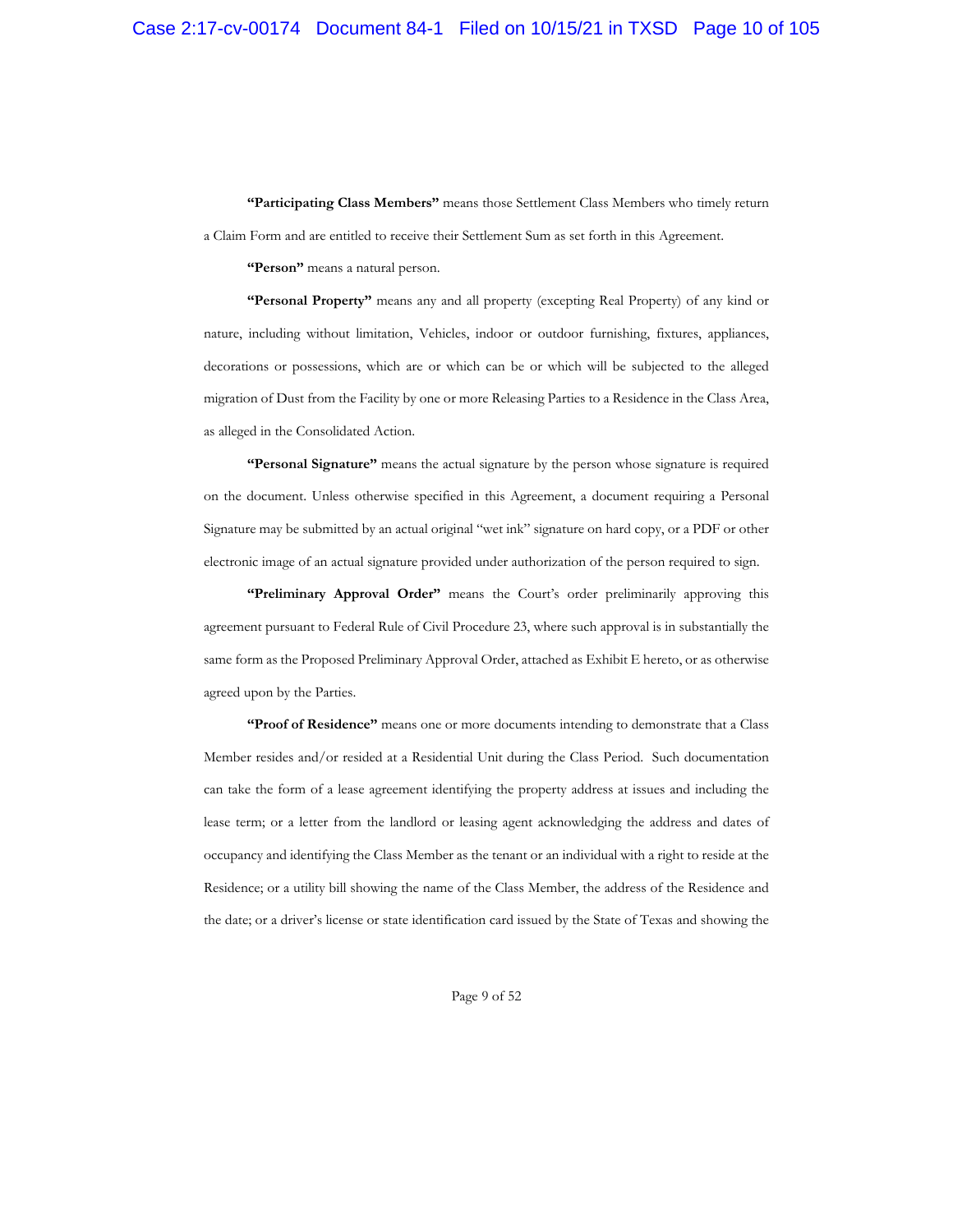name of the Class Member and address of the Residence; or other such documentation that may be accepted by the Special Master at his discretion.

**"Property Identification Plan"** means the efforts undertaken by the Claims Administrator to (i) identify the physical addresses of all Residences in the Class Area, including the physical addresses for Apartment Residents; (ii) to attempt locate the addresses for Persons who own the Residences, if they do not reside at the Residence; and (iii) to attempt locate individuals who previously resided at and/or owned a Residence within the Class Area during the Class Period. The proposed scope of the Property Plan is hereby attached as Exhibit G.

**"Real Property"** means improved real estate containing one or more structures constructed for and intended for dwelling by Persons, and which is subject to local real estate property taxes by a local taxing authority. Real Property shall also include the structure and all appetences thereto, including without limitation, attached or detached garages and out-buildings, patios, decks, walkways, fences, as well as any attached fixtures, and other things that are affixed to the land or the structure.

**"Released Claims"** means any and all claims, demands, actions, causes of action, whether individual actions and/or class actions, seeking damages or relief of any nature or kind, past, present and future, including those that that have occurred, that currently exist, that are of a continuing and ongoing nature, and/or which may arise in the future, including but not limited to claims for compensatory damages, punitive or exemplary damages, costs, pre-judgment interest, post-judgment interest, attorney fees, damages, obligations, liabilities, appeals, reimbursements, replacement costs, expenses, liens, interest, penalties or fines, and including claims which were asserted or which could have been asserted in the Consolidated Action, and/or in any Action, based on the facts alleged in the Consolidated Action, and/or any Action, accrued or not yet accrued, legal or equitable, under any theory, at law or equity, including specifically, but not limited to all claims of past or present nuisance, continuing nuisance, permanent and/or temporary nuisance, and/or trespass, and/or other claims of

Page 10 of 52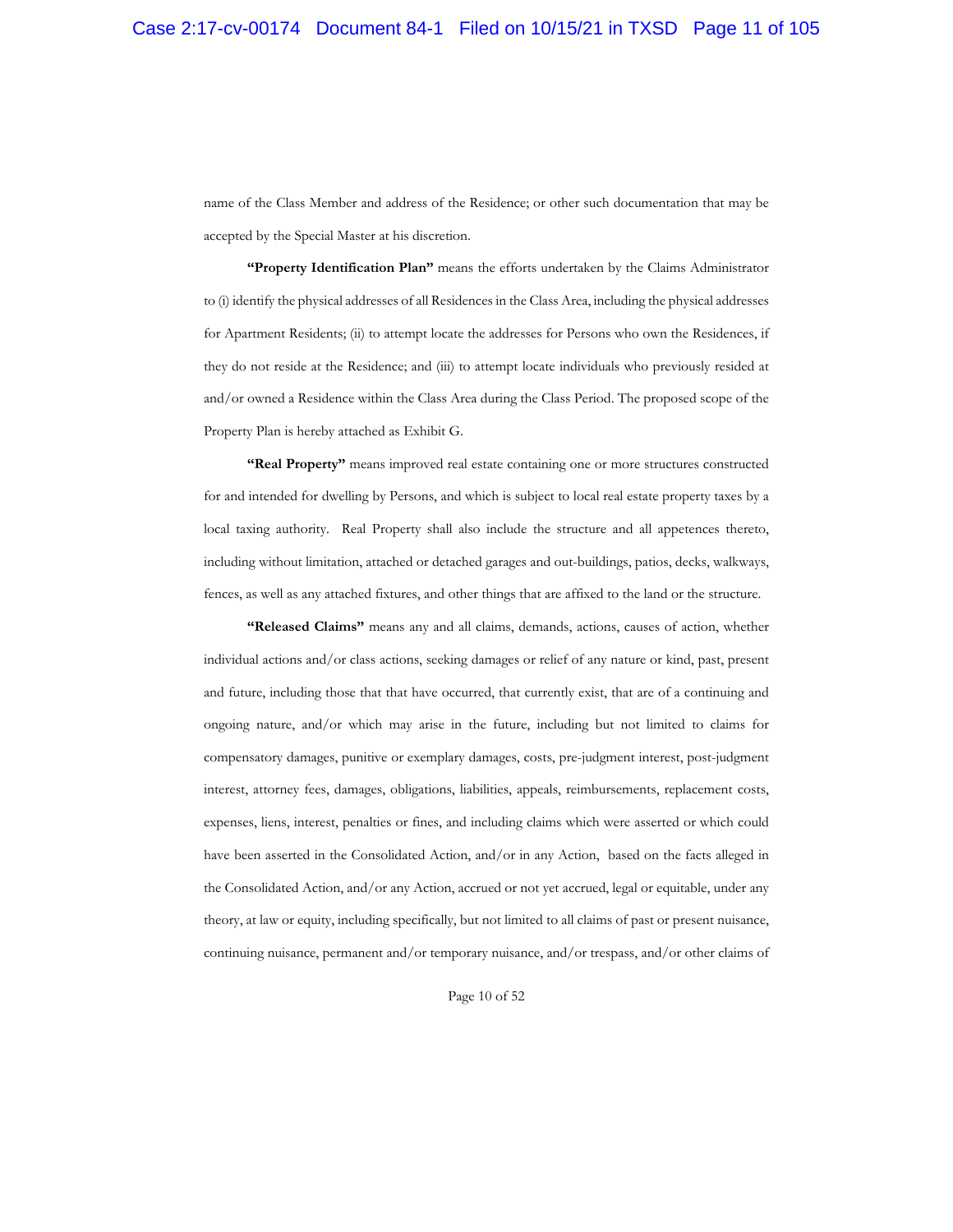fault, including negligence, gross negligence, ultra-hazardous liability, strict liability, vicarious liability, related to Dust (but excluding claims for personal injury); as well as, claims based on environmental laws and/or regulations, including the federal Clean Air Act, and all other federal, state, county, city or local statutes, rules, regulations and ordinance of every kind and nature, seeking relief based on facts or events that have occurred, and/or that currently exist, and/or that are of a continuing and ongoing nature, and/or which may arise in the future, related to Dust; as well as, claims related to Dust arising out of, caused or contributed by or relating to the siting, construction, existence of or operation of the Facility from the time of construction and from the start-up of the Facility, whether before, on, or after the Effective Date of this Agreement and continuing hereafter; and as well as, any injunctive relief seeking protection from or to prevent, reduce, mitigate or eliminate, Dust; all of which claims and causes of action Releasing Parties expressly waive and relinquish to the fullest extent permitted by law. Such Released Claims specifically include, but are not limited to, claims seeking or asserting:

- 1. Damages, past, present and/or future for damage or injury to Personal Property of any kind or nature, including cleaning, repair, replacement or restoration costs or expenses;
- 2. Damages, past, present and/or future for damage or injury to Real Property, including cleaning, repair, replacement or restoration costs or expenses;
- 3. Damages, past, present and/or future for damage or injury to Vehicles, including cleaning, repair, replacement or restoration costs or expenses;
- 4. Damages, past, present and/or future for loss of use and enjoyment of Real Property or Personal Property;
- 5. Damages, past, present and/or future for inconvenience;
- 6. Damages, past, present and/or future for emotional distress, or fear or fright;
- 7. Damages, past, present and/or future for diminution of value of Real Property or Personal Property, or for "stigma" damages;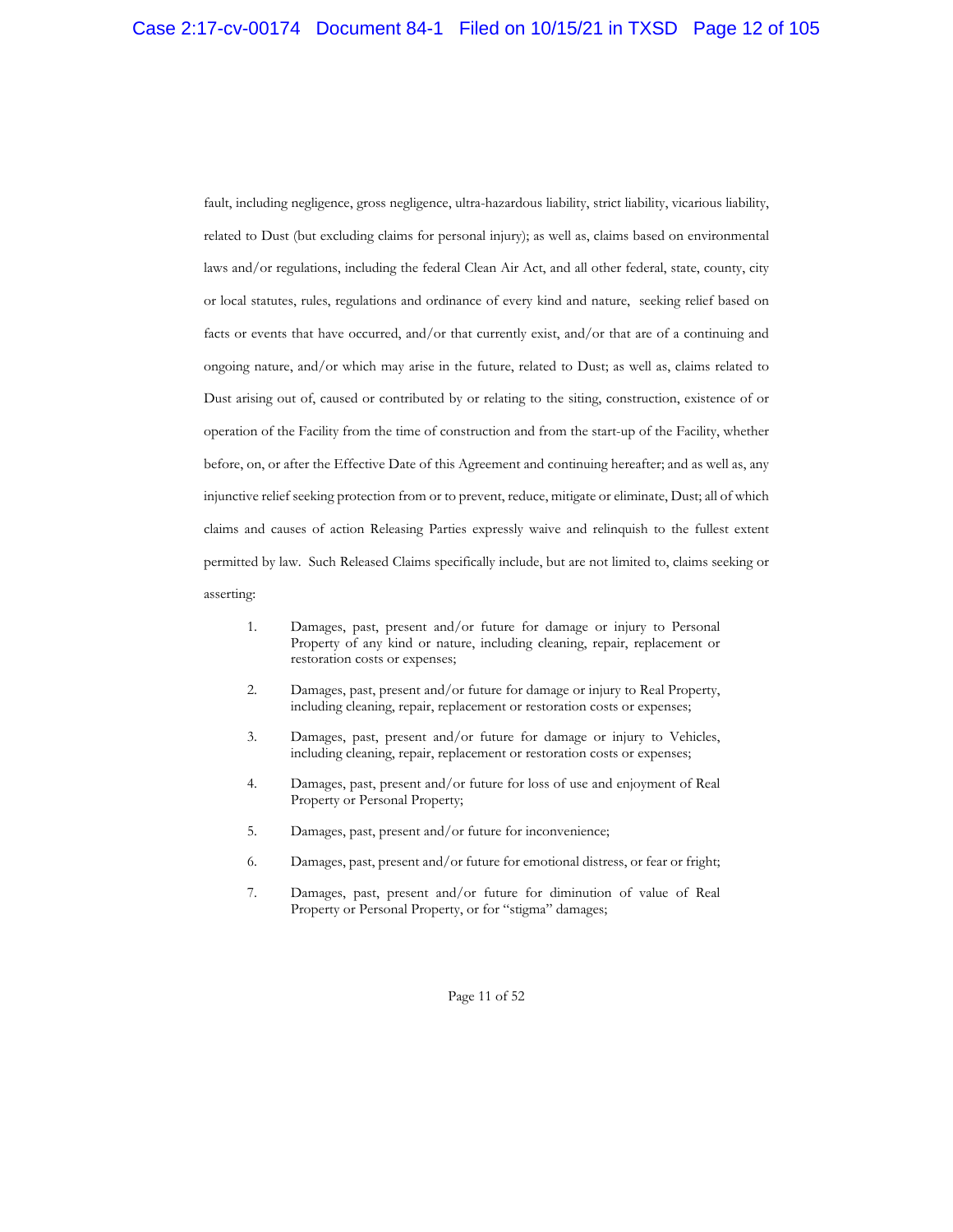- 8. Damages, past, present and/or future for temporary or permanent nuisance, private nuisance or inconvenience, negligence, negligence per se, trespass, or gross negligence, including of a continuing nature;
- 9. Exemplary or punitive damages;
- 10. Equitable or injunctive relief;
- 11. Damages, past, present and/or future for business interruption loss, loss of business opportunity, loss or profits, loss of rents, loss of income and/or other economic loss relating to any commercial conduct performed at or relating to a Residence within the Class Area (including but not limited to commercial conduct while working from the Residence during the COVID-19 pandemic);
- 12. Expenses for investigation, engineering services, cleanup, restoration, response or removal actions, or remediation with respect to Personal Property or Real Property, or for Vehicles;
- 13. Any private attorney general enforcement actions or "citizen suits" and/or any other private cause of action under any federal and/or state statute, pending or threatened, past, present and/or future, with respect to Dust, including but not limited to claims for damages, penalties, fines, injunctive or equitable relief, investigation, remediation, monitoring, testing, cleanup, remedial action, removal actions, remedial costs and/or restoration;
- 14. Violation of any federal, state or local statute, law, ordinance, order or regulation.

It is expressly understood that Released Claims include claims related to Dust that have not yet occurred but which may arise in the future, **provided, however**, that Released Claims do not include, and that nothing herein shall bar, any claims for relief based solely on the incremental emissions or releases of Dust from future Facility operations that exceed 100 percent of the currently permitted maximum annual production capacity (as referenced in the air emission permits NSR Permit No. 108113 and PSDTX1344M1 issued by the Texas Commission on Environmental Quality to voestalpine Texas, LLC, and applications related thereto); and, **further provided**, that Released Claims do not include, and that nothing herein shall bar any claims for relief based solely on a future catastrophic release from the Facility (i.e., an unexpected, accidental incident resulting in releases of Dust atypical in nature and dramatically greater in amount than those historically associated with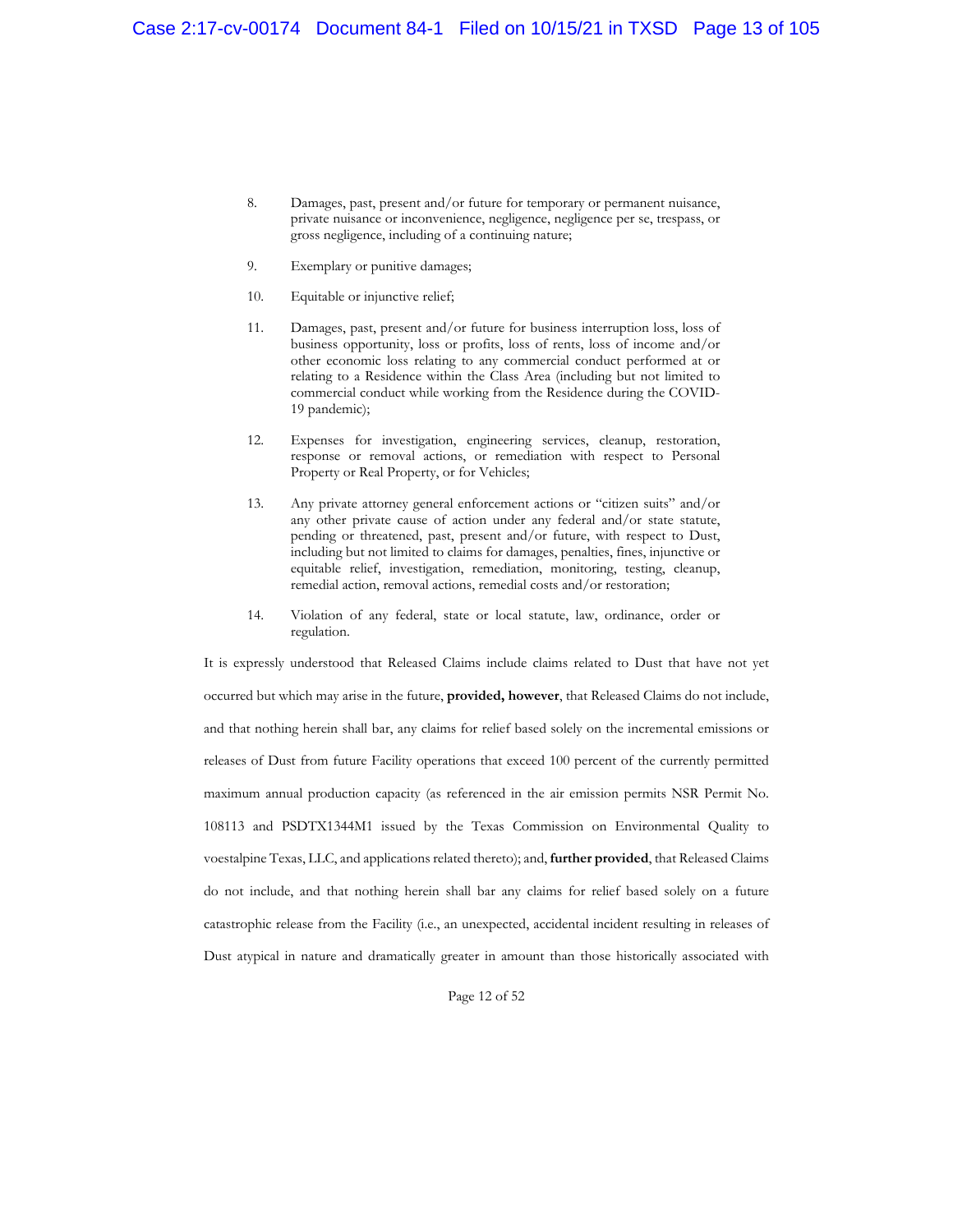regular plant operations), which causes substantial real or personal property damages that are significant and measurable to a Plaintiff or Class Member seeking such relief.

**"Released Parties"** means the Defendants voestalpine US Holding LLC f/k/a voestalpine Texas Holdings LLC, voestalpine Texas Holdings LLC, and voestalpine Texas LLC, and each of their past, present and future members, officers, directors, shareholders, employees, joint venturers, managers, representatives, adjusters, attorneys, agents, consultants, insurers, excess insurers, reinsurers, indemnitors, contractors, affiliates, divisions, partnerships, independent contractors, parents, subsidiaries, related entities, predecessors, successors, assigns, and including but not limited to, successors or predecessors by merger, and any other person or entity acting on their behalf or who has, had or could have any legal responsibility relating to the Released Claims.

**"Releasing Parties"** means the Representative Plaintiffs, the Settlement Class Members, and their respective past, present or future agents, servants, representatives, successors, heirs, assigns, agents, attorneys, trustees, executors, insurers, including any Person or entity who or that is entitled to assert any claim on behalf of them, and/or any Person or entity who or which derives or obtains any right or claim by, from or through any of them, including but not limited to subrogation claims.

**"Remedial Measures"** means those past, present, and future improvements, modifications, and procedures that Defendants have taken, are taking, and/or will continue to take to minimize, mitigate or eliminate the migration of Dust from the Facility offsite, including to the Class Area. The Remedial Measures are reflected on Exhibit H hereto. The Remedial Measures are valued at \$50,740,967.00 through June 30, 2021, and are estimated to include an additional \$20,847,069 through December 31, 2023.

**"Representative Plaintiffs"** means the named plaintiffs in the Consolidated Action, after amendment, and who will be: Blake Chapman, Ricky Stephens, Gary Thurmond, Jr., Carolyn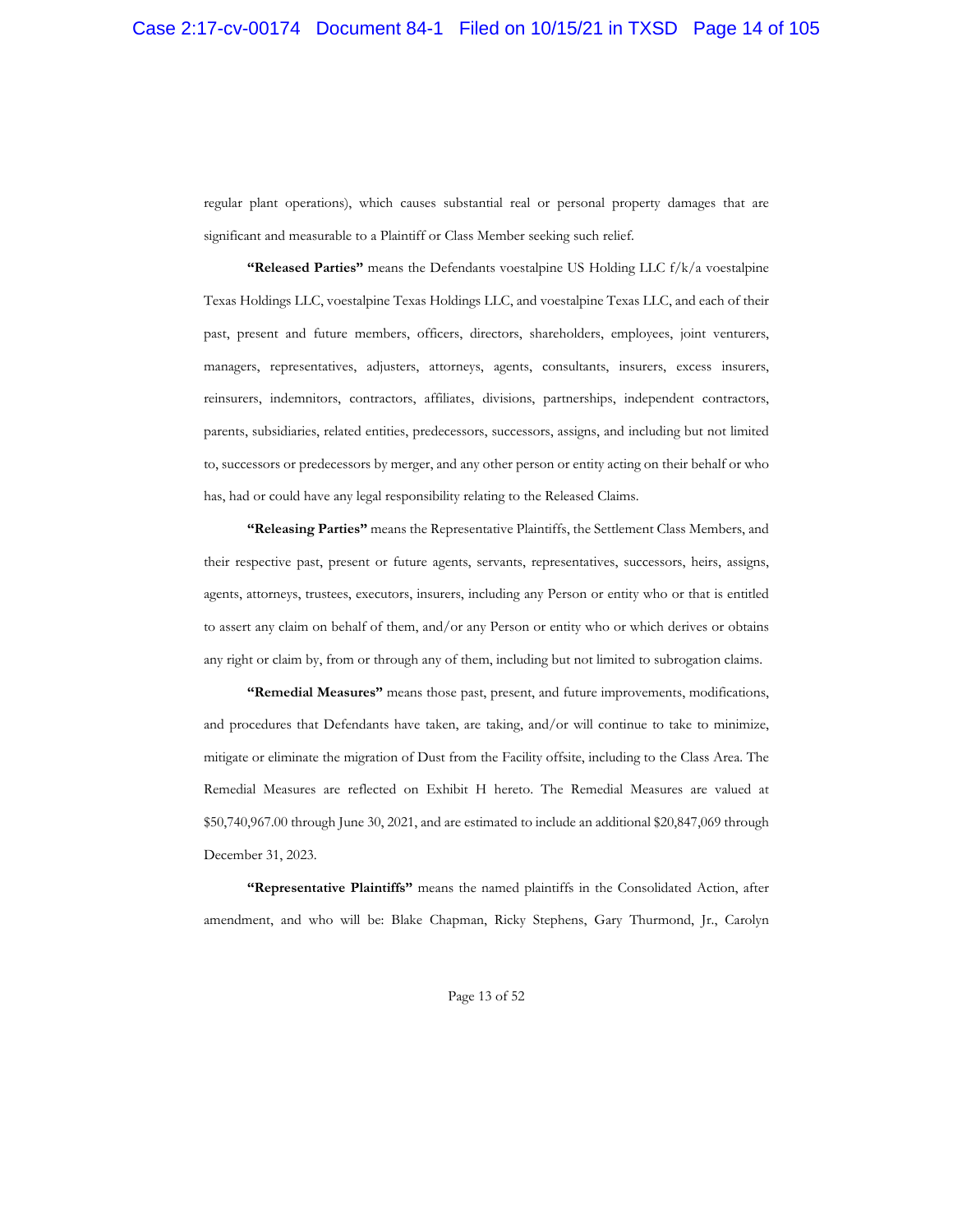Thurmond, Hortensia Martinez, Charles Garrett, and Roel Garcia. Representative Plaintiffs may also be referred to as "Plaintiffs."

**"Reserve Fund"** means the amount of money that will be held in reserve, to be used at the Special Master's discretion, to resolve any disputes regarding Class Members, including but not limited to disputes relating to the Notice Packet, any responses thereto, including timeliness and/or sufficiency of responses, the Settlement Sums to be awarded to Participating Class Members, or other disputes relating to this Settlement. The Reserve Fund will be an amount to be determined by the Special Master, at his sole discretion, to be deducted from the Total Cash Settlement Amount and held in the Qualified Settlement Fund that is created from the Settlement Fund. The Special Master may add to the Reserve Fund the amount of any Settlement Checks voided under this agreement. Any amounts remaining in the Reserve Fund shall be distributed in accordance with the discretion of the Special Master as set forth herein at Section 4.3.

**"Reside"** means to occupy and/or own a Residence as a rightful property owner, or under a valid residential lease agreement, or as an authorized domiciled occupant for a period of at least one (1) month. Reside shall not include any commercial or business occupant or occupancy.

**"Residence"** means a structure intended for residential use within the geographically defined Class Area, occupied by one or more Class Members with a legal right to do so through Real Property ownership and/ or residential lease agreement for a period of at least one (1) month, or longer, during the Class Period. A Residence includes single-family homes as well as apartments and multi-family dwellings. A Residence does not include Real Property that is zoned for commercial use only or which is primarily used for commercial purposes.

**"Resident"** means a Person who Resides in or owns real property in the Class Area during the Class Period.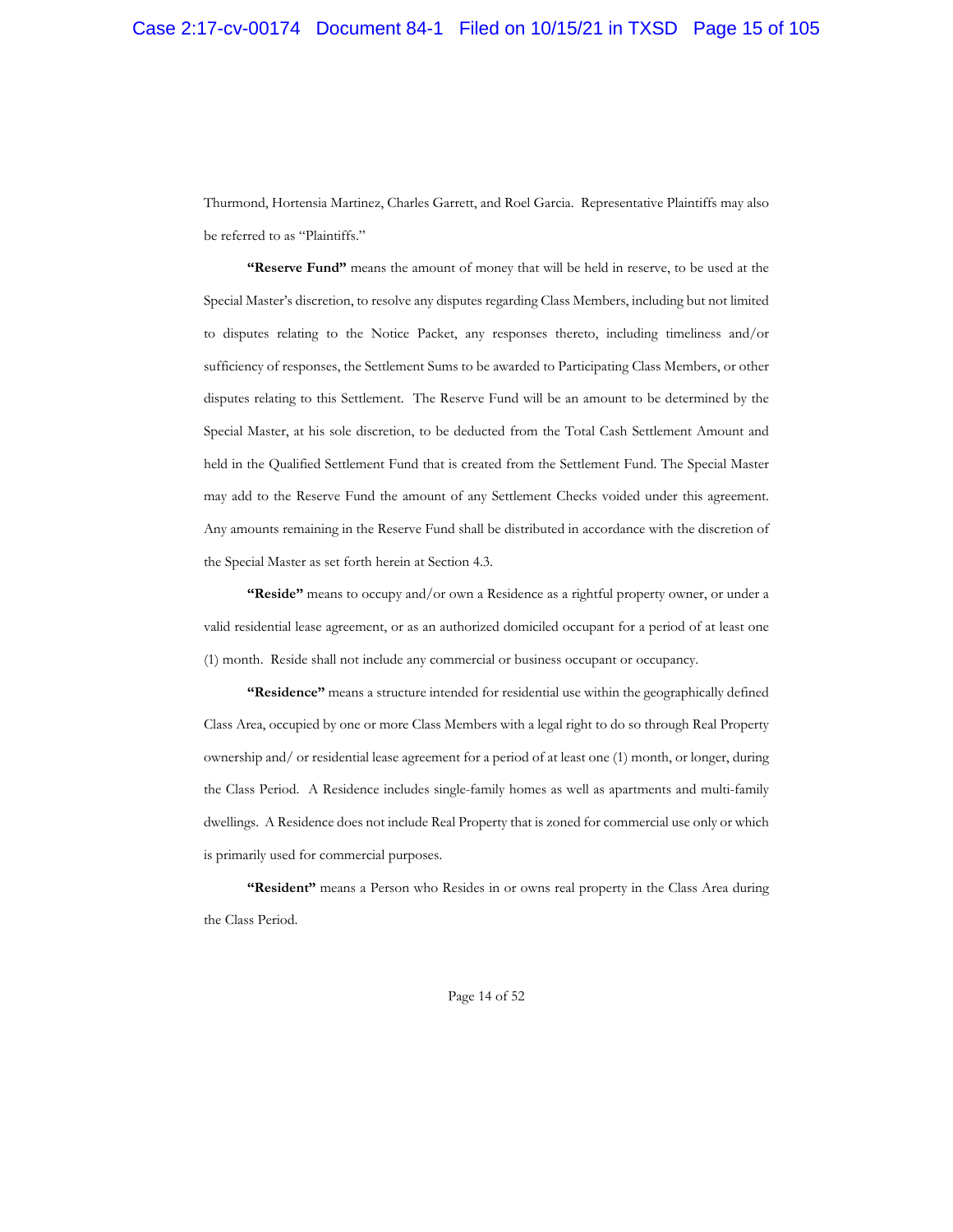**"Residential Unit"** means each individual Residence for which a Claim Form is returned by a Participating Class Member

**"Residential Unit Value"** means the maximum amount a Residential Unit is entitled recover under the Settlement based on the Weighted Zone Value assigned by the Special Master.

**"Service Award"** means the amount paid to one or more Plaintiffs from the Total Cash Settlement Amount as compensation for services provided.

**"Settlement"** means the class settlement to be consummated under this Agreement pursuant to the Final Approval Order as described herein, including Court's Order certifying a class for settlement purposes.

**"Settlement Administration Expenses"** means those expenses reasonably incurred and/or fees reasonably earned by the Claims Administrator and Special Master (including members of his law firm, Perry, Balhoff, Mengis & Burns, LLC, to whom he may delegate tasks) in the effectuation of this Agreement, and as described in Section 4.6, herein.

**"Settlement Class"** or **"Settlement Class Members"** means those individuals who fall within the definition of a Class Member and who do not properly opt out of the Class.

**"Settlement Distribution"** or **"Settlement Distribution Plan"** means the plan for allocation of the Net Settlement Amount prepared by the Special Master setting the Settlement Sum for each Participating Class Member.

**"Settlement Fund"** means the account, established by the Claims Administrator under this Agreement, for purposes of receiving the Total Cash Settlement Amount for the Settlement Distribution. Such account shall be established and maintained as a "Qualified Settlement Fund" (QSF) in accordance with and within the meaning of Treas. Reg. § 1.468B-1, et seq., and all regulations or rulings thereunder. The Claims Administrator shall be the administrator of the Settlement Fund and shall be responsible for the timely and proper performance of the undertakings set forth in the

Page 15 of 52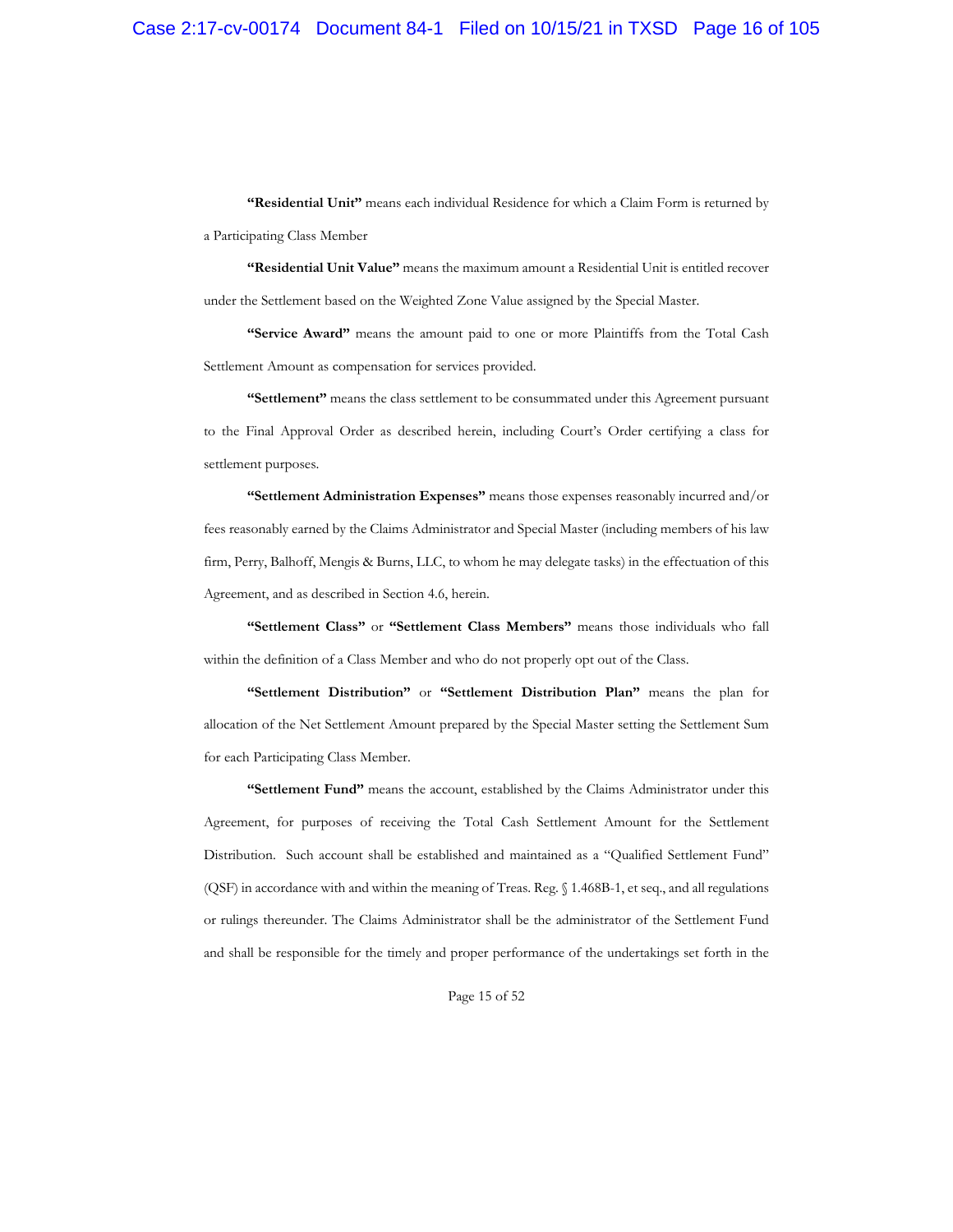applicable regulations for maintaining the Settlement Fund as a QSF, including but to limited to the filing of tax returns and the withholding of and payment of any taxes or associated penalties, interest or additions.

**"Settlement Sum"** or **"Individual Settlement Sum"** means the amount each respective Participating Class Member will receive according to the terms of this Agreement and as determined by the Special Master pursuant to the Claims Plan.

**"Short Form Notice"** means Exhibit A, and which will be included as part of the Notice Packet.

**"Special Master"** means Dan Balhoff. (including members or representatives of his firm, Perry, Balhoff, Mengis & Burns, LLC to whom he may delegate tasks), the third party agreed to by Class Counsel and counsel for Defendants, subject to Court approval, who will perform the work of settlement administration and will allocate the Settlement Sum for each Participating Class Members, according to the terms of this Agreement.

**"Total Residence Number"** means the total number of Residences identified within the Class Area, during the Class Period, and for which a Participating Class Member submits a Claim Form.

**"Total Cash Settlement Amount"** shall mean the maximum total monetary amount that will be paid by Defendants as consideration for the Releases and the other benefits to Defendants attached to this Settlement pursuant to this Agreement. It is agreed that the Total Cash Settlement Amount is Sixteen Million, Eight Hundred Twenty-Five Thousand Dollars and No Cents (\$16,825,000.00).

**"Total Settlement Value"** means the sum of Total Cash Settlement Amount, together with the Remedial Measure Value.

**"Vehicles"** means motor vehicles (including but not limited to cars, trucks, sport utility vehicles) recreational vehicles, motorcycles, motor scooters, motorized bicycles, motorized carts, golf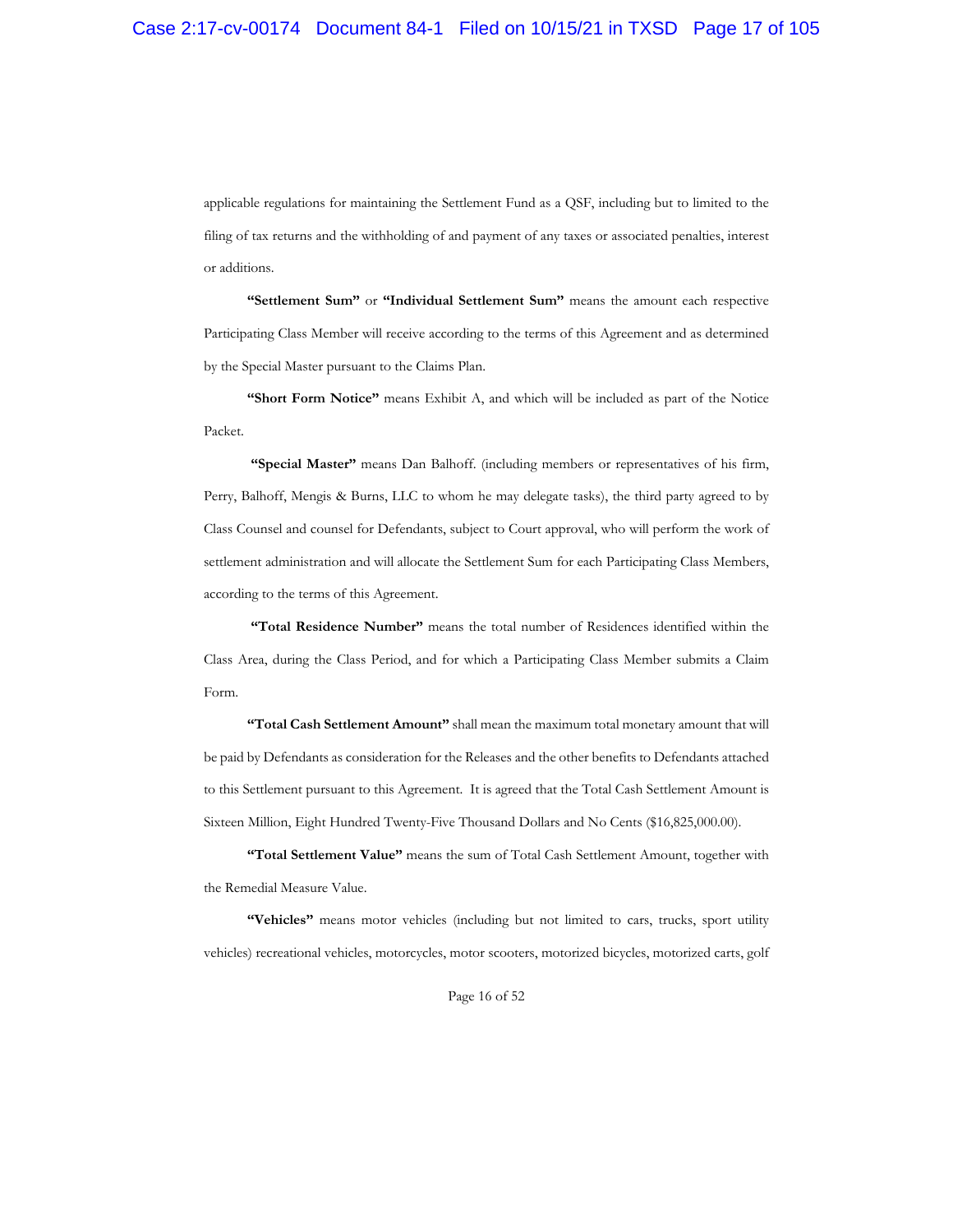carts, boats or vessels, jet skis, as well as trailers, and/or any such transportation device, with or without a motor, capable of being driven, steered or towed on public or private roads or off-road, or on water.

"Weighted Zone Value" means the lump sum allocated to each of the seven (7) zones, as determined by the Special Master, based on both the proximity to the Facility, prevailing weather conditions, and evidence collected during the pendency of the Actions.

#### **II. EFFECT OF SETTLEMENT**

2.1 The obligations incurred pursuant to this Agreement shall be in full and final disposition of the Released Claims and of this Consolidated Action, as well as each Action, as against all Released Parties.

2.2 Upon the Effective Date, all Representative Plaintiffs and Settlement Class Members, and each of them on behalf of themselves, their heirs, executors, successors and assigns, shall, with respect to each and every one of the Released Claims, release and forever discharge, and shall forever be enjoined from prosecuting, any and all Released Claims against any of the Released Parties.

Page 17 of 52 2.3 Nothing in this Agreement, or in any final judgment or order of dismissal entered in the Consolidated Action and in each Action pursuant to this Agreement, constitutes an admission or concession by the Defendants of any liability or wrongdoing by the Defendants, that there is any validity to any allegation in the complaint filed in any Action or to be filed in the Consolidated Action, or that the Class Claims could be certified for class treatment for purposes of litigation as opposed to settlement. The Defendants have not admitted or conceded any liability or wrongdoing, acknowledged any validity to the claims or issues in the Consolidated Action or in each Action, or acknowledged any weakness in their defenses in the Consolidated Action or in each Action. The Defendants have denied and continue to deny any wrongdoing alleged in the complaint filed in any Action or to be filed in the Consolidated Action, and specifically deny and dispute the scientific, factual, legal, and other bases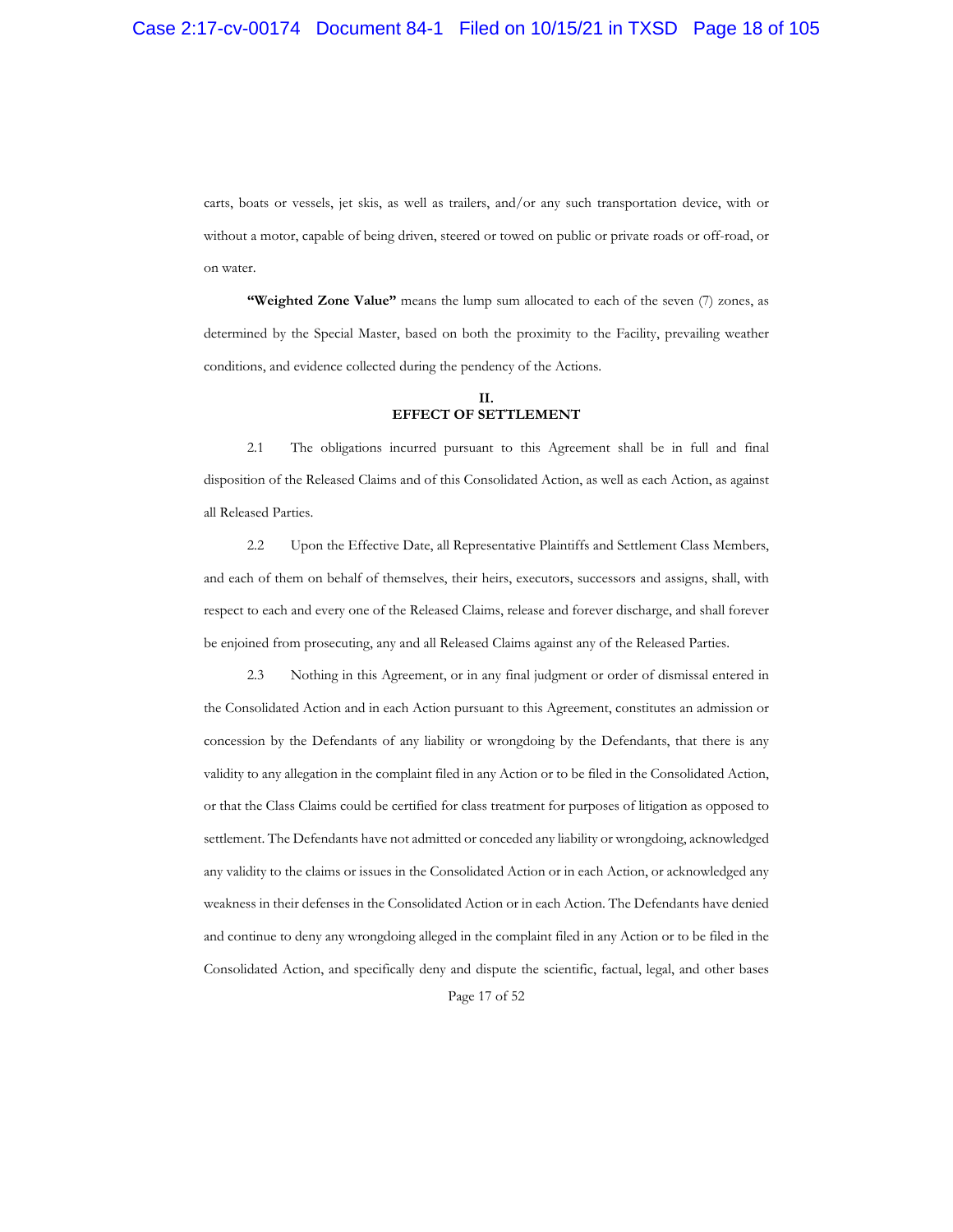asserted or alleged to support claims or allegations of Plaintiffs and Class Members. Nothing contained in this Agreement, or any related documents filed in connection therewith is intended to be or shall be interpreted by anyone as in any way suggesting anything to the contrary in this Consolidated Action, any individual Action or in any other actions. Neither this Agreement, the Final Approval Order, the fact of Settlement, the settlement negotiations, nor any related documents or facts related to the Settlement or Settlement negotiations, shall be offered or received in evidence against any Party for any purpose in any proceeding other than (i) in such proceedings as may be necessary to consummate or enforce this Agreement, or (ii) in any action against or by Representative Plaintiffs or Settlement Class Members against or by any of the Released Parties in connection with a defense of *res judicata*, collateral estoppel, release, or other theory of claim preclusion, issue preclusion, or similar defense.

2.4 If this Agreement terminates for any reason and litigation of the Consolidated Action otherwise resumes, either Party may seek to sever the Consolidated Action. Defendants shall have the right to oppose or otherwise challenge class certification on any grounds, notwithstanding any provision of this Agreement. Likewise, Defendants agree that the statutes of limitations for all Plaintiffs previously named are been tolled to the extent authorized by applicable law, and they will remain in the same position as if the Amended Complaint in the Consolidated Action had never been filed.

#### **III. SETTLEMENT CLASS & COURT APPROVAL**

## 3.1 **Settlement Class.**

Within the timeframe set out in Section 3.3, Representative Plaintiffs, through Class Counsel, shall move the Court to certify, for purposes of this Settlement Agreement only, the following Class of:

All Persons who Reside in the Class Area as of the date the Court enters the Preliminary Approval Order, or who formerly Resided in a Residence within the Class Area for a period of at least one (1) month during the Class Period, and had a legal

Page 18 of 52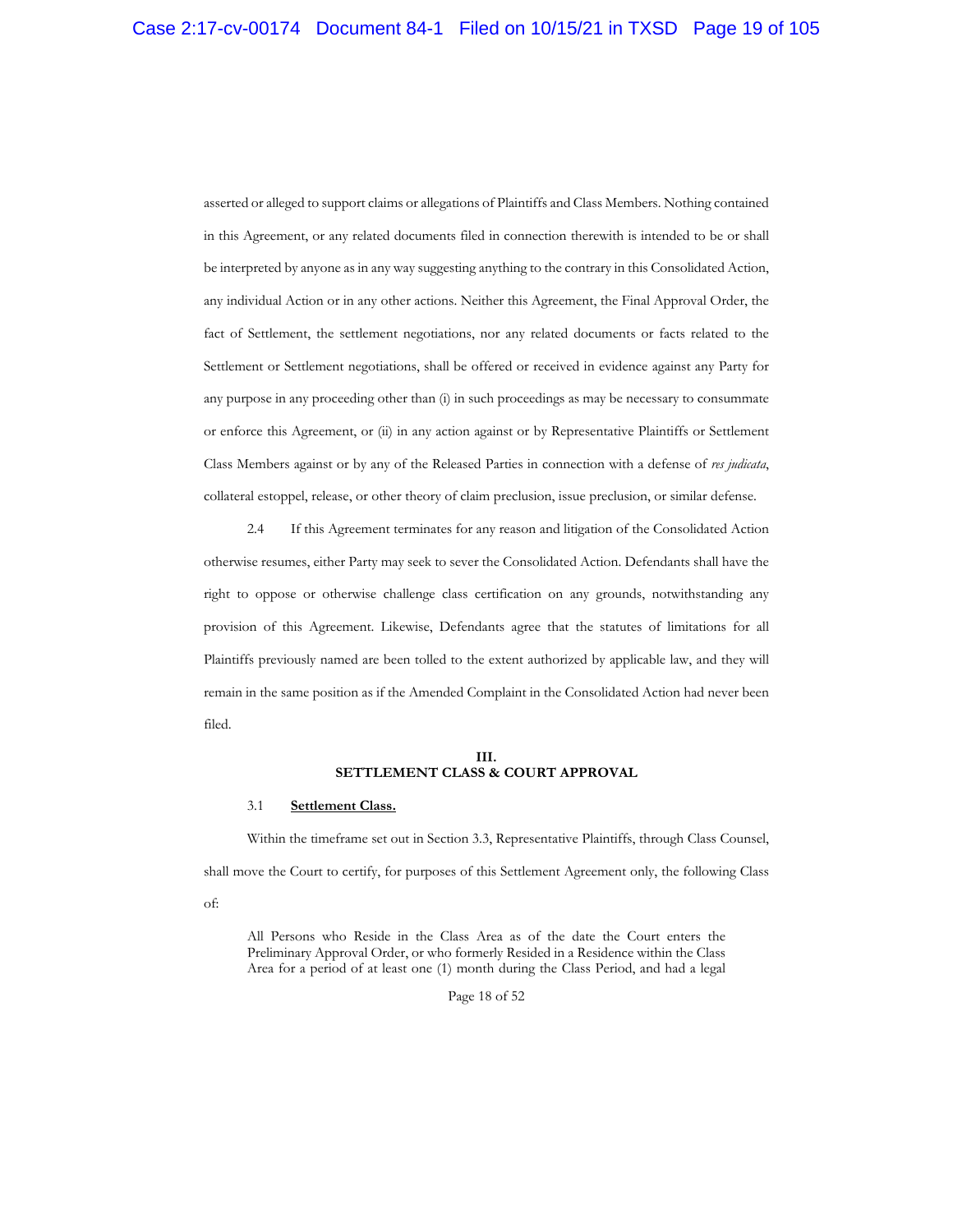## Case 2:17-cv-00174 Document 84-1 Filed on 10/15/21 in TXSD Page 20 of 105

right to occupy the Residence, through property ownership or residential lease agreement.

Defendants shall not oppose the motion. The following are excluded from the Class to the extent they

fall within the definition above:

- a. Any and all legal representatives, employees, corporate officers, heirs, successors, or assigns of Defendants;
- b. The Judge to whom this Consolidated Action is assigned, any member of the Judge's immediate family, and any other judicial officer who is or was assigned to this action; and
- c. Any attorneys who are employees, partners, members, or shareholders of Class Counsel.

#### 3.2 **Class Representatives**

Plaintiffs, through Class Counsel, shall propose the following individuals as Class Representatives of the Settlement Class: Blake Chapman, Ricky Stephens, Gary Thurmond, Jr., Carolyn Thurmond, Hortensia Martinez, Charles Garrett, and Roel Garcia. Class Counsel believe that the individuals listed above are appropriate Representative Plaintiffs for purposes of this Settlement Agreement and Settlement Class, and Defendants agree not to dispute or challenge such appropriateness solely for purposes of this Agreement.

#### 3.3 **Parties' Efforts to Obtain Settlement Approval Order.**

Page 19 of 52 Based on an analysis of the facts and the law and taking into account the burden and expense of litigation, as well as the fair, cost-effective, and assured method of resolving the Class Claims, Representative Plaintiffs and Class Counsel have concluded that this Agreement provides benefits to the Class Members and is fair, adequate, reasonable, and in the best interest of the Class Members. The Representative Plaintiffs and Class Counsel agree to recommend approval of this Agreement by the Court, and to support approval of this Settlement as fair, adequate, and reasonable. The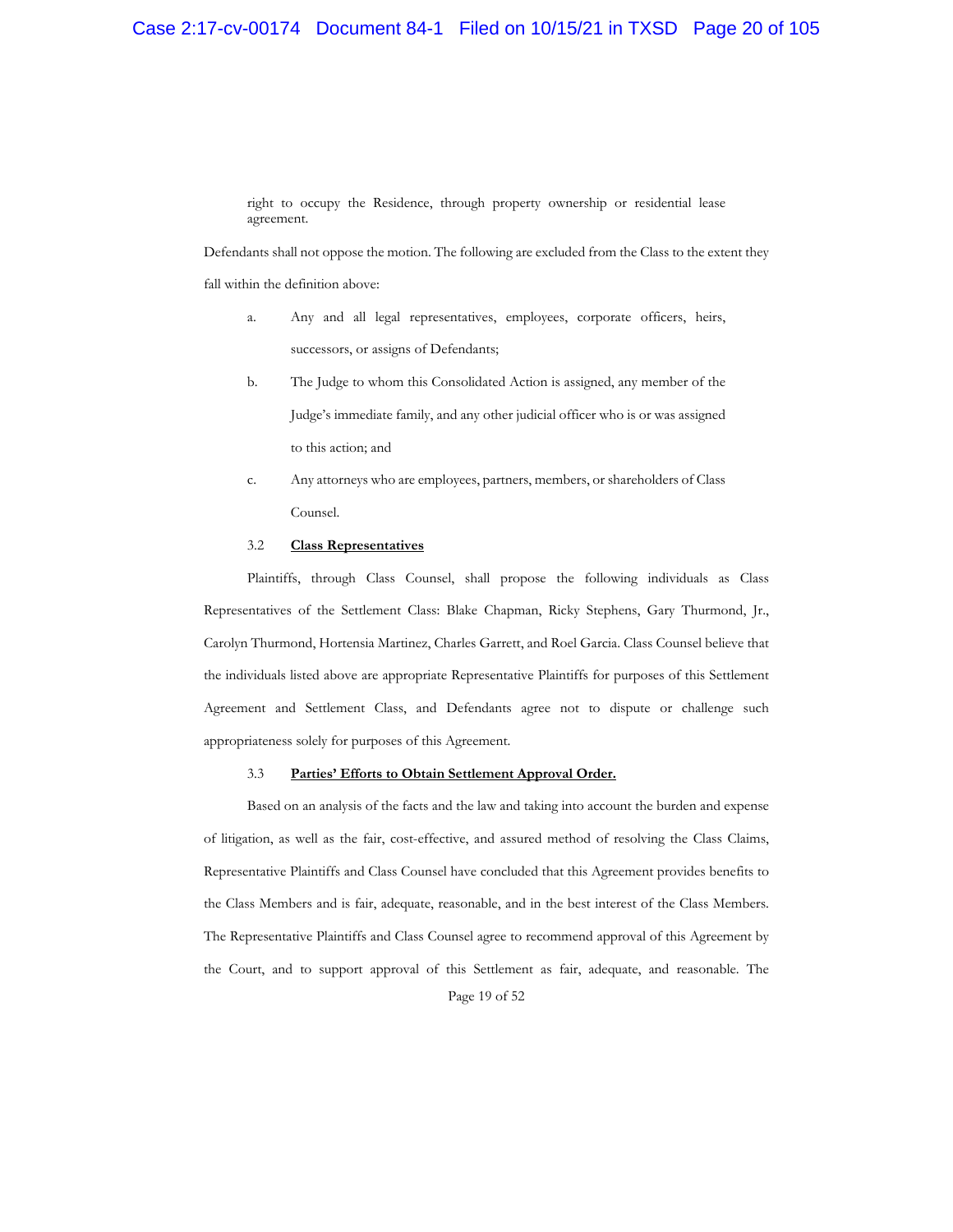Defendants will agree not to oppose the Plaintiffs' motions seeking preliminary and final approval of this Settlement. The Parties further agree to undertake all reasonable and proper steps and efforts to effectuate the terms and purposes of this Agreement, to secure the Court's approval, and to oppose any challenges to the fairness of the Settlement Agreement and any appeals from or challenges to the Final Approval Order. Those steps shall include the following:

- a. **Execution of Agreement**. The Parties, through their respective counsel, shall execute this Agreement. Execution by electronic signature is expressly permitted.
- b. **Moving for Consolidation.** Within three (3) business days of the execution of this Agreement, Plaintiffs shall file an Unopposed Motion for Consolidation, for settlement purposes only. The Parties shall confer and agree on the form of the motion and Defendants agree not to oppose the Motion for Consolidation.
- c. **Amending Pleadings.** Within seven (7) business days of an order granting the Parties' Motion for Consolidation, Representative Plaintiffs shall file an Unopposed Motion for Leave to Amend the Pleadings and file an amended pleading that comports to the terms of this Agreement. Such motion for leave shall ask that the Court not require any responsive pleadings from Defendants while the Court entertains class settlement issues. Defendants agree not to oppose the Motion for Leave to Amend and hereby authorize undersigned Defense Counsel to accept service of the amended pleading on behalf of the newly formed entity, voestalpine Texas Holding LLC.
- d. **Preliminary Approval of Settlement**. Within seven (7) business days of filing an amended pleading in the Consolidated Action, the Representative Plaintiffs

Page 20 of 52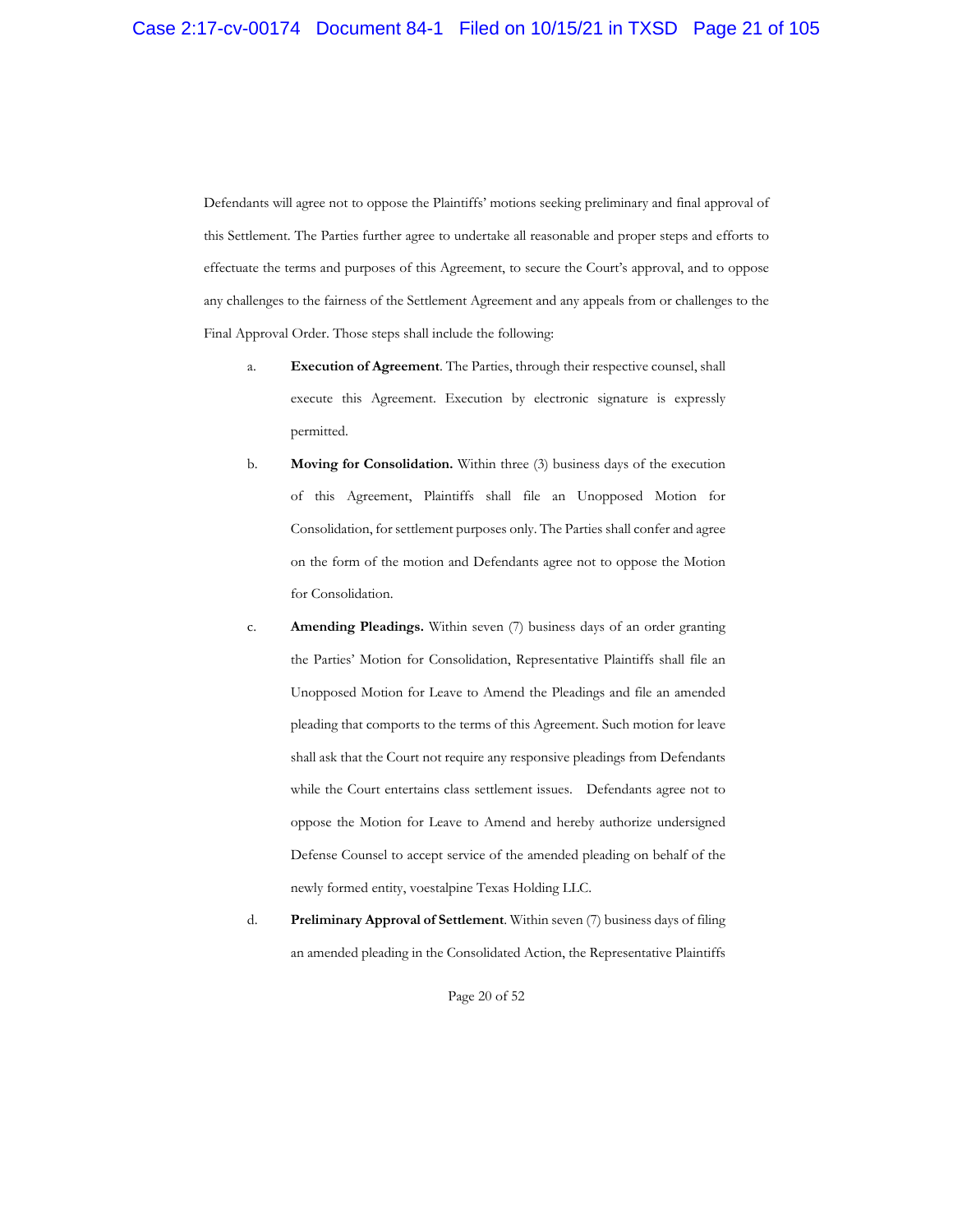shall file a motion with the Court for entry of a Preliminary Approval Order. The motion shall seek an order, substantially similar to the order attached as Exhibit E, that:

- (1) Conditionally certifies the Settlement Class under Rule 23(b)(3) of the Federal Rules of Civil Procedure;
- (2) Preliminarily approves the terms and conditions of the Settlement embodied in this Agreement subject to the Fairness Hearing and final approval by the Court in the Final Approval Order;
- (3) Finds that the Notice Plan, as submitted to the Court by Class Counsel, is approved by the Court, including the Notice Packet, which includes the Class Notice, and the Claim Form (or such other form(s) otherwise approved by the Court) fairly and adequately describes the terms and effect of this Agreement and the Settlement; gives notice of Class Members' right to opt out of the Class Settlement; describes how Class Members may object to approval of the Settlement; gives notice of the time and place of the Fairness Hearing for final approval of the Settlement; and satisfies the requirements of FED. R. CIV. P. 23(e), due process, and Fifth Circuit law regarding notice to Class Members of the Settlement;
- (4) Appoints and designates Class Counsel as the counsel for the Settlement Class under FED. R. CIV. P. 23(g).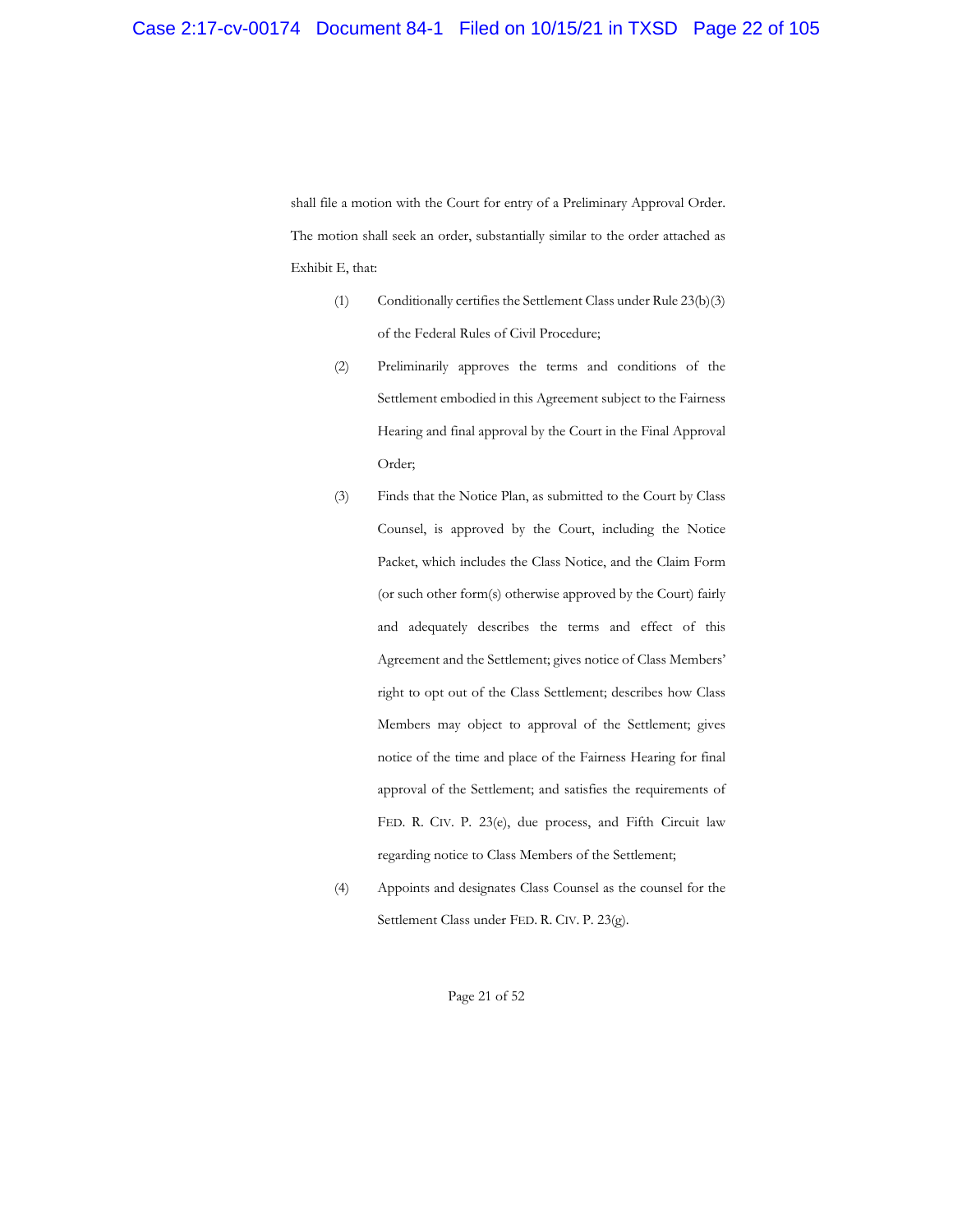- (5) Appoints and designates Plaintiffs as the representatives for the Settlement Class;
- (6) Preliminarily approves the Claims Program for distributing the Settlement Fund to Participating Class Members;
- (7) Appoints and designates Dan Balhoff of the law firm Perry, Balhoff, Mengis & Burns, LLC as the Special Master
- (8) Authorizes the filing of the Settlement Distribution Plan under seal; and
- (9) Appoints and designates Postlethwaite & Netterville as Claims Administrator.
- **e. Notice Plan**.
	- (1) Plan Summary.

The Parties agree that notice to Class Members should be conducted at several levels.

The first level includes individual written mail notice. The Claims Administrator, shall, to the extent practicable, pursuant to the Property Identification Plan (Exhibit G), identify Residents within the Class Area. Individual written mail notice should be sent to each such identified Resident within the Class Area. Pursuant to such Property Identification Plan, the Claims Administrator shall utilize available public records and other resources reasonably within its disposal, to seek to identify record owners of Residences within the Class Area, and, where available, former record

Page 22 of 52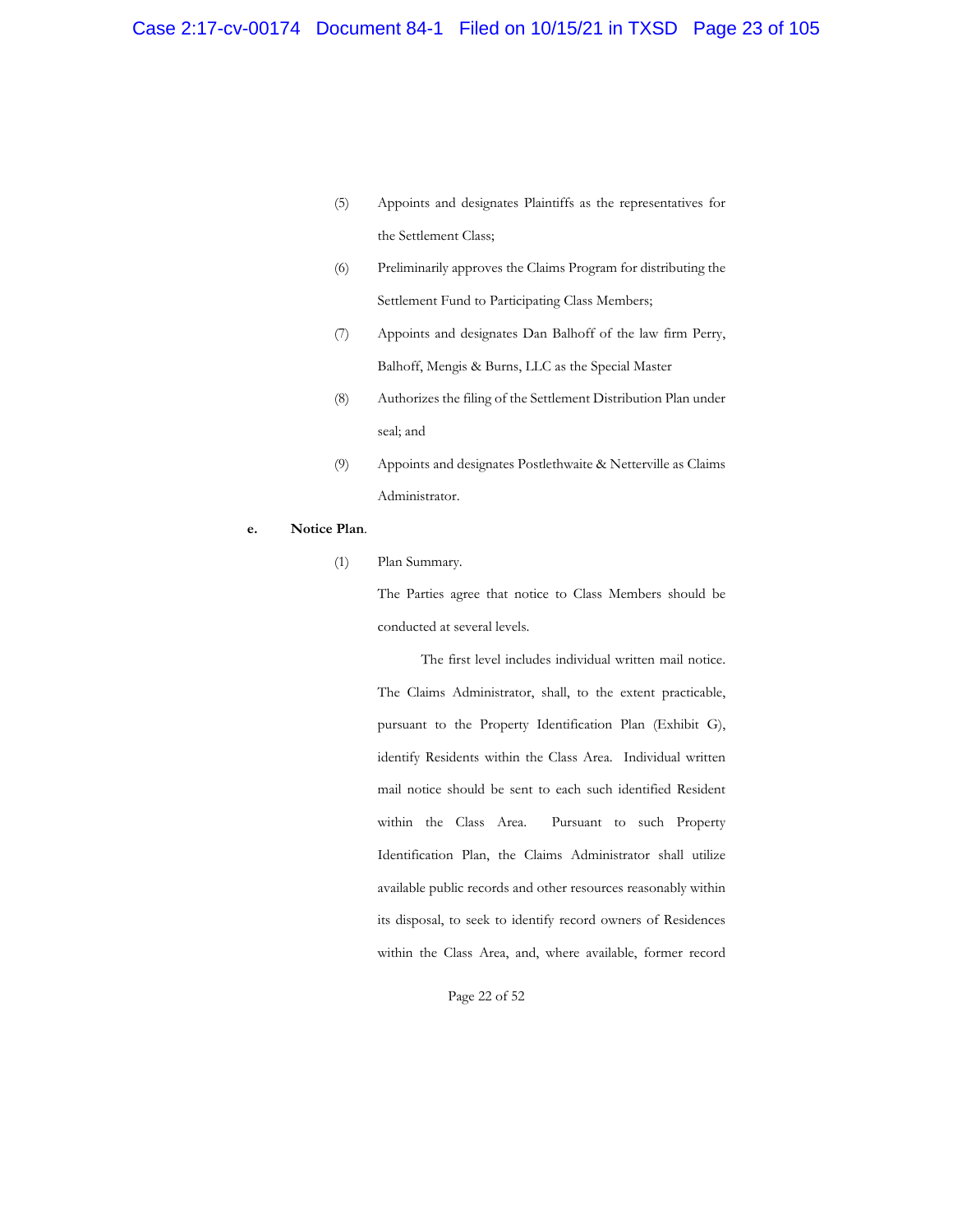owners during the Class Period. Notice, consisting of the Notice Packet, containing the Short Form Class Notice (Exhibit A) would then be mailed by U. S. Mail to each such identified Resident. A Notice Package may also be mailed by U. S. Mail to each identified former owner if forwarding information is reasonably available and trustworthy. The Notice Packet will also contain a Claim Form (Exhibit C) for each identified Class Member to review and return to the Claims Administrator as outlined herein to qualify as a Participating Class Member.

The Claims Administrator shall also set up a settlement website link where Class Members may seek additional information regarding the Settlement, including the Long Form Class Notice (Exhibit B), where they may obtain and download a copy of the Claim Form and where they may review this Agreement and other relevant case documents.

The Claims Administrator shall further set up a settlement call center, and publish its telephone number, where Class Members may call to obtain additional information about the Settlement.

The second level is Newspaper Notice, principally but not exclusively intended for former Residents who are not likely to have been identified as a Resident to receive mail notice.

Page 23 of 52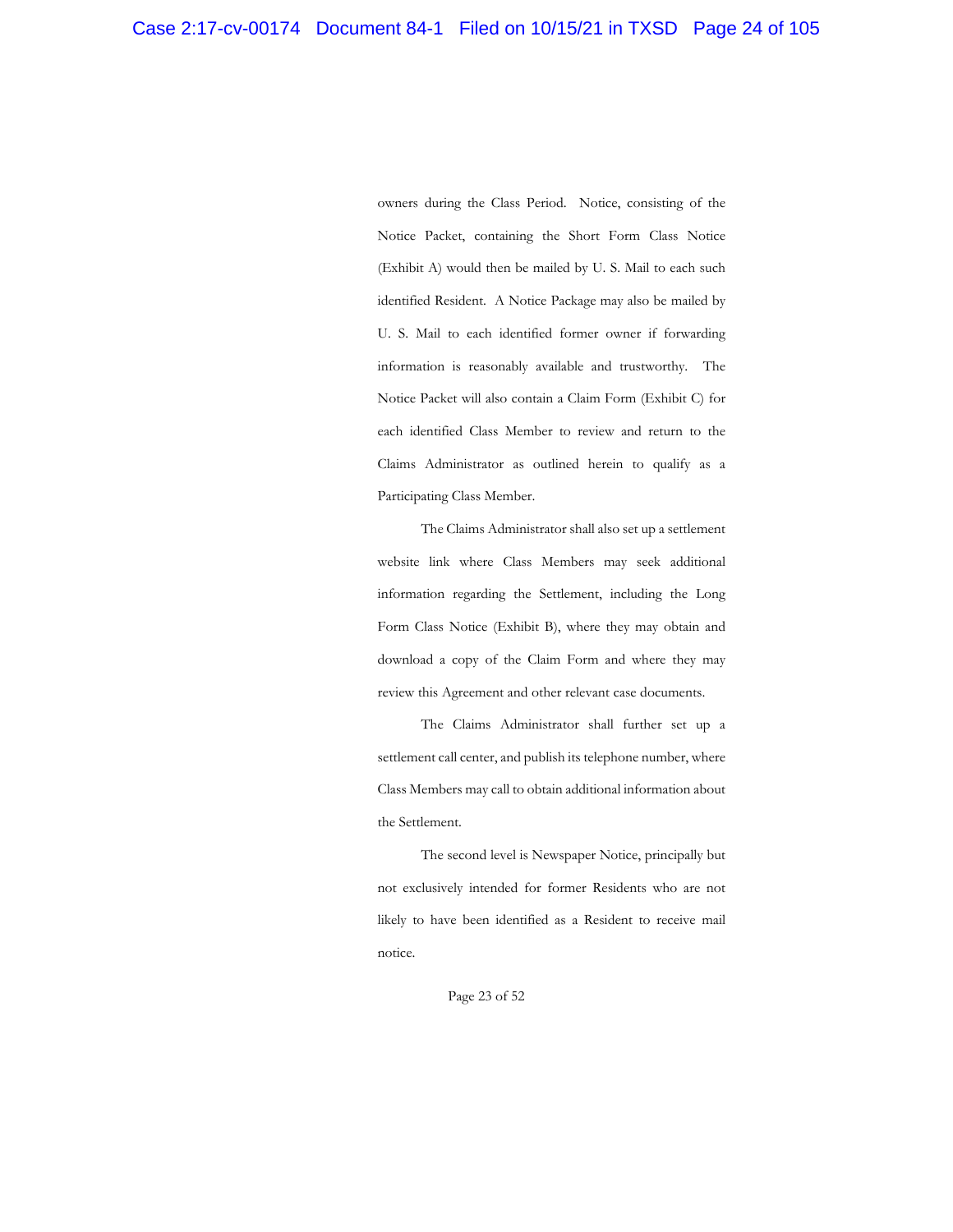## (2) Mail Notice

The Claims Administrator, pursuant to the Property Identification Plan, shall develop the list of addresses applicable to the Residences in the Class Area and Class Member names (where available) through the date of the Preliminary Approval Order as soon as practicable, but not later than forty-five (45) days of the issuance of the Preliminary Approval Order. The Claims Administrator may be authorized to begin work on the Property Identification Plan upon the latter of being retained or the execution of this Agreement. The list of addresses prepared by the Claims Administrator shall identify the Residences in apartment buildings, separately, and provide the total number of units applicable for each apartment complex as well as names of Class Members, if practicable.

Prior to mailing the Notice Packet to the identified Class Members, the Claims Administrator shall search the National Change of Address Database ("NCOA") for a fortyeight (48) month period to obtain any updated mailing addresses. The Claims Administrator shall then mail by, First Class Mail, the Notice Packet to those addresses developed pursuant to the Property Identification Plan and as updated by the NCOA search, within sixty (60) days of the Preliminary Approval Order, which shall be deemed the Notice Issuance

Page 24 of 52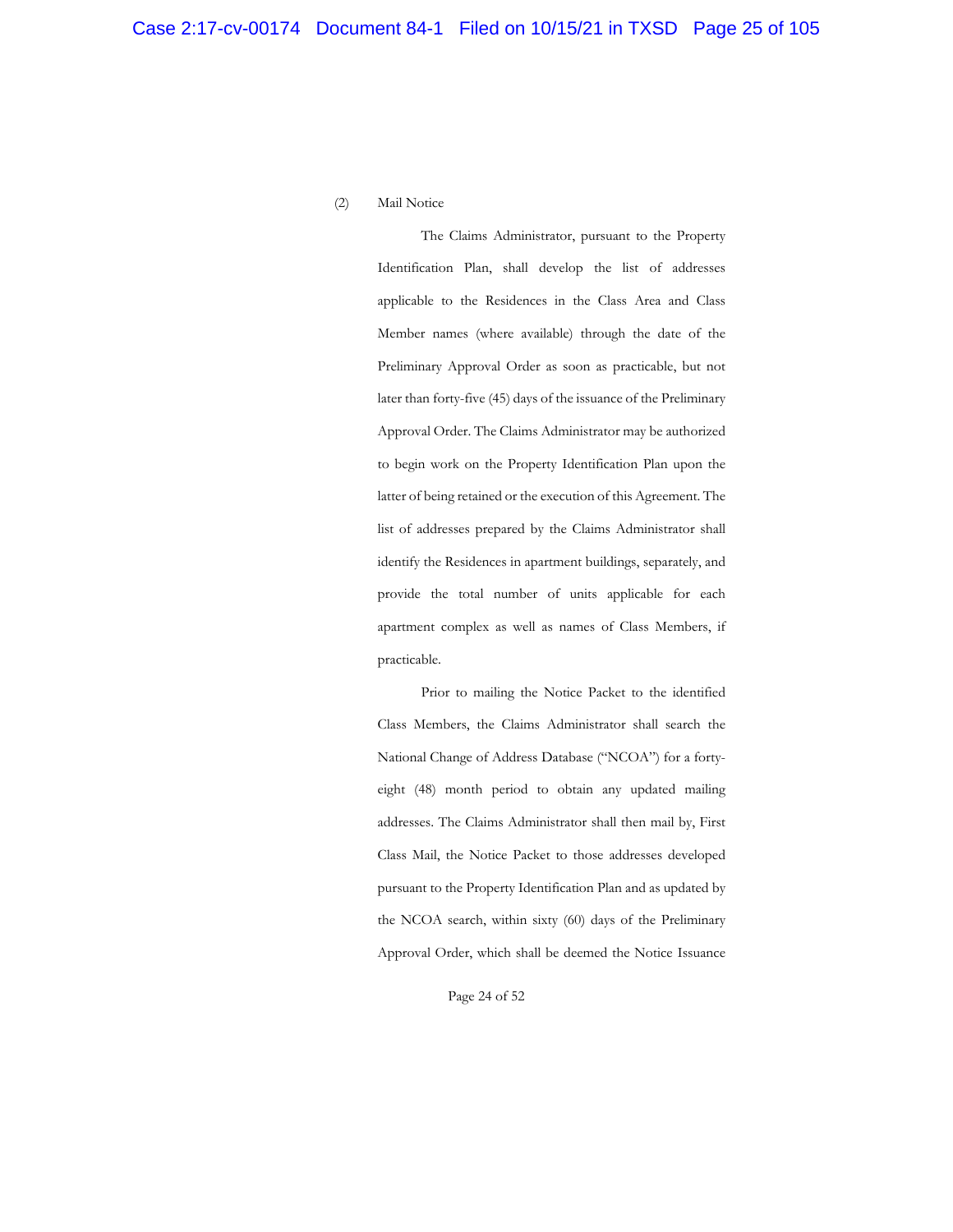Deadline. The Claims Administrator shall perform addresstracing for any mail returned as undeliverable, to the extent practicable.

Unless the Claims Administrator receives a Notice Packet returned from the United States Postal Service for reasons discussed below in this paragraph, each Notice Packet shall be deemed mailed and received by the Class Member upon mailing. In the event that, within thirty (30) days of being mailed, a Notice Packet is returned to the Claims Administrator by the United States Postal Service with a forwarding address for the recipient, the Claims Administrator shall re-mail that Notice to the forwarding address. That Notice will be deemed mailed and received at that point, and the forwarding address shall be deemed the Updated Address for that Class Member.

In the event that, within thirty (30) days of being mailed, a Notice Packet is returned to the Claims Administrator by the United States Postal Service because the address of the recipient is no longer valid, i.e., the envelope is marked "Return to Sender," the Claims Administrator shall undertake an address skip-trace to attempt to ascertain the current address of the particular Class Member in question and, if such an address is ascertained, the Claims Administrator shall re-send that Notice Packet within seven (7) days of

Page 25 of 52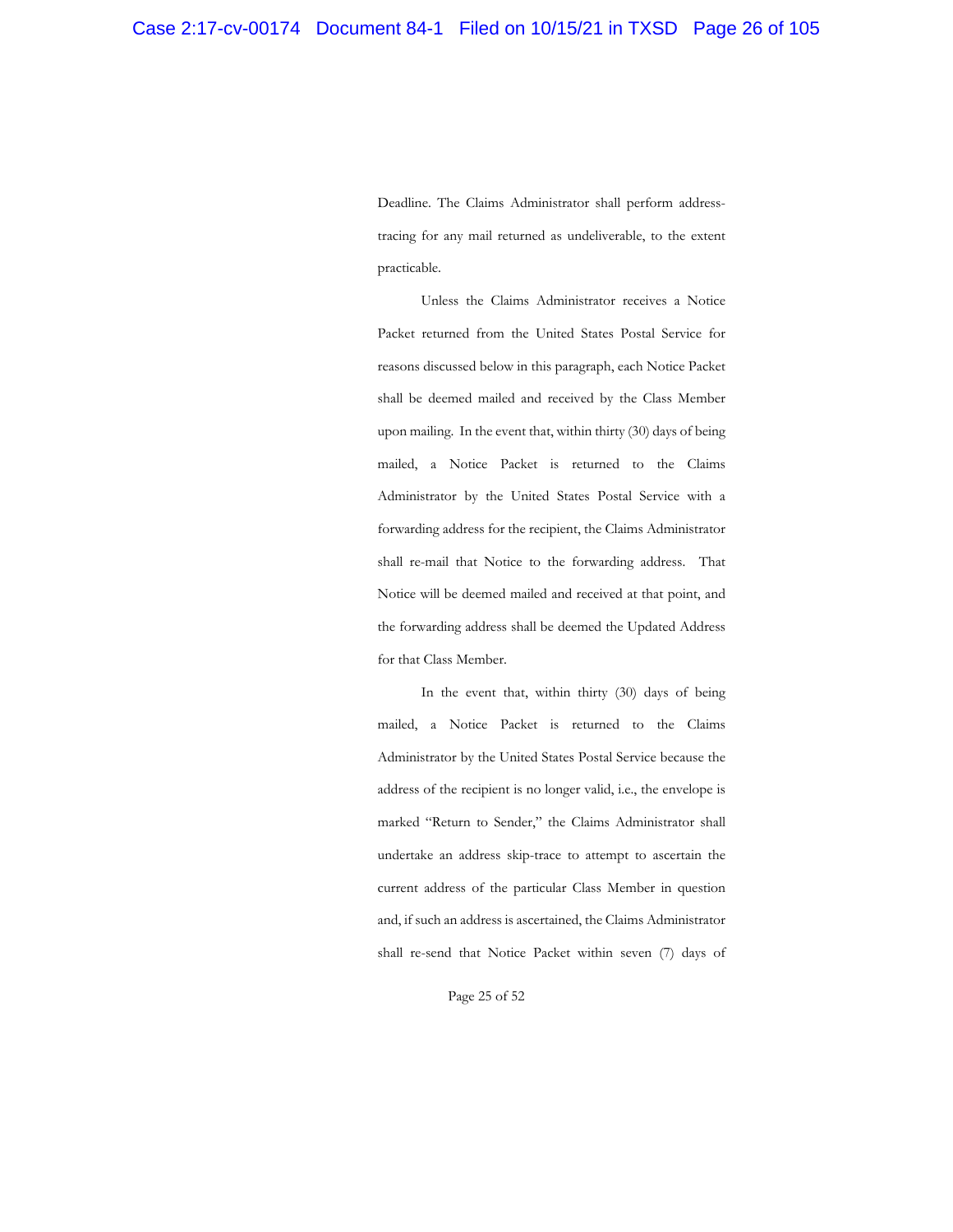receiving such information; if no Updated Address is obtained for that Class Member, the Notice shall be sent again to the last known address, and in either event, the Notice shall be deemed received once it is mailed for the second time.

In the event that any subsequently mailed Notice Packet is returned to the Claims Administrator before the end of the Notice Period by the United States Postal Service because the address of the recipient is no longer valid, i.e., the envelope is marked "Return to Sender," the Claims Administrator shall be required to take no further action with that Notice and it shall be deemed to have been delivered. The Claims Administrator shall not be required to take any further action on any Notice or Claims Form returned after the end of the Notice Period.

#### (3) Newspaper Notice

The Claims Administrator shall ensure that the Newspaper Notice (in a form substantially as the Short Form Notice, Exhibit A) is published beginning on the Notice Issuance Deadline, and continuing to run, bi-weekly, through the duration of the Notice Period. Such notice shall be published in one or more local newspapers of wide distribution that must include Portland, TX, Gregory, TX, as well as Corpus Christi, TX. The Newspaper Notice includes information on how a Resident who believes he or she may qualify as Class Member

Page 26 of 52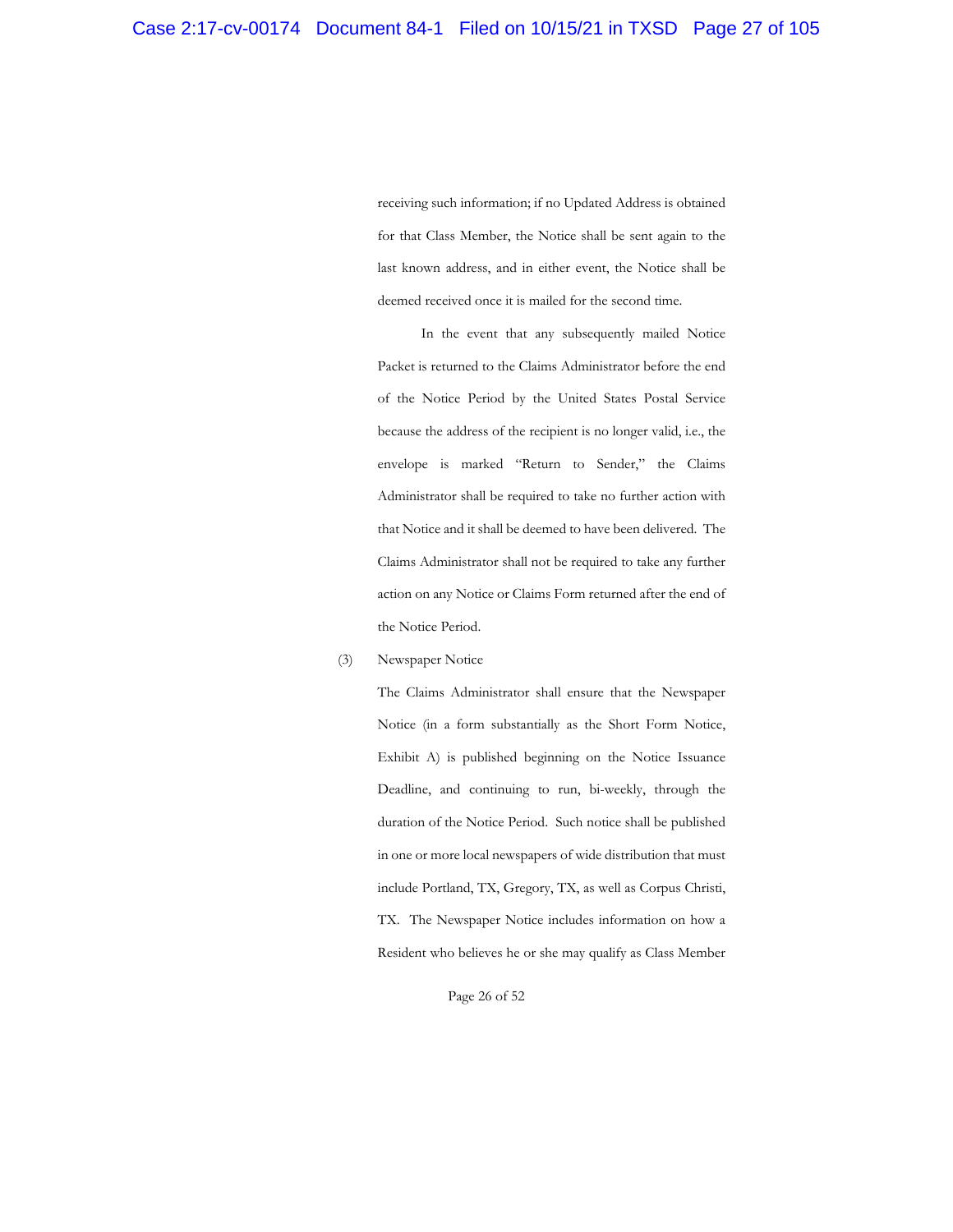can obtain a Notice Packet and seek to file a Claim Form within the Notice Period in order to qualify as a Participating Class Member. Included in the Newspaper Notice will be the Settlement website address and the phone number for the Settlement call center.

## (4) Providing Notice Pursuant to CAFA

Within ten (10) days after the Parties file the Preliminary Approval Motion with the Court, Defendants shall provide the notice required by the Class Action Fairness Act, 28 U.S.C. § 1715, to the Appropriate Federal Official and Appropriate State Official, as defined in 28 U.S.C. § 1715(a). Defendants agree to provide copies to Class Counsel at the same time.

e. **Motion for Final Approval of Class Settlement.** At least twenty-one (21) days prior to the Fairness Hearing, or according to the deadline set by the Court, the Representative Plaintiffs shall file a motion seeking a final approval of the Settlement and the entry of a Final Approval Order that (i) certifies the Settlement Class; (ii) approves the Settlement as fair, adequate, and reasonable under Federal Rule of Civil Procedure 23(e); (iii) approves the plan of distribution of the Net Settlement Amount to Participating Class Members according to the plan described in Section 4 below; (iv) dismisses the Consolidated Action and/or each individual Action, with prejudice; (v) rules that each of the Releasing Parties has released, waived, compromised, settled, and discharged all Released Claims; (vi) enjoins all further litigation by the Representative Plaintiffs and Settlement Class Members with respect to the

Page 27 of 52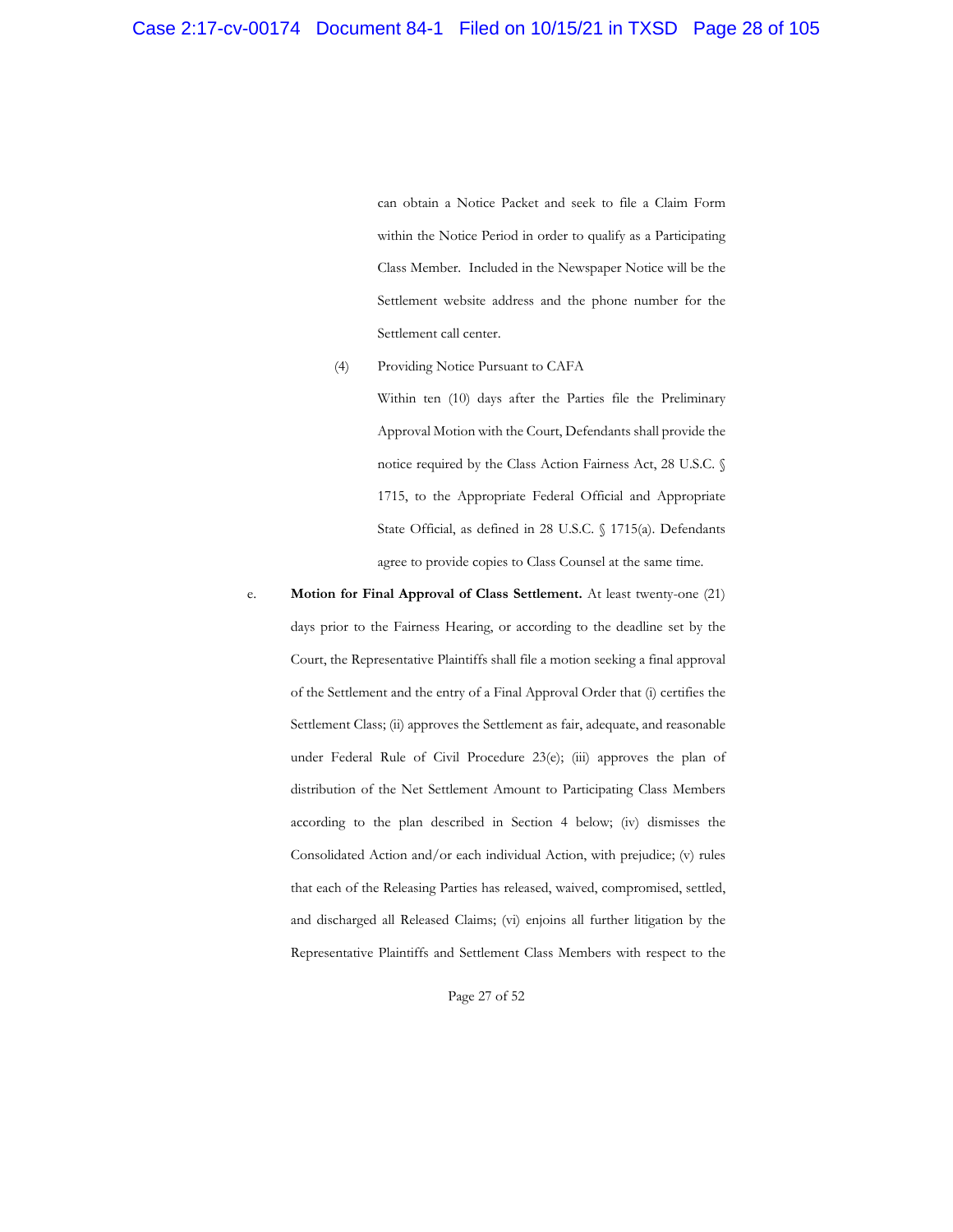Released Claims; (vii) awards any service awards for Representative Plaintiffs; and (viii) reserves the Court's exclusive and continuing jurisdiction over the interpretation, performance, enforcement, and administration of this Agreement and the Court's orders in the Consolidated Action. Defendants agree not to oppose the motion.

- f. **Motion for Award of Attorneys' Fees and Litigation Expenses.**  Contemporaneously with the filing of the Motion for Final Approval, Class Counsel shall file a separate Motion for Award of Attorneys' Fees and Litigation Expenses seeking approval of an awards any attorneys' fees, costs, and expenses as provided in this Agreement. Defendants agree not to oppose the motion to the extent it does not conflict with the provisions of this Agreement.
- g. **The Fairness Hearing.** On the date and time set by the Court, Class Counsel and counsel for Defendants shall participate in the Fairness Hearing. Class Counsel and counsel for Defendants will reasonably cooperate with one another to obtain a Final Approval Order.

#### 3.4 **Objection Procedure.**

Each Class Member wishing to object to the Settlement shall file with the Claims Administrator a timely written notice of objection delivered or postmarked no later than sixty (60) days after the Notice Issuance Date, the exact calendar date to be specified in the Class Notice. The objection must state or contain the following information to be valid: (i) the name and cause number of the Consolidated Action; (ii) the Class Member's name, address, and telephone number; (iii) the factual basis for the claim of qualifying for the status of class membership, including whether the objector is a current or former Resident of a property in the Class Area, and for what period of time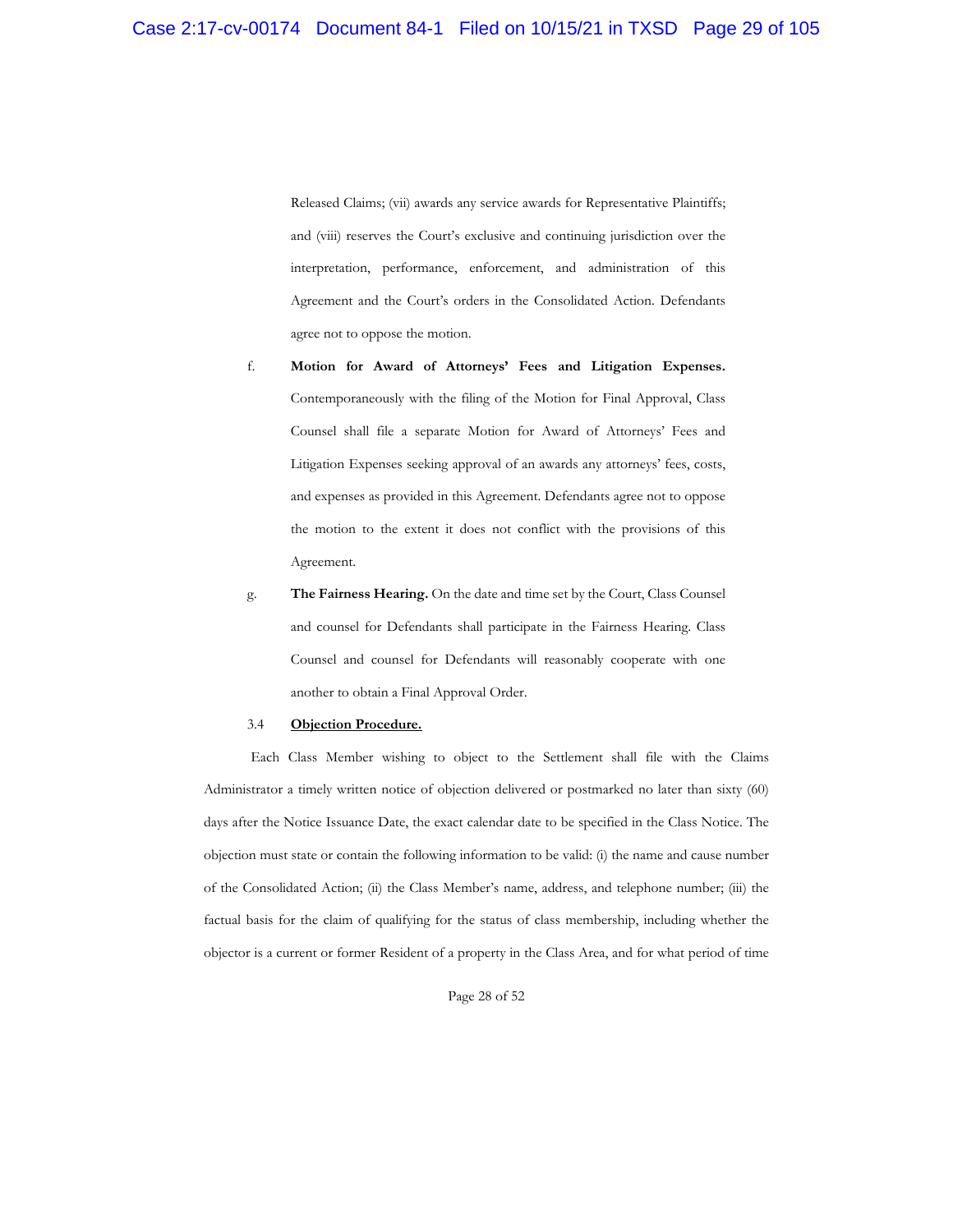during the Class Period, and including Proof of Residence or proof of ownership of Real Property within the Class Area; (iv) whether the Class Member plans to appear, either individually or through an attorney at the Fairness Hearing; (v) each specific objection or objections to the Settlement with the complete factual basis for each such objection, along with whatever legal authority, if any, the objector asserts regarding the objection, (vi) a statement advising if the Class Member has objected to other class action settlements, and if so, identifying each such settlement, the date of such objection and the basis for the objection; and (vii) their Personal Signature on the form under penalty of perjury in the presence of at least one adult witness subject to approval by the Court. No "mass" or "class" Objections shall be valid and each Class Member who wishes to object must file their own objection that satisfies the requirements of Section 3.4.

The objection shall be filed with the Claims Administrator as follows:

Black Dust Settlement Claims c/o Postlethwaite & Netterville P.O. Box #### Baton Rouge, Louisiana 70821

The Claims Administrator shall provide all valid and timely objections, if any, to Class Counsel and Counsel for Defendants within fifteen (15) days of the close of the Notice Period. Class Counsel will file the objections with the Court within twenty (20) days of the close of the Notice Period. Failure of the Objector to fully and completely comply with each of the above-stated requirements for the Objection or to properly and timely submit the objection may result in the Objection not being considered by the Court.

The Claims Administrator shall collect and tabulate all objections and report to Class Counsel and Defendants' Counsel at least weekly identifying each objecting person along with information identifying the location and zone of each such objector.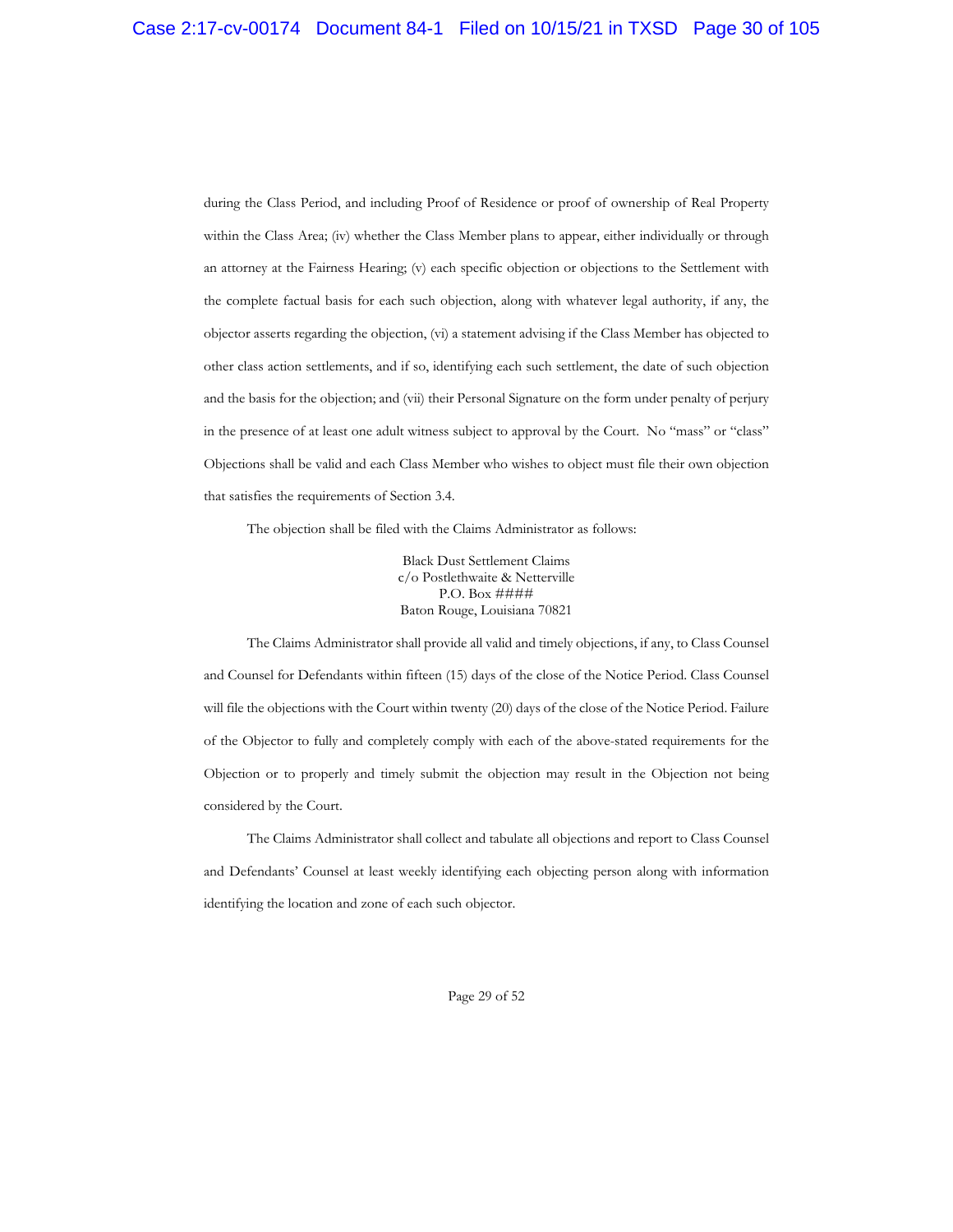The Special Master may, at his sole discretion, contact any individual who submits a written objection to further ascertain the rational for the objection and to answer any questions about this Agreement.

## 3.5 **Opt Out Procedure.**

Prior to final approval of this Settlement, Class Members who do not file an objection to the Settlement pursuant to Section 3.4 may exclude themselves from the Settlement by following the procedure outlined in this section and stated in the Class Notice. A Class Member who desires to opt out of the Settlement shall file with the Claims Administrator a timely written notice of opt out, delivered or postmarked no later than sixty (60) days after the Notice Issuance Date, the exact calendar date to be specified in the Class Notice. The notice of opt out must state or include the following to be valid: (i) the name and cause number of the Consolidated Action; (ii) the Class Member's name, address, and telephone number; (iii) a clear statement that the Class Member desires to opt out of the Settlement; (iv) a clear statement explaining the reason or reasons why the Class Member is choosing to opt out of the Settlement,; (v) whether the Class Member has or intends to retain legal counsel to represent him or her further, and whether the Class Member has or intends to file a lawsuit against Defendants; and (vi) include their Personal Signature on the form under penalty of perjury in the presence of at least one adult witness subject to approval by the Court. No "mass" or "class" opt out requests shall be valid, and no Class Member may submit an opt out request on behalf of any other Class Member.

The written notice of opt out shall be filed with the Claims Administrator as follows:

Black Dust Settlement Claims c/o Postlethwaite & Netterville P.O. Box #### Baton Rouge, Louisiana 70821

Page 30 of 52 The Claims Administrator shall provide all valid and timely written notices of opt out, if any, to Class Counsel and Counsel for Defendants within fifteen (15) days of the close of the Notice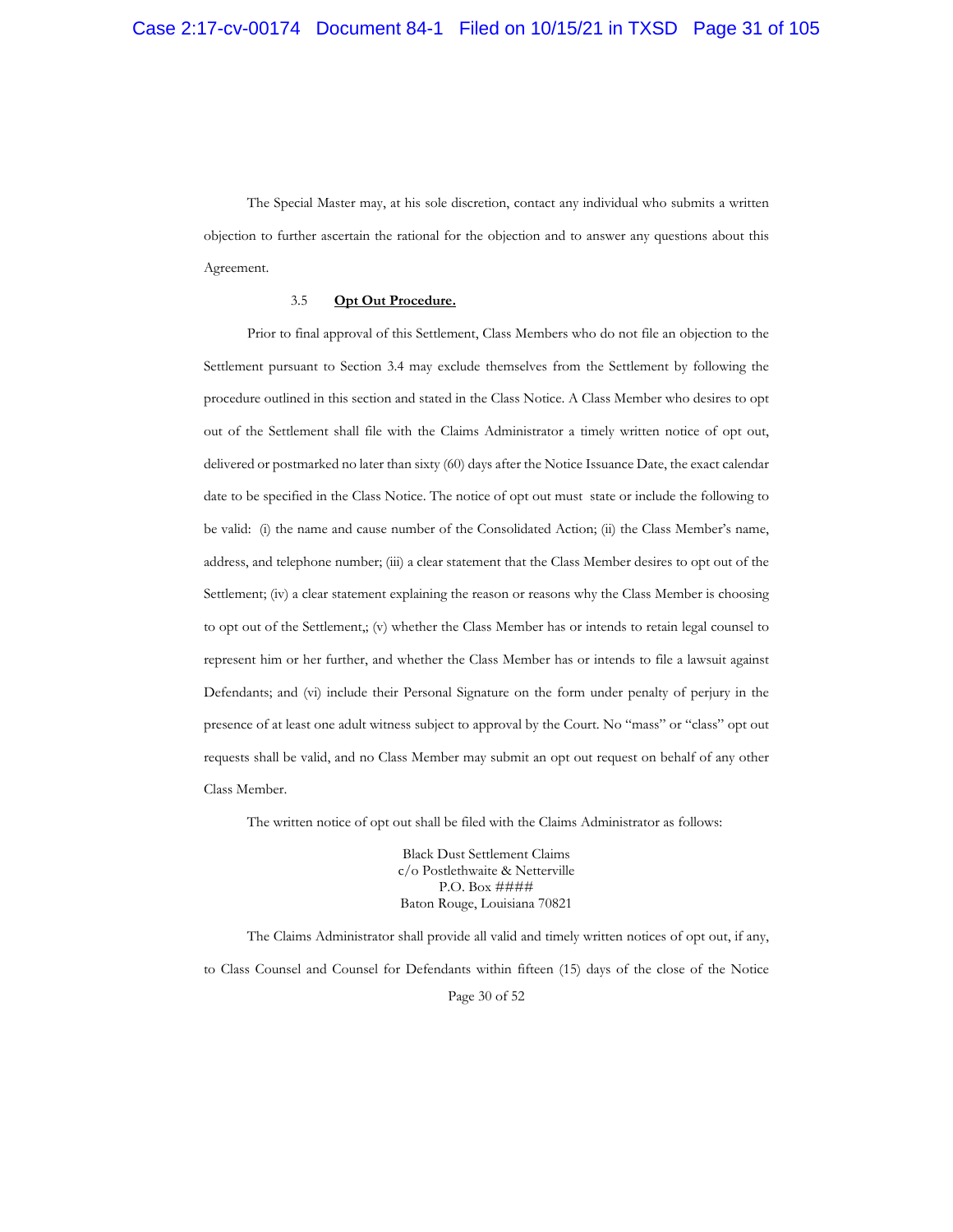Period. Class Counsel will file the written notices of opt out with the Court within twenty (20) days of the close of the Notice Period. Failure of the Class Member seeking to opt out to fully and completely comply with each of the above-stated requirements for the written notice of opt-out, or to properly and timely serve a copy with the Claims Administrator may result in the notice of opt out not being considered by the Court.

The Special Master may, at his sole discretion, contact any individual who submits a written notice of opt out to further ascertain the rational for exclusion and to answer any questions about this Agreement.

All Class Members who do not timely and properly opt out shall be Settlement Class Members and shall in all respects be bound by all of the terms of this Agreement and the Final Approved Order with respect to the Class defined herein, and shall be bound by the Release set forth in this Agreement.

Class Counsel agrees not to represent any Opt Outs to this Agreement.

The Claims Administrator shall collect and tabulate all opt out notices and report to Class Counsel and Defendants' Counsel at least weekly identifying each opt out person along with information identifying the location and zone of each such opt out.

#### 3.6 **Claim Form Procedure**

(a) In order for a Class Member to be eligible to receive a Settlement Sum, such Class Member must properly and timely complete and submit a Claims Form as directed in the Notice Packet and settlement website, and thereby become a Participating Class Member. Only Participating Class Members are entitled to any award by the Special Master of an Individual Settlement Sum.

To be considered a Participating Class Member, the Class Members must return the Claim Form, which is to be part of the Notice Packet sent to a Residence, in accordance with the directions contained in the Notice Packet and available at the settlement website. The Class Member must properly complete the Claims Form and return the completed Claims Form to the Claim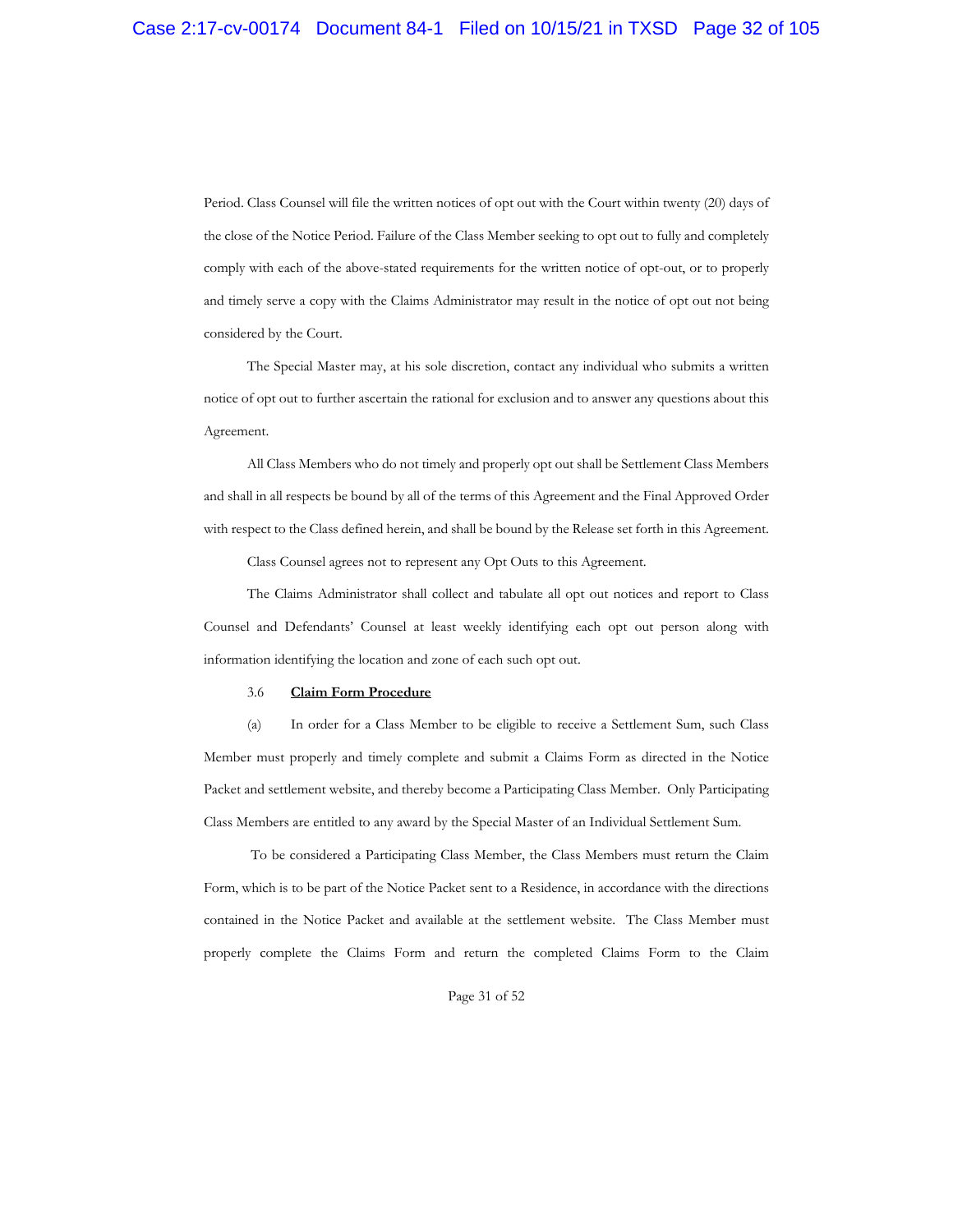Administrator postmarked or otherwise received by the end of the Notice Period, the exact calendar date to be specified in the Class Notice. As will be described in the Notice Packet, the Claim Form must: (1) be signed by the Class Member, (2) identify whether the Class Member (i) owns/owned but does/did not occupy the Residence, (ii) owns/owned and occupies/occupied the Residence; or (ii) Resides in the Residence by virtue of a residential lease; (3) state the dates during the Class Period that the Class Member owned and/or Resided in the Residence and (4) state their email address and telephone number to aid future communication. Additionally, Class Members who resided in a Residence must also submit Proof of Residence. In the event of a non-marital co-tenancy, each such Resident must provide the requested information and individually sign the Claim Form. They may also contact the Claims Administrator at the phone number provided in the Notice Packet and Newspaper Notice to request an additional Claim Form.

A failure to submit a timely and properly completed Claim Form constitutes a waiver of entitlement to obtain a Settlement Sum under this Agreement. All Class Members who do not opt out and who do not timely and properly submit a timely Claims Form and who do not become a Participating Class Member, shall in all respects be bound by all of the terms of this Agreement and the Final Approved Order with respect to the Class defined herein, and shall be bound by the Release set forth in this Agreement and be permanently and forever barred from commencing, instituting, maintaining or prosecuting any action subject to the Release against any Released Parties in any court, arbitration tribunal, or administrative or other forum.

(b) The Claims Administrator shall verify that the Claim Form is properly filled out and timely received upon receipt of the same. In the event a Claim Form is improperly filled out in that it contains inaccurate or conflicting information on its face or is otherwise incomplete, the Claims Administrator shall contact the Class Member, at the phone number or email address or mailing address provided, to obtain the required information. If the Claims Administrator is unable to obtain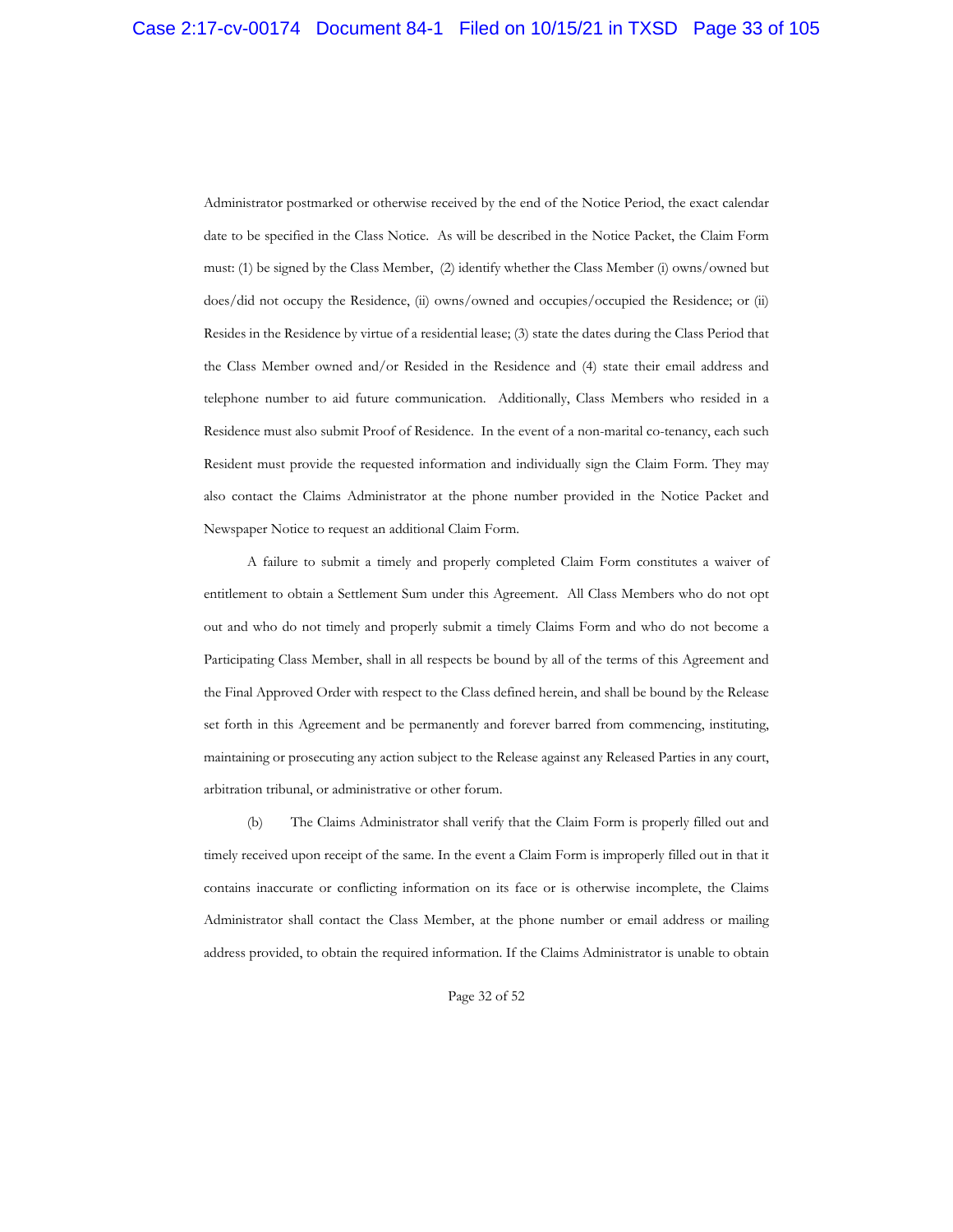the corrected information or otherwise contact the Class Member within the time frame set forth for return of Claims Forms in the Notice Packet, the incomplete/inaccurate Claim Form will not be considered and the Class Member will not become a Participating Class Member. However, the Special Master may, at his sole discretion, contact any individual who submits a Claims Form regarding any deficiencies in any submitted Claims Form to determine, in his discretion, if it can be or has been cured.

(c) By submitting a timely and complete Claim Form, Each Participating Class Member will be entitled to receive his or her respective Settlement Sum, based on the information he or she has provided in their Claim Form, subject to verification by the Special Master, and as determined by the Special Master consistent with the Claims Program.

### **IV. SETTLEMENT FUNDS AND DISTRIBUTION OF SETTLEMENT SUMS**

#### 4.1 **Settlement Amount and Benefits Promised in Exchange for Releases**:

In consideration of all the promises and covenants set forth in this Agreement, and of the release and dismissal of the Released Claims against the Released Parties as contemplated in this Agreement, Defendants shall provide the following:

- a. **Total Cash Settlement Amount to be paid by Defendants:** Collectively, Defendants shall pay \$16,825,000.00. After deductions for attorneys' fees, litigation expenses, the Reserve Fund, and any service awards, the Net Settlement Amount shall be distributed to the Participating Class Members in accordance with this Section.
- b. **Funding of Settlement Fund**: The Total Cash Settlement Amount shall be placed in the Settlement Fund established pursuant to the terms of Section 6.1.

Page 33 of 52 4.2. **Allocation of Net Settlement Amount.** Consistent with the Claims Program, the Special Master shall have full and final authority to determine the amount to be paid to each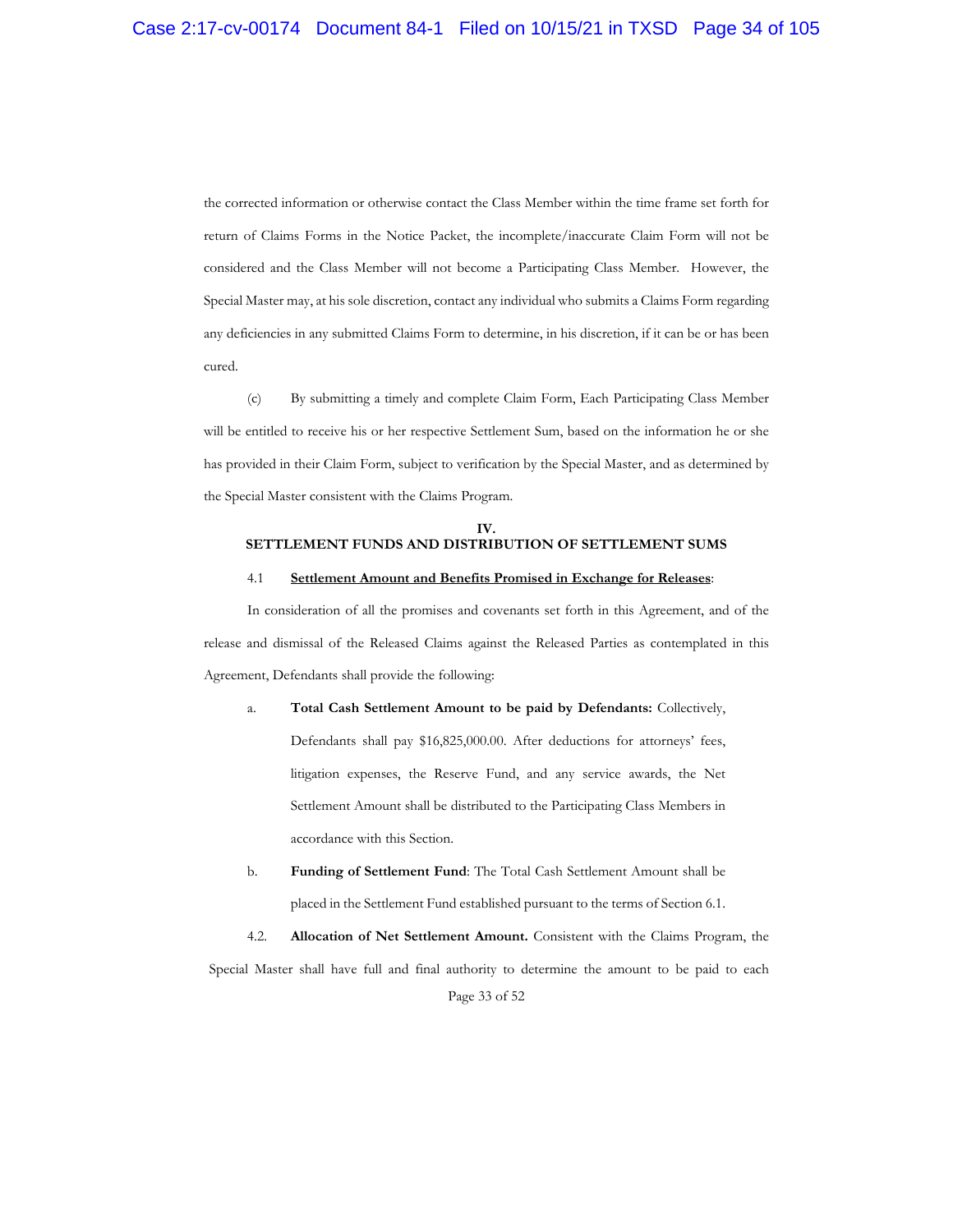Participating Class Member. The Claims Program shall take into account the location of the Residence and the zone in which the Residence is located relative to the location of the Facility and considering established predominant weather patterns, the nature of the Residence (i.e., whether it is a single-family or multi-family dwelling), the status of the Resident (e.g., whether a current or former owner or tenant), the number of Residents who have resided in each Residence over the entire Class Period, the duration and time period of residence of each Resident during the Class Period, and other special circumstances at the discretion of the Special Master, as well as the formula and considerations set forth in this section.

The Parties establish following minimal parameters for distribution of the Net Settlement Amount to be considered by the Special Master is devising the Claims Program;

- 1. Each Residence in the Class Area for which one or more Claim Forms is received shall be considered one (1) Residential Unit for purposes of administering this Agreement.
- 2. The Claims Administrator shall work with the Special Master and the Claims Administrator shall provide the Claim Forms and Claim Form Database to the Special Master.
- 3. The Special Master shall review the Claim Forms submitted during the Class Period for the purpose of determining the total number of Residential Units and setting the Weighted Zone Value. The Special Master has the discretion to set the Weighted Zone Value within the parameters set in this Agreement, such that the Residential Unit Value, when multiplied by the respective Weighted Zone Value for each Residential Unit equals the Net Settlement Amount. In establishing the Weighted Zone Value, the Special Master should consider the

#### Page 34 of 52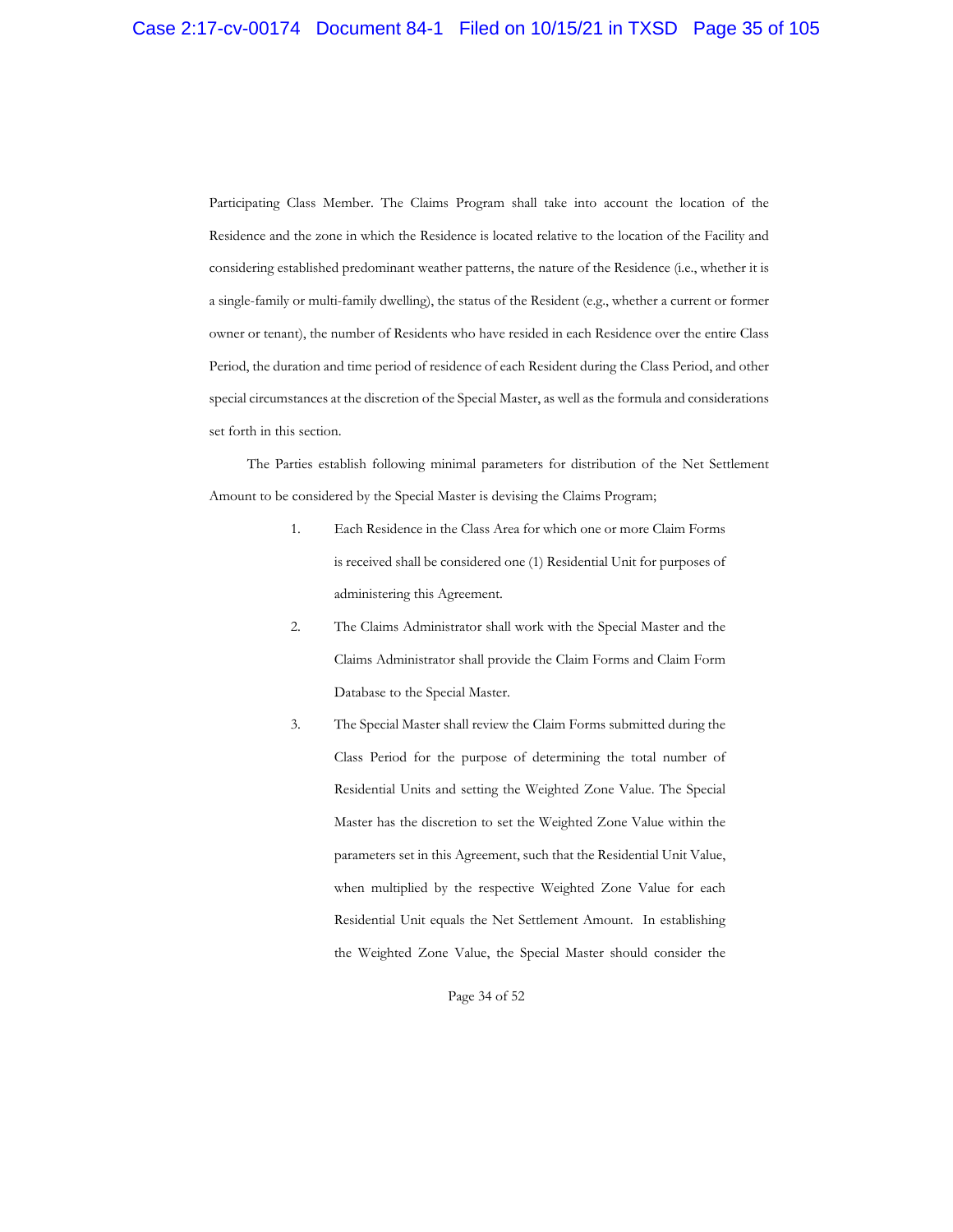respective exposure to Dust based on proximity to the Facility, dominant weather patterns, and other factors to be discussed in consultations with Class Counsel and Counsel for Defendants.

- 4. The Residential Unit Value shall be separated into two amounts: (1) an amount for damages to Real Property ("Real Property Amount"); and (2) an amount for damages to Personal Property ("Personal Property Amount").
- 5. The Special Master shall give great weight to the Property Identification Plan in identifying the Residences included in this Settlement.
- 6. The Residential Unit Value shall include claims for Real and Personal Property, for the entirety of the Class Period.
- 7. In the event multiple Participating Class Members return Claim Forms for the same Residence, those Participating Class Members shall each receive a divided share of the Residential Unit Value. The Special Master will determine each such Participating Class Member's share based on factors such as the status as an Owner and/or Tenant and the duration of time and period of time within the Class Period that each owned and/or rented the Residence. The Special Master shall have discretion in proportioning the Residential Unit Values between Participating Class Members who may have resided at the same residence during the Class Period.
- 8. The Special Master shall have complete discretion on distributing to Participating Class Members the Residential Unit Value.

Page 35 of 52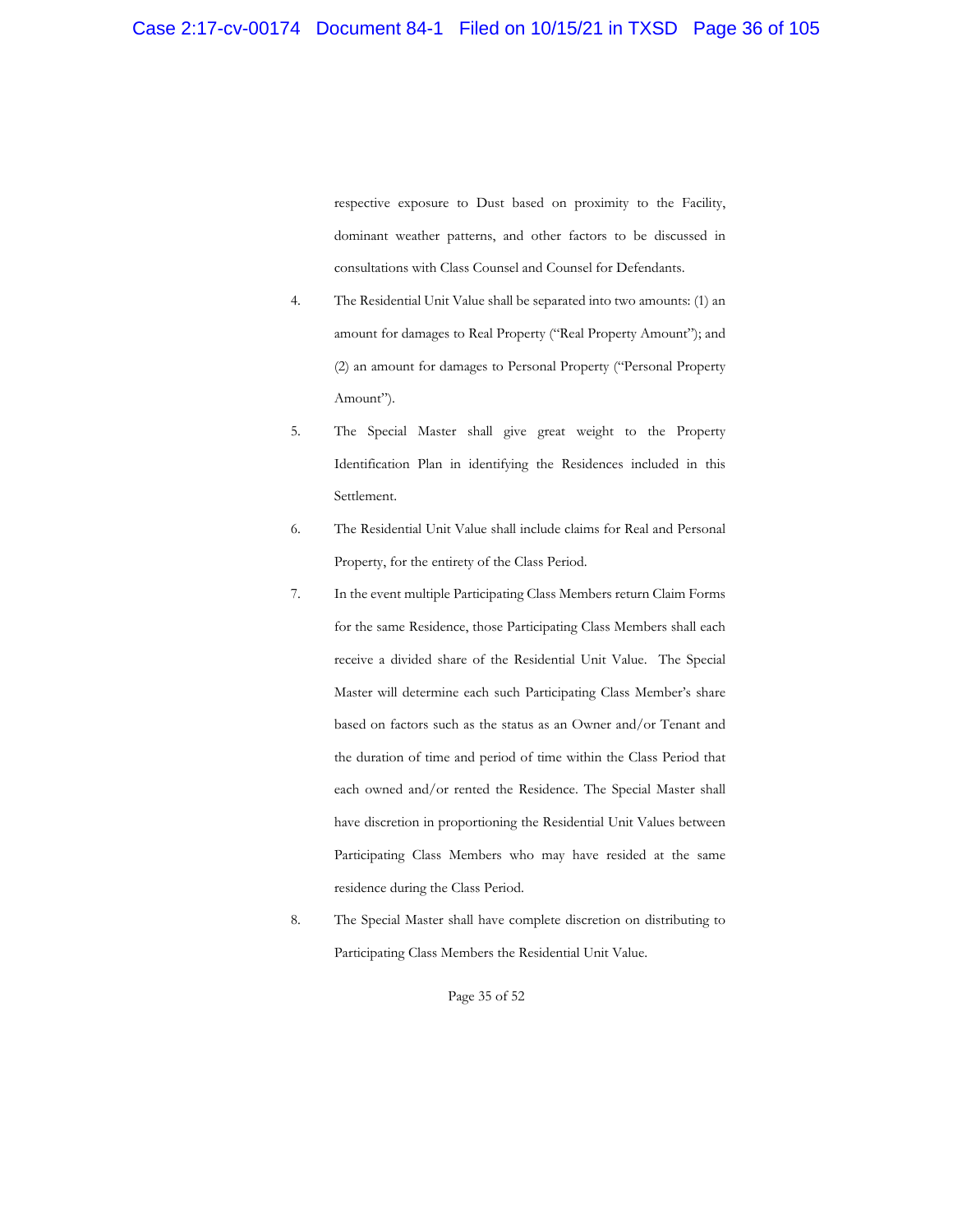9. **Settlement Distribution Plan.** After receipt of the Claim Form Database from the Claims Administrator, the Special Master shall, consistent with the Claims Plan, and according to the provisions of this Settlement, set the Weighted Zone Values and apportion the Net Settlement Amount to reflect the Special Master's determination of each Participating Class Member's individual Settlement Sum according to the provisions of Section 4 of this Agreement, and complete the Settlement Distribution Plan. The Special Master shall have ninety (90) calendar days after the end of the Notice Period to make his determinations to be contained in the Settlement Distribution Plan. The Settlement Distribution Plan shall be served on Class Counsel and Defendants' Counsel and submitted to the Court for approval in the Final Approval Motion; the Parties agree that such Settlement Distribution Plan may be treated as confidential and request that it be submitted under seal.

## 4.3 **Check Cashing Period and Void Checks.**

All payments made to Participating Class Members shall be made by check which check shall include an inscription that it is valid only for a period not to exceed one hundred twenty (120) days from issuance, after which it shall be deemed void and not able to be cashed. Each Participating Class Member receiving a check must cash such check within 120 days of issuance or he/she will forfeit any payment. The Special Master may, at his discretion, direct the Claims Administrator to reissue any voided check one time with an inscription that it is valid only for a period not to exceed forty-five (45) days from issuance. As to funds relating to any check that has become void and is not cashed, those funds shall be included in the Reserve Fund, to be used at the Special Master's discretion for issues arising after the Settlement Distribution Plan has been finalized.

Page 36 of 52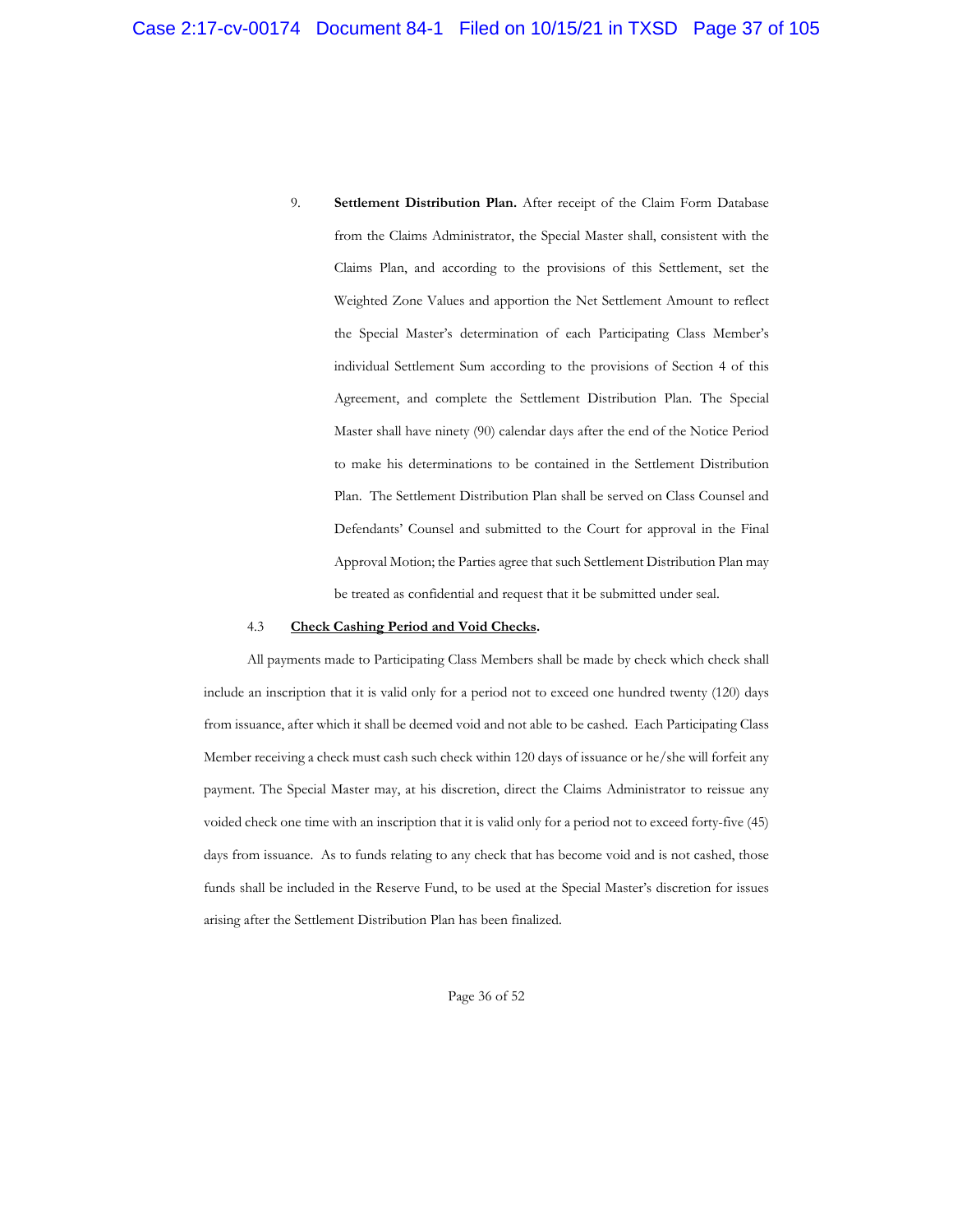Should funds remain in the Reserve Fund 210 days after the date the Settlement Checks are issued, such remaining funds shall be distributed promptly thereafter as otherwise directed by the Special Master, after consultation with Class Counsel and Defendants' Counsel. However, the Special Master does not have discretion to return, or revert, any remaining funds directly to Defendants, but the Special Master may allocate funds to projects performed and/or sponsored by one or more of the Defendants related to Dust mitigation, or for community projects.

Participating Class Members whose checks are deemed void and cannot be cashed, shall continue to be bound by the Release set forth in this Agreement and shall be permanently and forever barred from commencing, instituting, maintaining or prosecuting any action subject to the Release against any Released Parties in any court, arbitration tribunal, or administrative or other forum.

#### 4.4 **Attorneys' Fees and Expenses.**

Pursuant to Federal Rule of Civil Procedure 23(h), Class Counsel may file a motion for an award of attorneys' fees and litigation expenses relying upon and consisting of some portion of the Total Settlement Value. The motion for fees and expenses shall be filed contemporaneously with the Motion for Final Approval, or by the Court-ordered deadline. The amount of the attorneys' fees and expenses to be awarded shall be determined by the Court and shall be limited by and funded exclusively from the Settlement Fund and shall not exceed the Total Cash Settlement Amount. Defendants agree not to oppose the motion for fees, to the extent it does not request as attorneys' fees more than 40% of the Total Cash Settlement Amount. Defendants shall not have any obligation to add to or subsidize the Settlement Fund after its payment of the Total Cash Settlement Amount in any way including to allow for the payment of fees and expenses awarded to Class Counsel. Class Counsel will not seek any other attorneys' fees or expenses in connection with this Agreement and will not seek or accept any fees or expenses relative to this Agreement other than as awarded by the Court.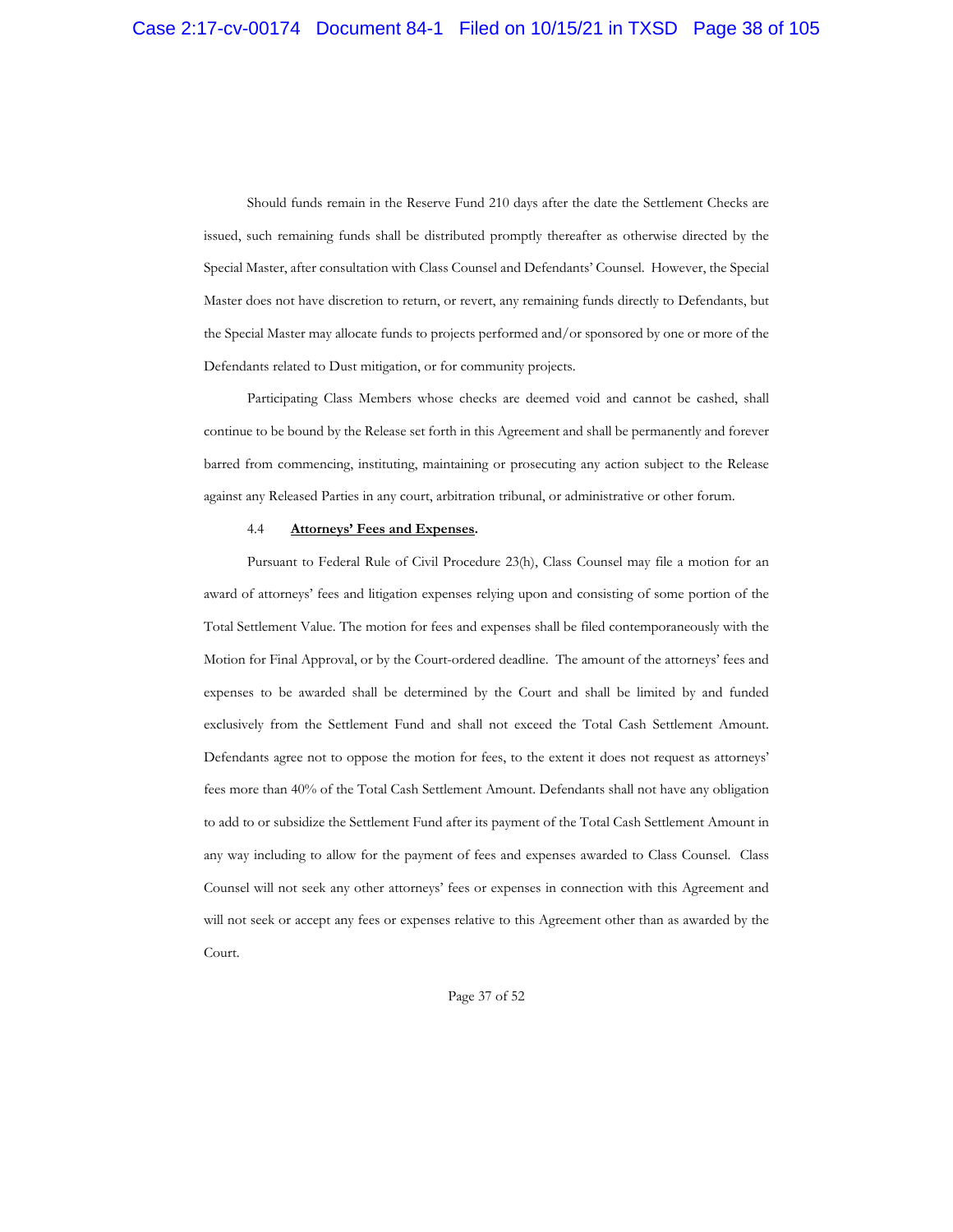#### 4.5 **Service Awards.**

Subject to Court discretion and approval, one or more Plaintiffs may be entitled to a Service Award of not to exceed \$1,000.00 each for their services rendered in the prosecution of this Consolidated Action. Defendants shall not oppose the requested service awards.

#### 4.6 **Settlement Administration Expenses.**

All reasonable expenses associated with the administration of this Settlement up through the Effective Date, including expenses for the Claims Administrator, and Special Master (including for work performed by members of his law firm to whom he may delegate tasks) shall be considered Settlement Administrative Expenses. Defendants agree to fund such Settlement Administrative Expenses in an amount not to exceed \$250,000.00. This amount shall be paid by Defendants in addition to the Total Cash Settlement Amount, by the Funding Deadline described in Section 6.1. Defendants shall not be liable for, or otherwise be responsible for, any administration expenses in excess of \$250,000.00. To the extent Settlement Administrative Expenses exceed \$250,000.00, such expenses shall be borne by the Settlement Fund (including any funds remaining from the Reserve Fund).

In the event this Agreement terminates, as described in Sections 7.1 or 7.2 herein, the Claims Administrator shall, within five (5) business days of termination, determine the amount of all Settlement Administrative Expenses incurred as of the date of termination (plus the cost to complete this tabulation) (the "Termination Settlement Administrative Expenses") and present that total to Class Counsel and Defendants' Counsel.

In the event the Court declines to approve this Settlement, and subject to the provisions of Section 7.1, each of Class Counsel and Defendants' Counsel shall be responsible for payment of onehalf of that Termination Settlement Administrative Expenses. To the extent Defendants' Counsel has paid more than its one-half share of such Termination Settlement Administrative Expenses, Class

Page 38 of 52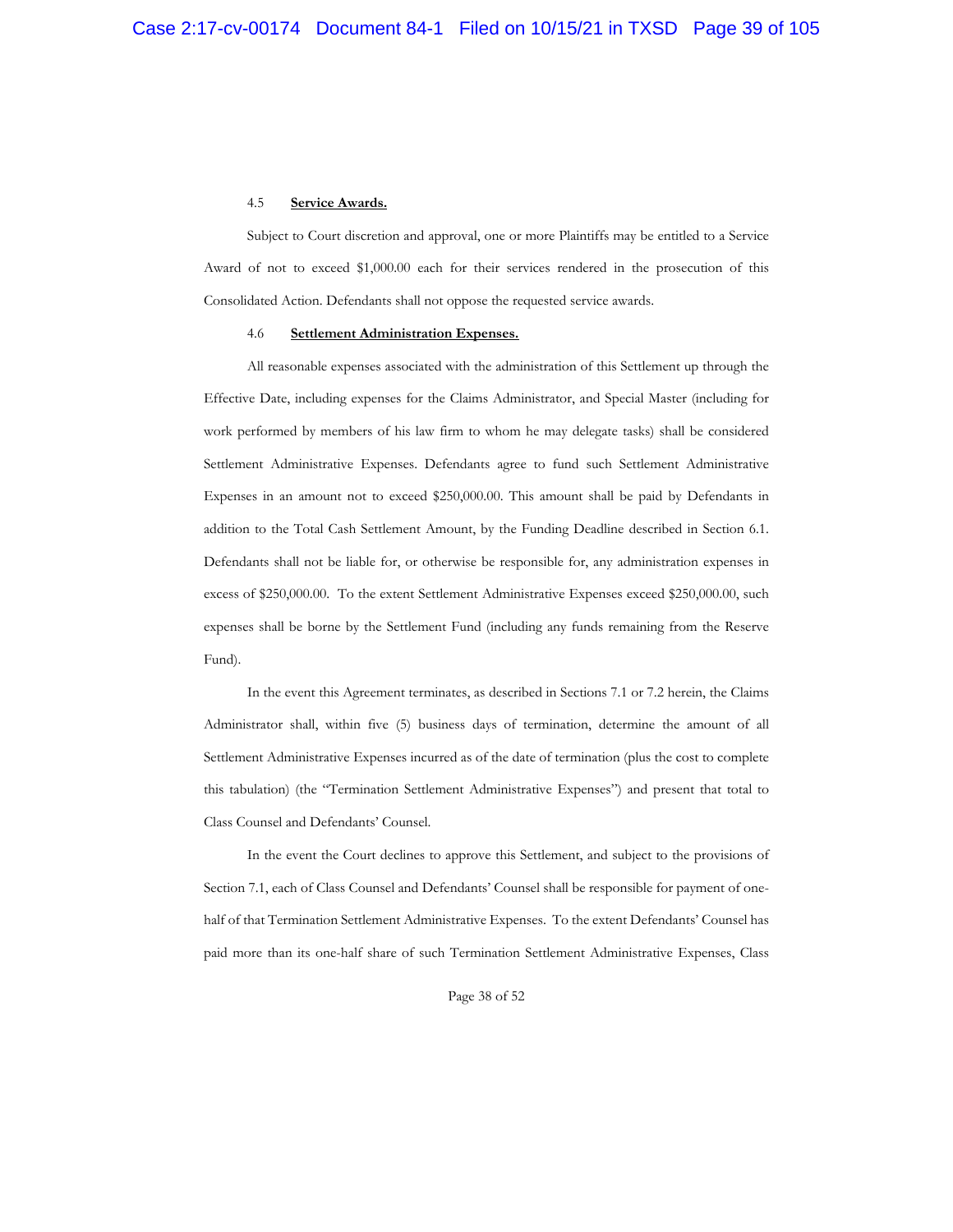Counsel shall reimburse the Defendants' Counsel for all amounts it has paid over its one-half share within ten (10) business days of presentment by the Claims Administrator of the Termination Settlement Administrative Expenses.

In the event any Defendant chooses to terminate the settlement pursuant to Section 7.2, Defendants shall be solely responsible for the payment of Termination Settlement Administrative Expenses.

#### **V. RELEASES**

5.1 In consideration of the payment by Defendants (or any one of them) of the Total Cash Settlement Amount, as well as the Remedial Measures undertaken and to be undertaken by Defendants, all of which comprise the Total Settlement Value, as of the Effective Date the Releasing Parties agree to fully release and forever discharge the Released Parties from all Released Claims.

It is expressly understood and acknowledged by Releasing Parties that Released Claims include claims related to Dust that have not yet occurred but which may arise in the future, **provided, however**, that Released Claims do not include, and that nothing herein shall bar, any claims for relief based solely on the incremental emissions or releases of Dust from future Facility operations that exceed 100 percent of the currently permitted maximum annual production capacity (as referenced in the air emission permits NSR Permit No. 108113 and PSDTX1344M1 issued by the Texas Commission on Environmental Quality to voestalpine Texas, LLC, and applications related thereto); and, **further provided**, that Released Claims do not include, and that nothing herein shall bar any claims for relief based solely on a future catastrophic release from the Facility (i.e., an unexpected, accidental incident resulting in releases of Dust atypical in nature and dramatically greater in amount than those historically associated with regular plant operations), which causes substantial real or personal property damages that are significant and measurable to a Plaintiff or Class Member seeking such relief.

Page 39 of 52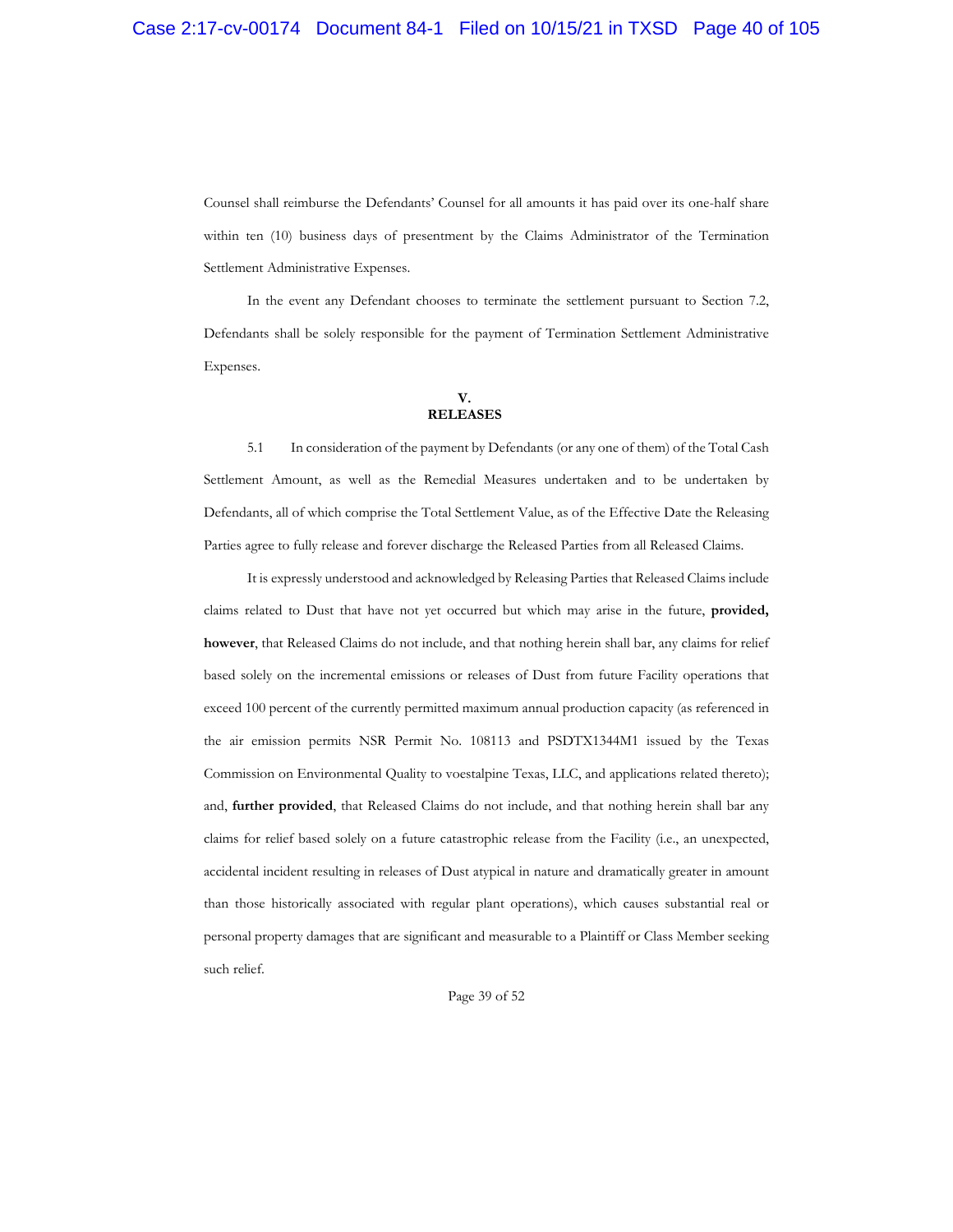5.2 Releasing Parties recognize that even if they later discover facts in addition to or different from those which they now know or believe to be true, they nevertheless agree that, upon the Effective Date, Released Parties fully, finally and forever settle and release any and all of the Released Claims, and that they are forever barred from asserting such Released Claims against the Released Parties. The Parties acknowledge that the foregoing release was bargained for and is an essential and material element of this Agreement.

5.3 The Releasing Parties acknowledge and understand that they may have suffered damages or may incur damages or liabilities that are unknown at the present time, which if known, might have affected their decision to enter into this release. The Releasing Parties considered such uncertainties in the course of negotiations leading to this Agreement, and the Releasing Parties have determined the Total Settlement Value to be fair and adequate compensation with due regard for such uncertainties. In making this waiver, the Releasing Parties understand and acknowledge that they may hereafter discover facts in addition to or different from those that are currently known or believed to be true with respect to the subject matter of the foregoing release, but agree that they have taken that possibility into account in reaching this Agreement and that, notwithstanding the discovery or existence of any such additional or different facts, as to which the Releasing Parties expressly assume the risk, they fully, finally, and forever settle and release any and all claims, known or unknown, suspected or unsuspected, which now exist, or heretofore existed, or may hereafter exist, and without regard to the subsequent discovery or existence of such additional or different facts.

5.4 It is hereby understood and agreed that this Agreement is intended to constitute a full and final release by the Releasing Parties of all Released Claims against the Released Parties. Pursuant to this Agreement, the Released Parties are, and shall in the future be, discharged from any and all liability whatsoever to the Releasing Parties for the Released Claims released in Section 5.1 above.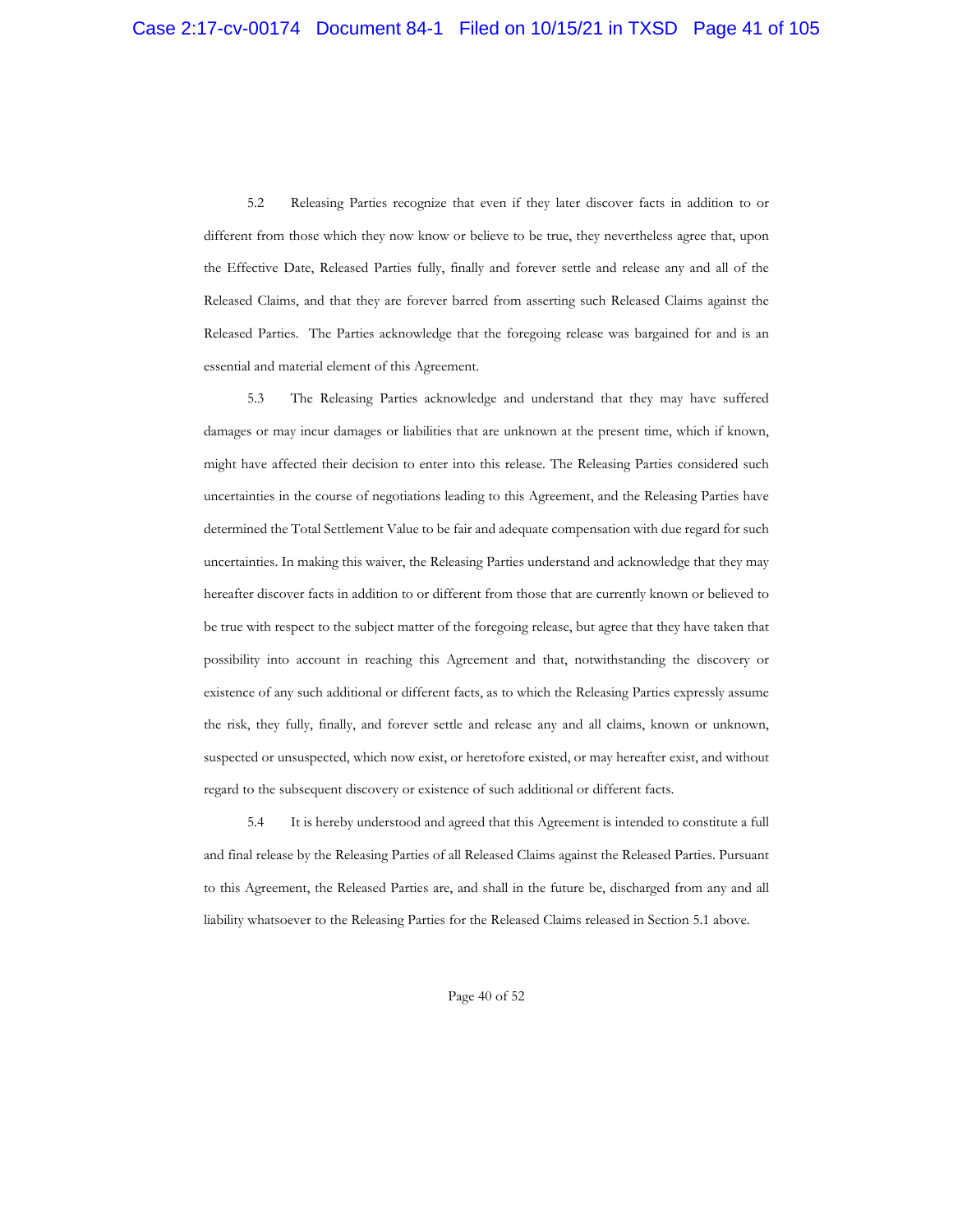5.5 The distribution described in Section 4.1 of this Agreement is the exclusive monetary consideration provided by Defendants for and on behalf of the Released Parties to the Releasing Parties for the Released Claims against the Released Parties. Accordingly, the Released Parties shall not be subject to liability or expense of any kind to the Releasing Parties with respect to any Released Claims, other than as set forth in this Agreement.

5.6 The Releasing Parties shall not at any time hereafter, whether directly or indirectly or individually or as a member or representative of a class, commence, assign, or prosecute any claim, demand, or cause of action at law, equity or otherwise for damages, loss or injury, or for injunctive or statutory relief, arising out of or relating to any act, error, omission, event or thing within the scope of the releases set forth in Section 5.1 above, against the Released Parties. The Releasing Parties consent to the jurisdiction of this Court to enter an injunction barring them from commencing or prosecuting any action or other proceeding, or seeking other benefits, based upon the Released Claims.

5.7 Participating Class Members, as Releasing Parties, upon selling, assigning, transferring, donating or leasing any Real property or Personal Property for which such Participating Class Member received (or are scheduled to or expect to receive) any Settlement Sum, to any other Person, shall have an affirmative obligation to provide notice to any such Person regarding the existence of this Settlement and the Participating Class Member's receipt (or expected receipt) of payment of a Settlement Sum, including any requirement to provide notice consistent with all applicable laws of the state of Texas. IF A PARTICIPATING CLASS MEMBER FAILS TO PROVIDE THE FOREGOING NOTICE, SUCH PARTICIPATING CLASS MEMBER, AS A RELEASING PARTY, AGREES TO INDEMNIFY AND HOLD HARMLESS THE RELEASED PARTIES FROM ANY LIABILITY, CLAIM OR DAMAGE THE RELEASED PARTIES MAY SUFFER AS A RESULT OF ANY CLAIMS, DEMANDS, CAUSES OF ACTION, COSTS OR JUDGMENTS AGAINST THE RELEASED PARTIES ARISING OUT OF THE RELEASED

Page 41 of 52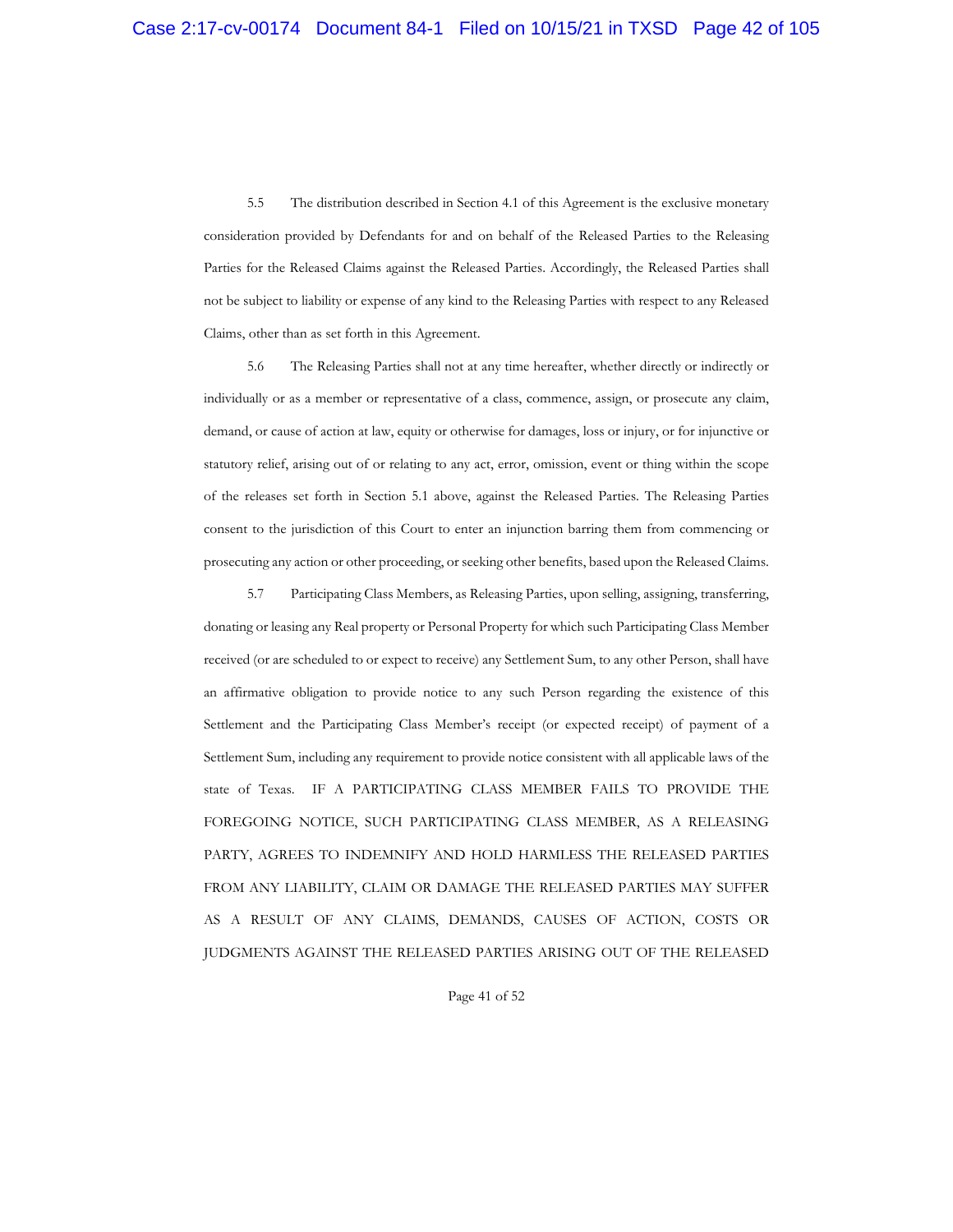CLAIMS OR CLAIMS REGARDING ANY DUST OR PARTICULATE MATTER FROM DEFENDANTS' FACILITY WHICH MAY CONSTITUTE RELEASED CLAIMS ASSERTED BY ANY TRANSFEREE(S) (OR THEIR AGENTS, REPRESENTATIVES OR ASSIGNS) OF SUCH PARTICIPATING CLASS MEMBER. THIS INDEMNITY AND HOLD HARMLESS SHALL BE LIMITED TO THE AMOUNT OF THE PARTICIPATING CLASS MEMBER'S INDIVIDUAL SETTLEMENT SUM RECEIVED AS A RESULT OF THIS AGREEMENT.

#### **VI. SETTLEMENT FUNDS AND PAYMENTS**

#### 6.1 **Funding Deadline.**

(a) Within ten (10) business days after the Effective Date, Defendants shall wire transfer the Total Settlement Fund Amount to the Claims Administrator in accordance with instructions from the Claims Administrator as specified in this Section, to be maintained in the Settlement Fund for ultimate distribution according to the terms of this Agreement. In no event shall any Defendant have any liability whatsoever with respect to the Total Cash Settlement Amount once it is paid to the Claims Administrator for the Settlement Fund. If the Settlement Fund has not been established or approved by the Court by the deadline for payment specified herein, Defendants shall not be obligated to pay the Total Cash Settlement Amount until ten (10) business days after the Settlement Fund is established and approved by the Court.

(b) With respect to the Settlement Fund:

(i) The Settlement Fund shall indemnify Defendants for all taxes imposed on the income earned, if any, or with respect to the Settlement Fund, as well as any interest, penalties, or additions associated therewith.

(ii) Without limiting the foregoing, the Claims Administrator shall reimburse Defendants from the Settlement Fund for any taxes, interest, penalties, or additions to the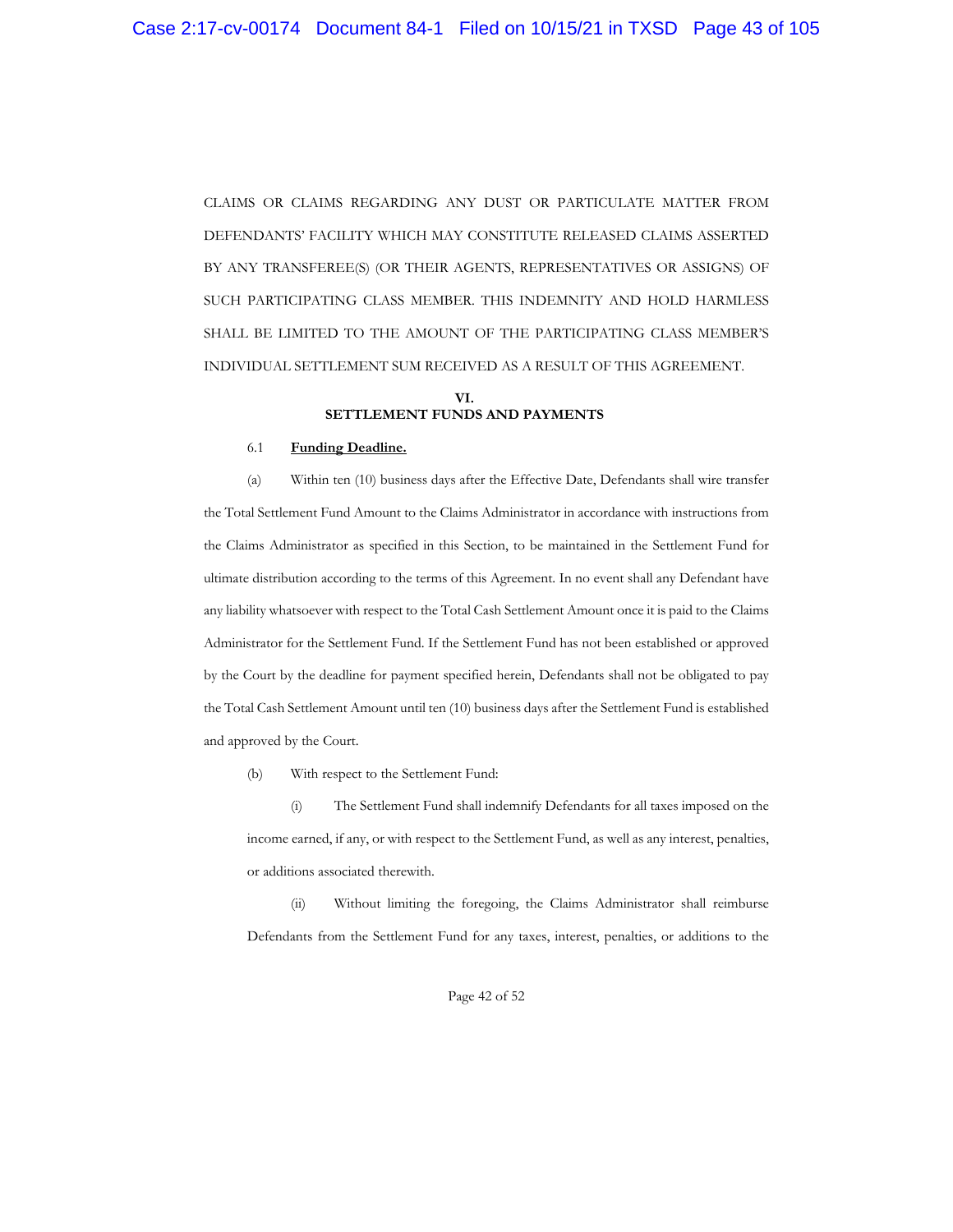extent they are imposed on or paid by Defendants or any period during which the Settlement Fund does not qualify as a Qualified Settlement Fund.

(iii) Defendants shall have no responsibility whatsoever for the establishment or maintenance of the Settlement Fund; the Claims Administrator is solely responsible for all aspects of the Settlement Fund, including for establishing and treating the Settlement fund as a "Qualified Settlement Fund".

#### 6.2 **Distribution Deadlines**

The Claims Administrator may not distribute any monies to any Person, including any Participating Class Member, before the Effective Date.

- a. **Payment of Attorneys' Fees and Service Awards.** Within (15) fifteen business days after the Effective Date, or another time frame as may be ordered by the Court, the Claims Administrator shall issue from the Settlement Fund payment for the Court-approved attorneys' fees and litigation expenses. The Claims Administrator shall wire the funds for attorneys' fees and litigation expenses to Anderson Alexander, PLLC IOLTA. The Claims Administrator shall include any Court-approved Service Awards with the Settlement Sums due to the Plaintiffs (if any) according to the Settlement Distribution Timeline discussed below.
- c. **Settlement Distribution Timeline.** The Special Master shall direct the Claims Administrator to distribute the Settlement Sums in accordance with the Settlement Distribution Plan, as approved by the Court in its Final Approval Order. Such distribution shall commence not later than thirty (30) days after the Effective Date, or in a time frame otherwise ordered by the Court.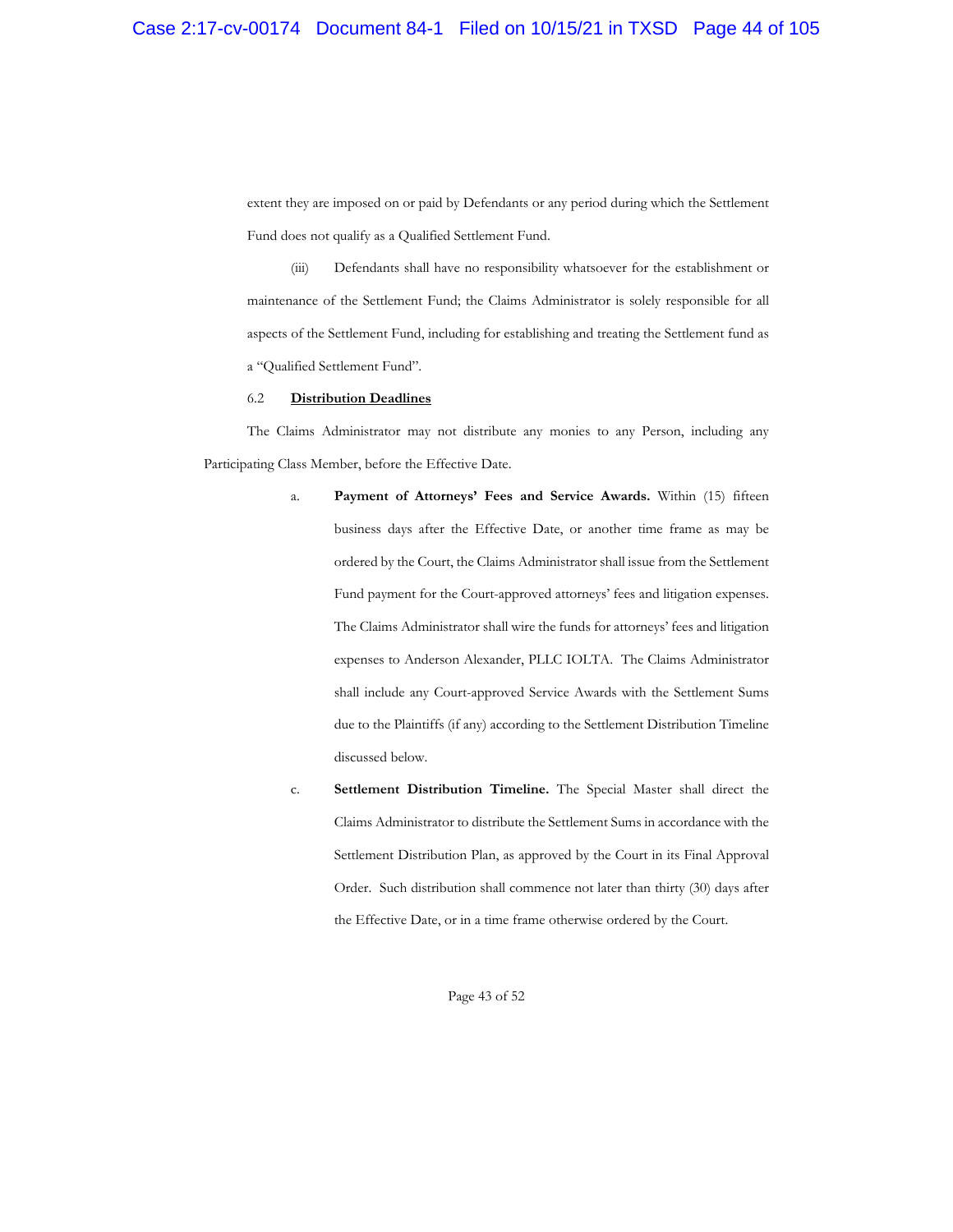d. **Disputes Regarding Payments to Participating Class Members.** The Special Master's decisions with respect to amounts awarded to Participating Class Members under the Claims Program as set forth in the approved Settlement Distribution Plan, and the Claims Administrator's actions in preparing and mailing any checks to Participating Class Members for Settlement Distributions, are final, and neither the Special Master nor the Claims Administrator shall bear any responsibility or liability whatsoever to any Participating Class Member or any Class Member. The Special Master, may, at his sole discretion, utilize the Reserve Fund to account for any untimely Claim Forms or to resolve any disputes regarding the Settlement Distribution Plan.

#### **VII. TERMINATION OF AGREEMENT AND APPEALS**

#### 7.1 **Failure to obtain Court Approval.**

If the Court declines to approve this Agreement and Settlement without modification, this Agreement shall automatically terminate and become null and void, without prejudice to ability of the Parties, at each of their respective sole option and discretion, to agree to any proposed modifications or attempt to negotiate a settlement on different terms. Notwithstanding the preceding sentence, the Court's entry of an order awarding Class Counsel an amount for attorneys' fees or expenses less than the amounts requested by Class Counsel shall not be grounds to void this Agreement.

## 7.2 **Termination by Defendants; Blow-Up Provision.**

(a) Any Defendant may, at its option and sole discretion, terminate the Settlement, and it shall be void as if it were never executed, in the event that Class Members elect to opt out of the Settlement in the following numbers in any one or more of the geographic zones within the Class Area identified below and on Exhibit D:

Page 44 of 52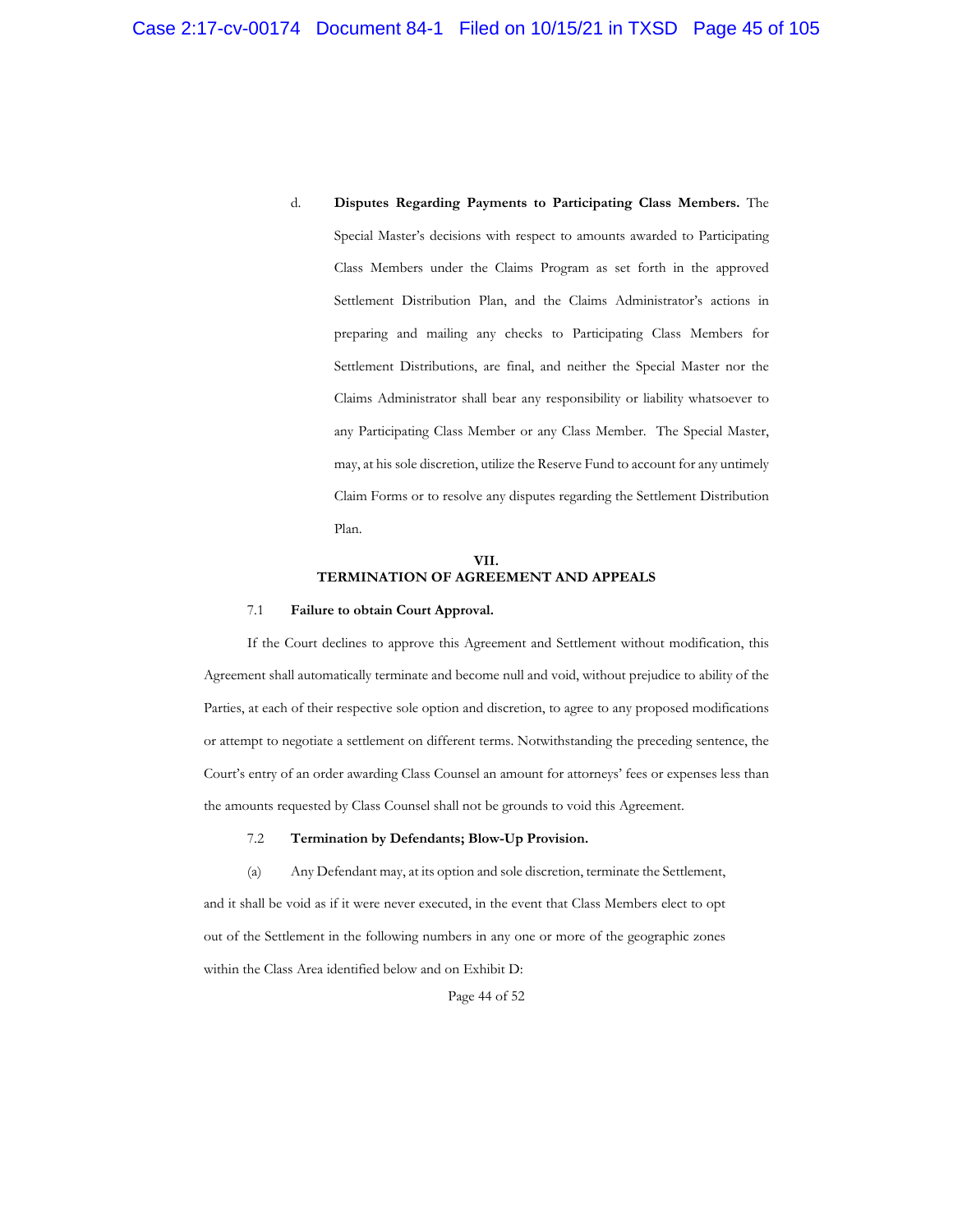- (i) Zone 1 More than three (3) Residential Unit opt outs.
- (ii) Zone 2 More than six (6) Residential Unit opt outs.
- (iii) Zone 3 More than six (6) Residential Unit opt outs.
- (iv) Zone 4 More than 15 Residential Unit opt outs.
- (v) Zone 5 More than 30 Residential Unit opt outs.
- (vi) Zone 6 More than 25 Residential Unit opt outs.
- (vii) Zone 7 More than 30 Residential Unit opt outs.

In all cases above, if at least one Resident within a Residential unit opts out, the entire Residential unit is counted.

(b) If any Defendant exercises its right to terminate this Settlement under this Agreement, this Agreement shall automatically terminate and become null and void, without prejudice to ability of the Parties, at each of their respective sole option and discretion, to attempt to negotiate a settlement on different terms.

7.3 **Appeal.** 

(a) **Waiver of Appeal.** Defendants and Representative Plaintiffs agree to waive all appeals arising out the approval of this Agreement and/or the entry of Judgment by the court.

#### (b) **Appeal of Final Approval Order.**

(i) In the event of any appeal by a party other than Defendants or Representative Plaintiffs, all dates in the Agreement triggered after the date of the Final Approval Order are stayed until fourteen (14) days after all opportunities for any further appellate review have ended, including by any waiver of rights. If any Person appeals the Court's Final Approval Order, the Parties will use their best efforts to defeat the appeal.

(ii) If an appeal challenging the approval of this Settlement results in an order reversing or vacating the Final Approval Order as to the approval of the Settlement or the

Page 45 of 52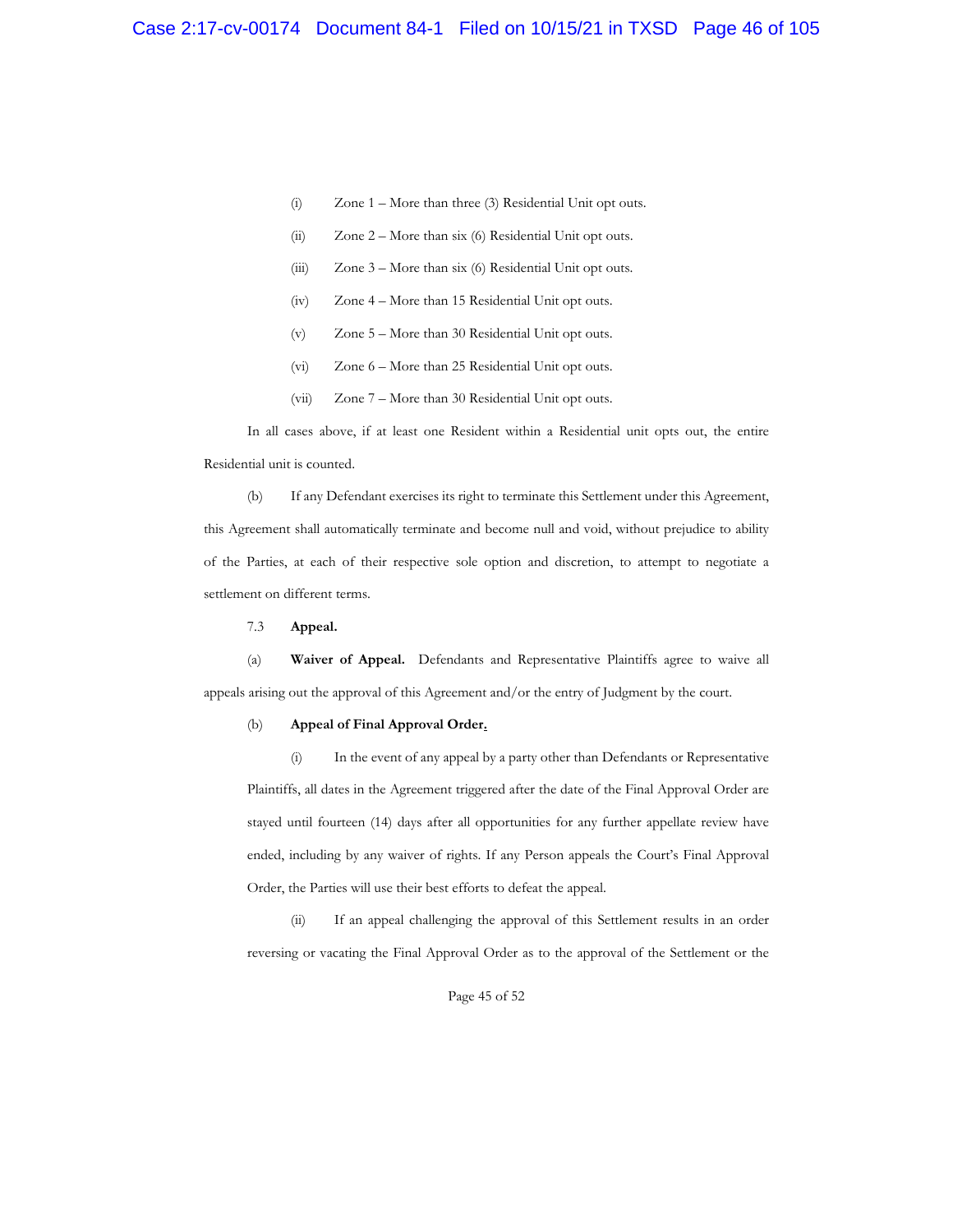certification of the Settlement Class, any Party may undertake, at its sole option, discretion, and expense, to pursue further review (including panel rehearing, en banc rehearing, or a petition for certiorari) of that appellate order. If no Party timely pursues such further review, or if pursuit of such further review fails to secure reinstatement of the Final Approval Order without modification, the Agreement shall automatically terminate and become null and void, without prejudice to ability of the Parties, at each of their respective sole option and discretion, to attempt to negotiate a settlement on different terms.

#### **VIII. MISCELLANEOUS**

#### 8.1 **Entire Agreement.**

This Agreement constitutes the entire agreement among the Parties, and it supersedes all prior agreements or understandings between or among them, oral or written, relating to the Settlement of the Consolidated Action.

#### 8.2 **Construction**.

The Parties acknowledge that this Agreement was jointly drafted and agree that if any of its terms are ambiguous, then the rule of construction construing the ambiguity against the drafting party shall not be employed in the interpretation of this Agreement.

## 8.3 **Governing Law**.

The Agreement shall be governed and construed by the substantive law of the State of Texas, without application of Texas's choice-of-law rules. Jurisdiction and venue for all proceedings in connection with the Agreement, or arising as a result of any matter relating to this Settlement, or addressed in the Agreement, shall be in the United States District Court for the Southern District of Texas.

#### 8.4 **Reasonable Extensions**.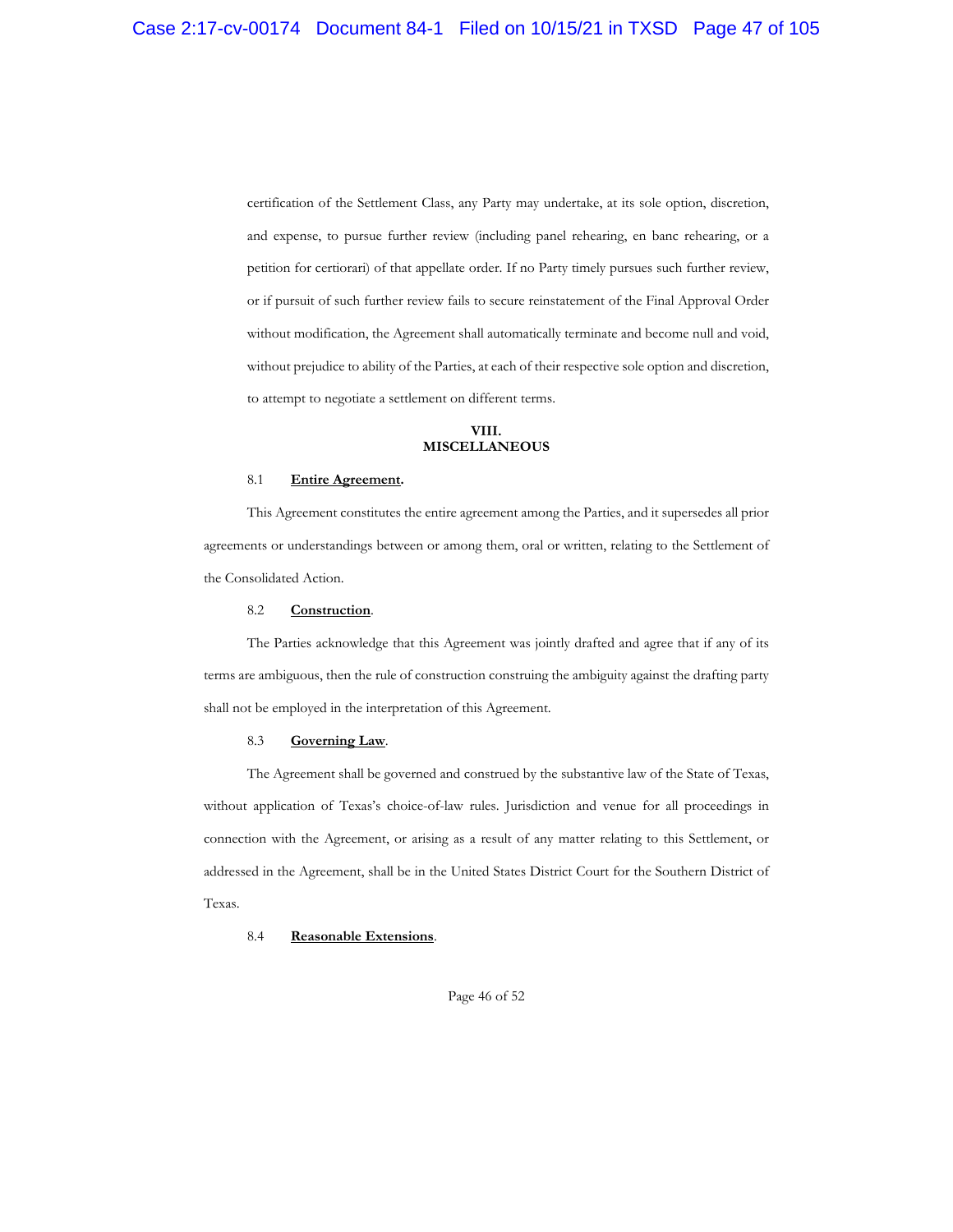The Parties may agree in writing to reasonable extensions of time to carry out any of the provisions of the Agreement, subject to approval by the Court if required.

#### 8.5 **Amendment**.

This Agreement may be amended only by a writing executed by all signatories hereto, provided that after entry of the Preliminary Approval Order, this Agreement may be modified or amended only by written agreement signed on behalf of the Parties and approved by the Court.

#### 8.6 **Retention of Jurisdiction**.

The United States District Court for the Southern District of Texas shall retain jurisdiction over the Parties to resolve any dispute that may arise regarding this Agreement.

#### 8.7 **Waiver**.

The provisions of this Agreement may be waived only by written agreement signed by the waiving party. The waiver by any Party of any breach of this Agreement shall not be deemed to be or construed as a waiver of any other breach, whether prior to, subsequent to, or contemporaneous with this Agreement.

#### 8.8 **Force Majeure**.

The failure of any Party to perform any of its obligations hereunder shall not subject any Party to any liability or remedy for damages, or otherwise, where such failure is occasioned in whole or in part by Acts of God, fires, accidents, other natural disasters, diseases, pandemics, or other wide-spread infectious disease events, interruptions or delays in communications or transportation, labor disputes or shortages, shortages of material or supplies, governmental laws, rules or regulations of other governmental bodies or tribunals, acts or failures to act of any third parties, or any other similar or different circumstances or causes beyond the reasonable control of such Party.

#### 8.9 **No Liability**.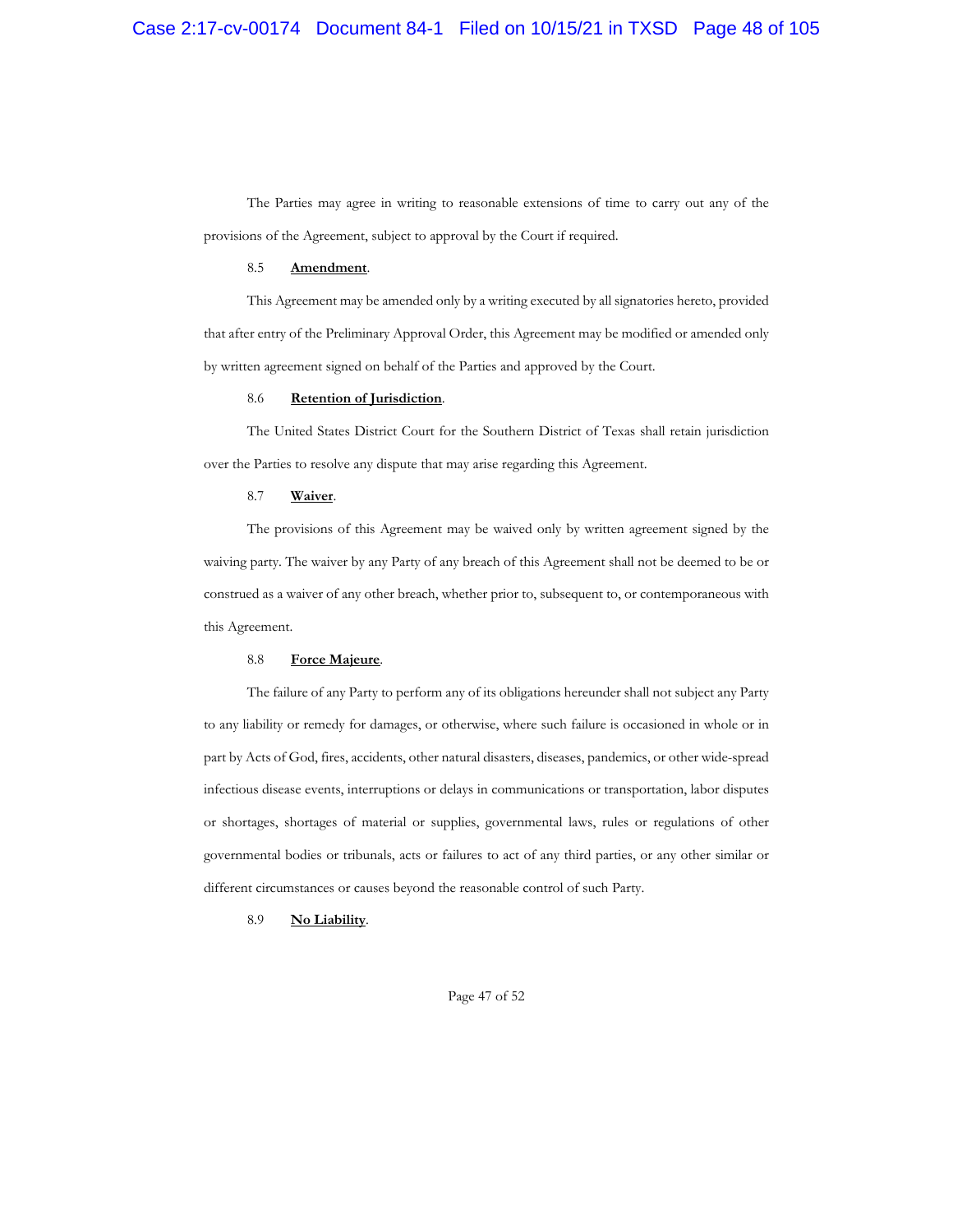No Person shall have any claim against any Plaintiff, Class Member, Class Counsel, Released Parties, Defendants' Counsel, the Special Master or the Claims Administrator based on actions that any Plaintiff, Class Member, Class Counsel, Released Persons, Defendants' Counsel, the Special Master or the Claims Administrator was required or permitted to take under this Agreement.

## 8.10 **Execution**.

This Agreement may be executed in counterparts and shall be binding upon each Party and all Parties executing this or any counterpart.

#### 8.11 **Notices.**

Any notice, demand, or other communication required to be given to a Party under this Agreement shall be in writing and shall be deemed duly given upon receipt if it is addressed to the intended recipient as set forth below and personally delivered, emailed, sent by registered or certified mail (postage prepaid), sent by confirmed facsimile, or delivered by reputable express overnight courier:

#### **Class Counsel:**

**Austin W. Anderson**  austin@a2xlaw.com **Clif Alexander** clif@a2xlaw.com **ANDERSON ALEXANDER PLLC** 819 N. Upper Broadway Corpus Christi, Texas 78401 Telephone: (361) 452-1279 Facsimile: (361) 452-1284

**Stuart R. White** stuart@lileswhite.com **Kevin W. Liles** kevin@lileswhite.com **LILES WHITE PLLC** 500 N. Water Street, Suite 800 Corpus Christi, Texas 78401 Telephone: (361) 826-0100 Facsimile: (361) 826-0101

Page 48 of 52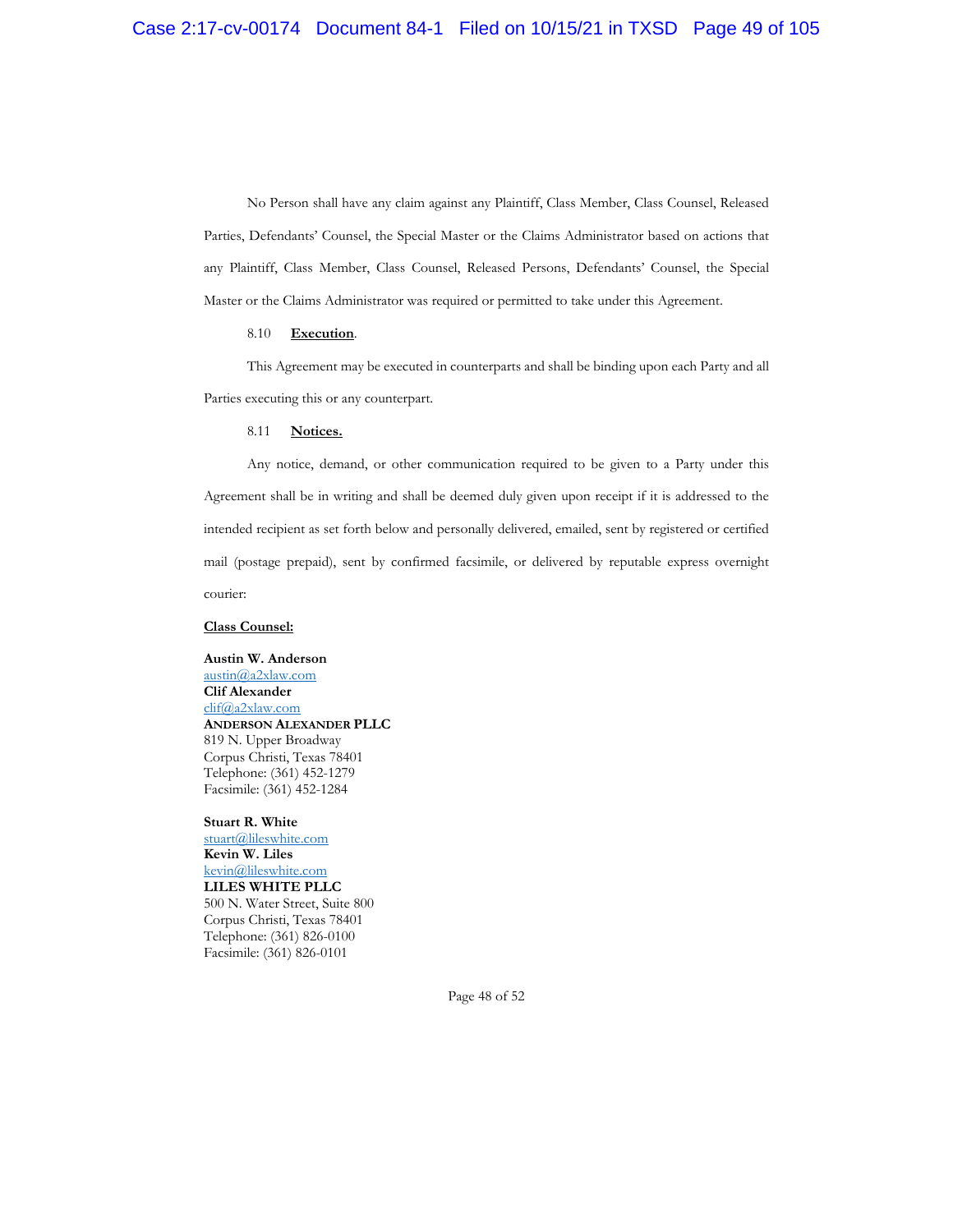### **T. Roe Frazer II**

roe@frazerlaw.com **FRAZER PLC** 1 Burton Hills Blvd., Suite 215 Nashville, Tennessee 37215 Telephone: (615) 647-0990

## **Counsel for Defendants:**

**Michael A. Chernekoff**  mchernekoff@joneswalker.com **Lara D. Pringle** lpringle@joneswalker.com **JONES WALKER PLLC** 811 Main, Suite 2900 Houston, Texas 77002 Telephone: 713.437.1800 Facsimile: 713.437.1810

## **J. A. "Tony" Canales**

tonycanales@canalessimonson.com **Patricia Canales Bell** pmcanales@canalessimonson.com **Canales & Simonson, P.C.** 2601 Morgan Ave. Corpus Christi, Texas 78405 Office: 361-883-0601 Fax: 361-884-7023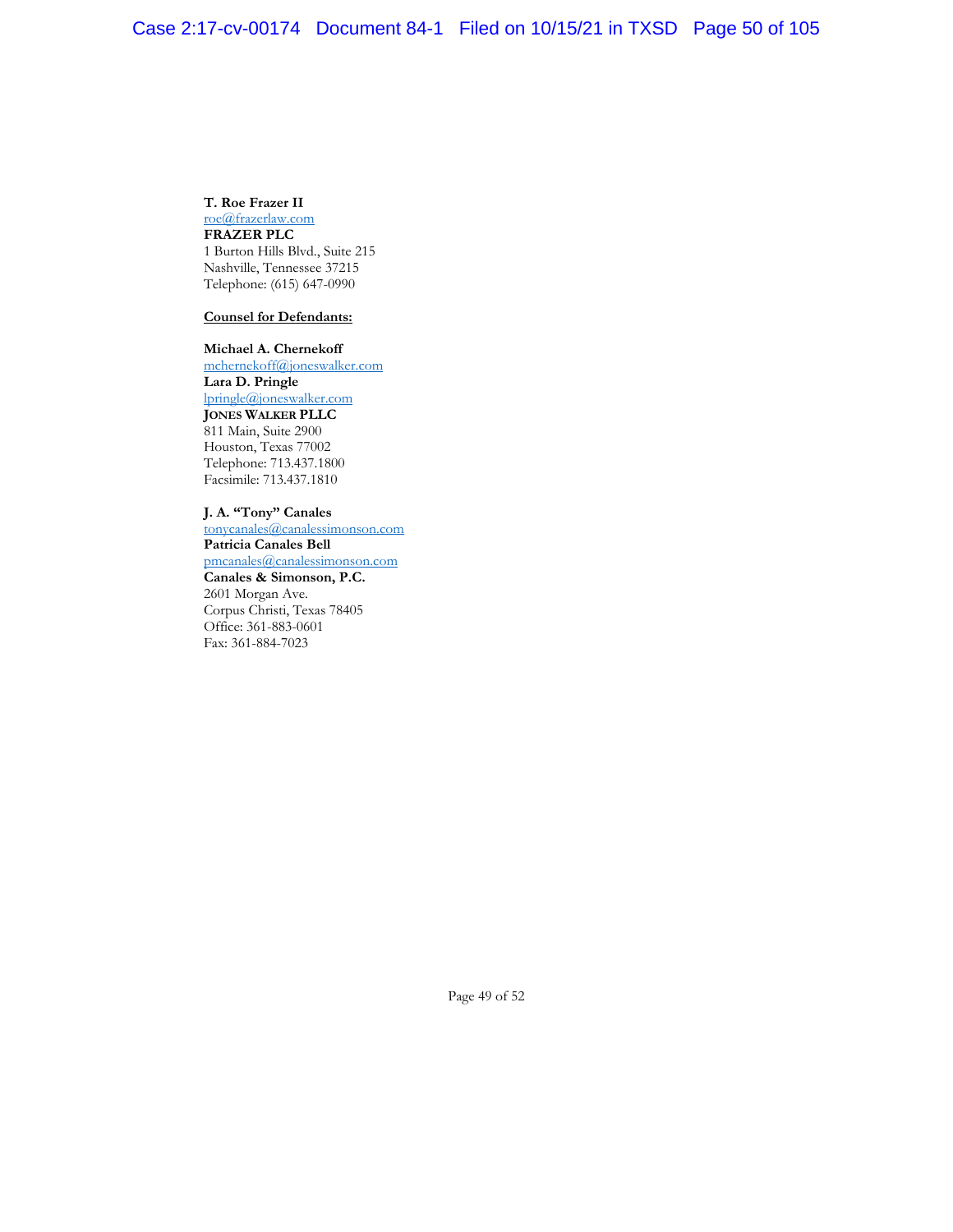# Case 2:17-cv-00174 Document 84-1 Filed on 10/15/21 in TXSD Page 51 of 105

Executed and Agreed as to form, this  $\frac{28\text{th}}{\text{day of}}$  of September 2021.

Austria Austria CDT) Austin Anderson

Class Counsel

Counsel for Defendants

Page 50 of 52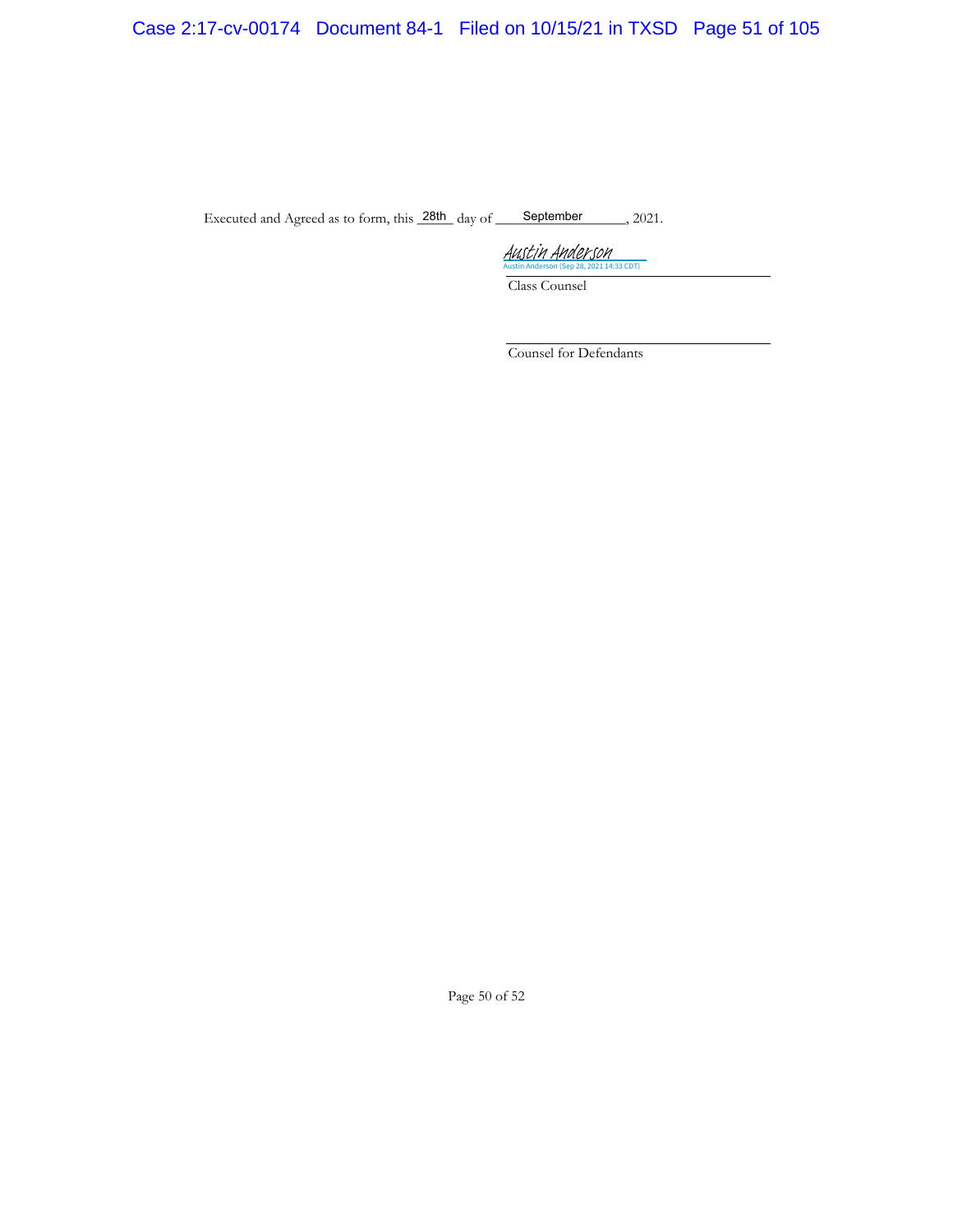Case 2:17-cv-00174 Document 84-1 Filed on 10/15/21 in TXSD Page 52 of 105

Executed and Agreed as to form, this  $1/14$  day of  $\theta$  of subseter, 2021.

Class Counsel Counsel for Defendants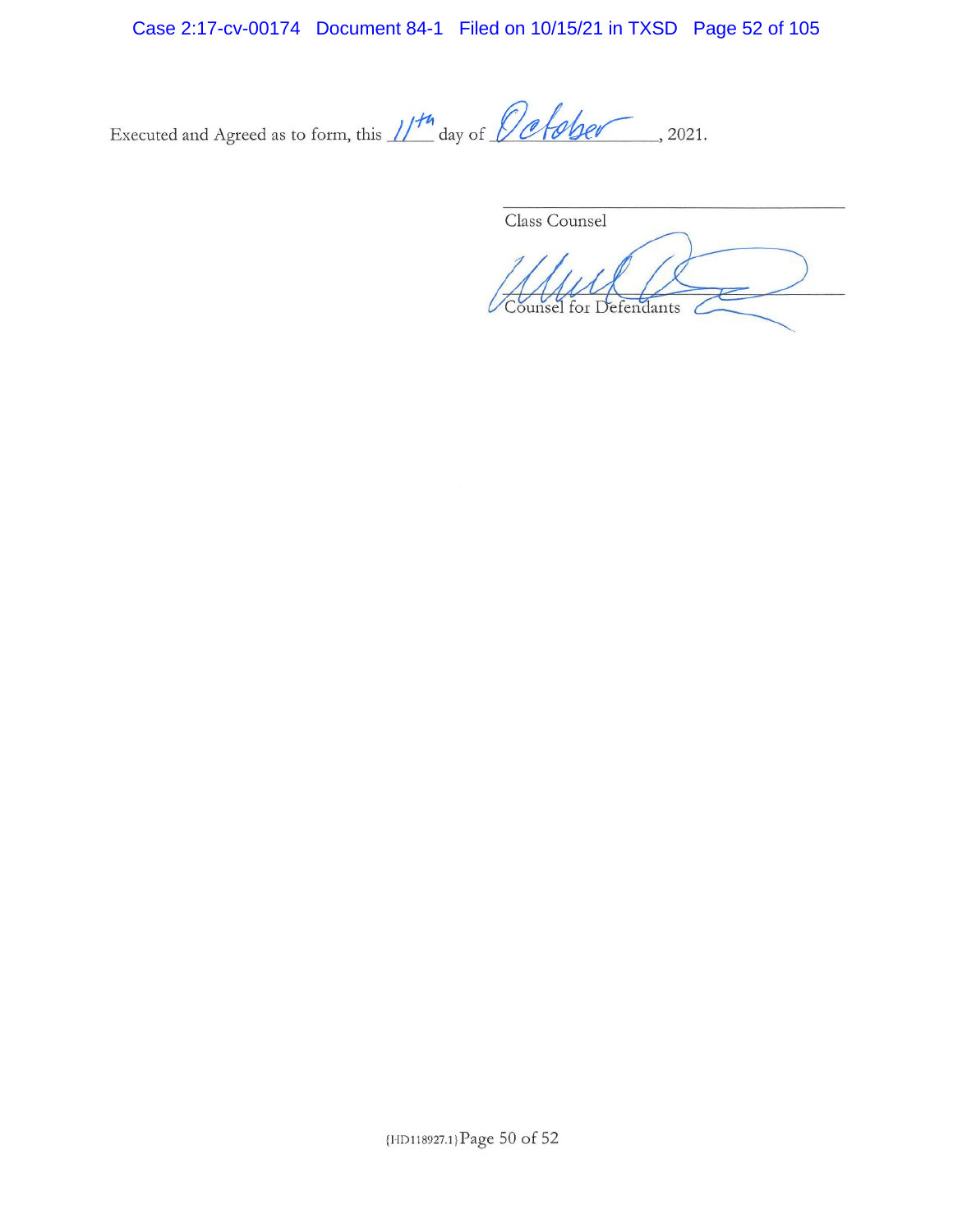# Case 2:17-cv-00174 Document 84-1 Filed on 10/15/21 in TXSD Page 53 of 105

Agreed to by:

Dated: <u>Sep</u> 22, 2021

Blake Chapman  $\mathsf{Sep}\ 22,2021$   $\mathsf{BA}_{\mathsf{Web}\ \mathsf{A}\ \mathsf{Chapman}\ (\mathsf{Sep}\ 22,2021\ 15:54\ \mathsf{CDT})}$ 

Dated: \_\_\_\_\_\_\_\_\_\_\_\_\_\_\_\_\_\_\_\_\_\_\_\_\_\_ By:

By:  $\frac{\text{Ricky \xleq \text{Re}}}{\text{Ricky \xleq \text{Re}}$ 

By:  $\frac{G}{Gary Thurmond, Jr.}$ 

Dated: \_\_\_\_\_\_\_\_\_\_\_\_\_\_\_\_\_\_\_\_\_\_\_\_\_\_ By:

Dated: \_\_\_\_\_\_\_\_\_\_\_\_\_\_\_\_\_\_\_\_\_\_\_\_\_\_ By:

Dated: \_\_\_\_\_\_\_\_\_\_\_\_\_\_\_\_\_\_\_\_\_\_\_\_\_\_ By:

By: Carolyn Thurmond

By: Hortensia Martinez

Dated: \_\_\_\_\_\_\_\_\_\_\_\_\_\_\_\_\_\_\_\_\_\_\_\_\_\_ By:

By: Charles Garrett

Dated: \_\_\_\_\_\_\_\_\_\_\_\_\_\_\_\_\_\_\_\_\_\_\_\_\_\_ By:

Roel Garcia

Page 51 of 52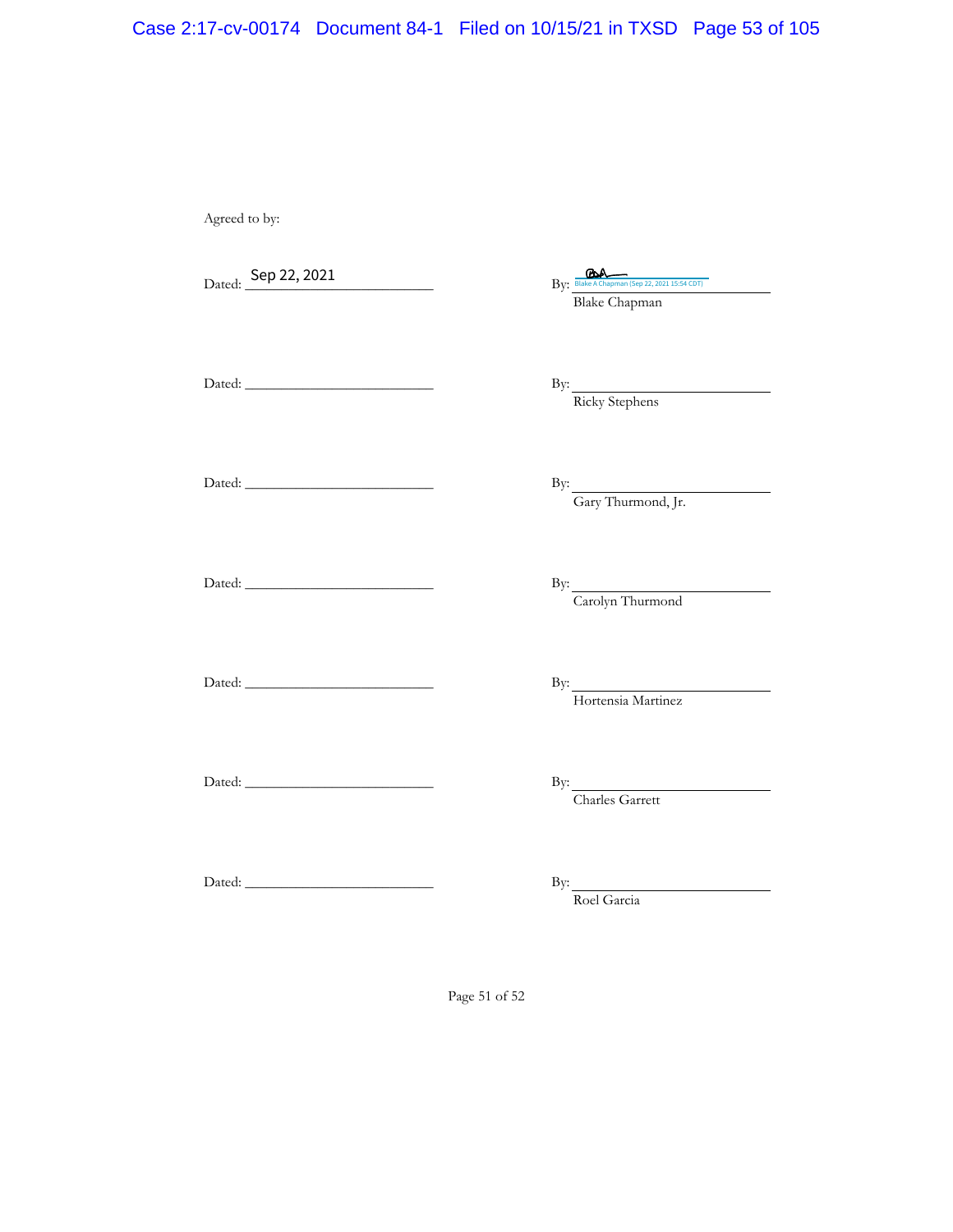## Case 2:17-cv-00174 Document 84-1 Filed on 10/15/21 in TXSD Page 54 of 105

Agreed to by:

Dated: \_\_\_\_\_\_\_\_\_\_\_\_\_\_\_\_\_\_\_\_\_\_\_\_\_\_ By:

By: Blake Chapman

 $Dated:$   $\begin{array}{c|c} \textsf{Sep 23,2021} & \textsf{By:} \end{array}$ 

Ricky Stephens Ricky Stephens (Sep 23, 2021 19:27 CDT)

By:  $\frac{Gary Thurmond, Jr.}{Gary Thurmond, Jr.}$ 

Dated: \_\_\_\_\_\_\_\_\_\_\_\_\_\_\_\_\_\_\_\_\_\_\_\_\_\_ By:

Dated: \_\_\_\_\_\_\_\_\_\_\_\_\_\_\_\_\_\_\_\_\_\_\_\_\_\_ By:

By: Carolyn Thurmond

Dated: \_\_\_\_\_\_\_\_\_\_\_\_\_\_\_\_\_\_\_\_\_\_\_\_\_\_ By:

Dated: \_\_\_\_\_\_\_\_\_\_\_\_\_\_\_\_\_\_\_\_\_\_\_\_\_\_ By:

By: Hortensia Martinez

Charles Garrett

Dated: \_\_\_\_\_\_\_\_\_\_\_\_\_\_\_\_\_\_\_\_\_\_\_\_\_\_ By:

By: Roel Garcia

Page 51 of 52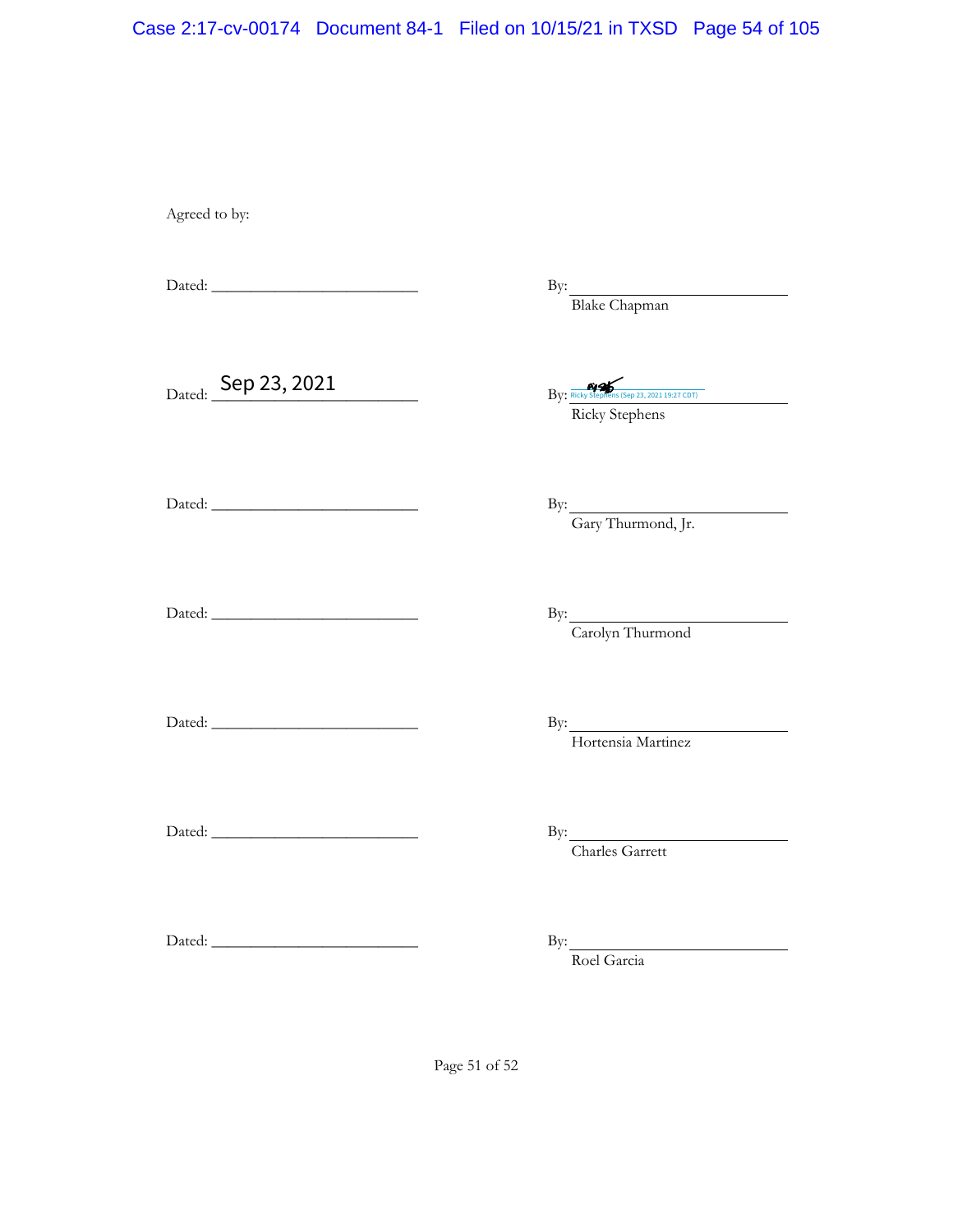## Case 2:17-cv-00174 Document 84-1 Filed on 10/15/21 in TXSD Page 55 of 105

Agreed to by:

Dated: \_\_\_\_\_\_\_\_\_\_\_\_\_\_\_\_\_\_\_\_\_\_\_\_\_\_ By:

By: Blake Chapman

Dated: \_\_\_\_\_\_\_\_\_\_\_\_\_\_\_\_\_\_\_\_\_\_\_\_\_\_ By:

By:  $\frac{\text{Ricky \xleq \text{kephens}}}{\text{Ricky \xleq \text{tephens}}}}$ 

Dated: Sep 24, 2021  $\frac{Gary\text{ ThuYMond}}{By;\frac{Gary\text{ ThuYMond}}{897\text{ ThuYMond}}(5e)24,2021}$ 

Dated: \_\_\_\_\_\_\_\_\_\_\_\_\_\_\_\_\_\_\_\_\_\_\_\_\_\_ By:

By: Carolyn Thurmond

Gary Thurmond, Jr.

Dated: \_\_\_\_\_\_\_\_\_\_\_\_\_\_\_\_\_\_\_\_\_\_\_\_\_\_ By:

Dated: \_\_\_\_\_\_\_\_\_\_\_\_\_\_\_\_\_\_\_\_\_\_\_\_\_\_ By:

By: Hortensia Martinez

Charles Garrett

Dated: \_\_\_\_\_\_\_\_\_\_\_\_\_\_\_\_\_\_\_\_\_\_\_\_\_\_ By:

By: Roel Garcia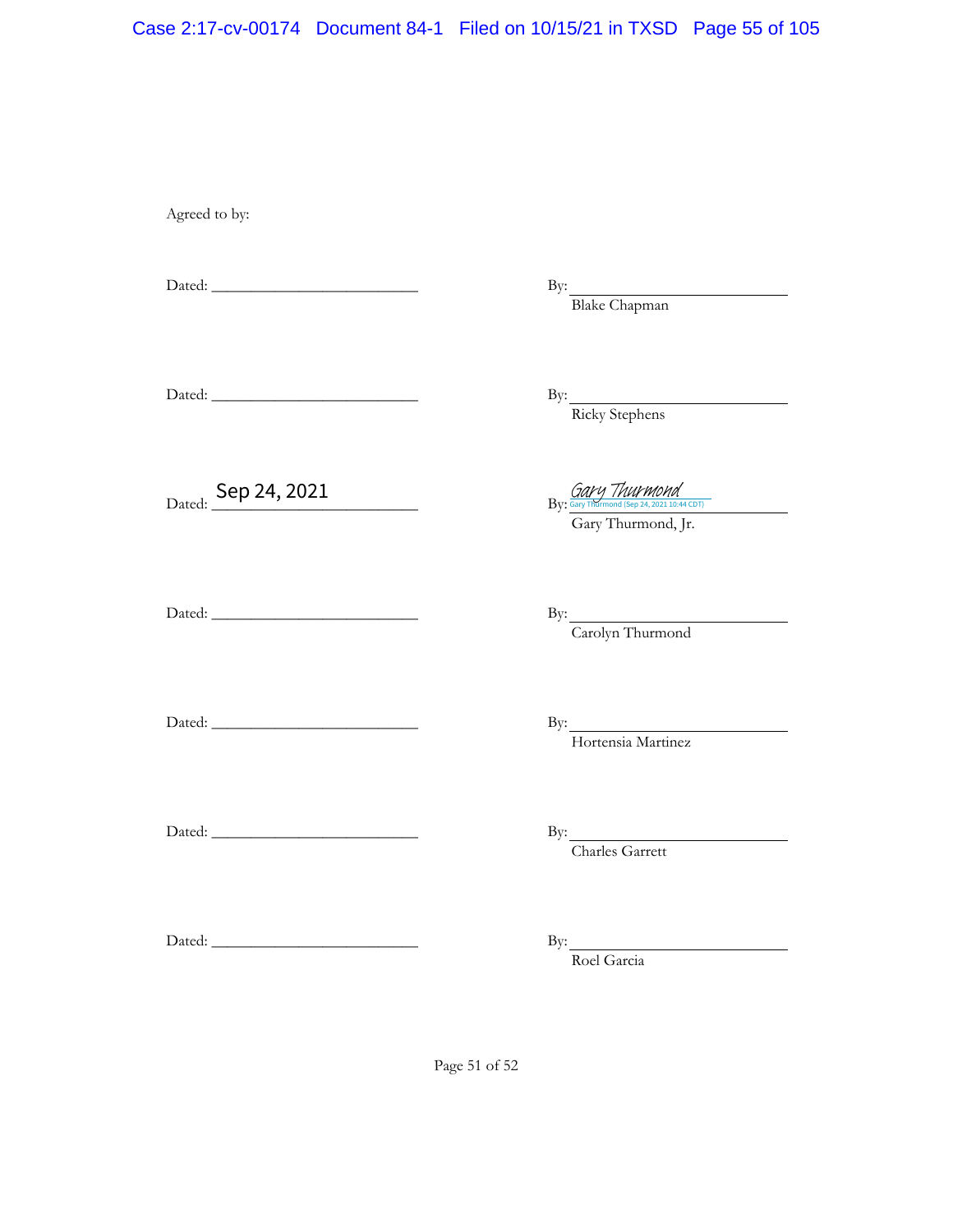# Case 2:17-cv-00174 Document 84-1 Filed on 10/15/21 in TXSD Page 56 of 105

Agreed to by:

Dated: \_\_\_\_\_\_\_\_\_\_\_\_\_\_\_\_\_\_\_\_\_\_\_\_\_\_ By:

By: Blake Chapman

Dated: \_\_\_\_\_\_\_\_\_\_\_\_\_\_\_\_\_\_\_\_\_\_\_\_\_\_ By:

By:  $\frac{\text{Ricky \xleq \text{Re}}}{\text{Ricky \xleq \text{Re}}$ 

Dated: \_\_\_\_\_\_\_\_\_\_\_\_\_\_\_\_\_\_\_\_\_\_\_\_\_\_ By:

By:  $\frac{G}{G}$ Gary Thurmond, Jr.

Dated: Sep 27, 2021  $\mathsf{Sep}\ 27,2021$   $\mathsf{Exp}\ \mathsf{C}_{\mathsf{Group}\ \textsf{Thurmond}\,(\mathsf{Sep}\ 27,2021\ 15;20\,\mathbb{C}\mathbb{D}7)}$ 

Carolyn Thurmond

Dated: \_\_\_\_\_\_\_\_\_\_\_\_\_\_\_\_\_\_\_\_\_\_\_\_\_\_ By:

By: Hortensia Martinez

Charles Garrett

Dated: \_\_\_\_\_\_\_\_\_\_\_\_\_\_\_\_\_\_\_\_\_\_\_\_\_\_ By:

Dated: \_\_\_\_\_\_\_\_\_\_\_\_\_\_\_\_\_\_\_\_\_\_\_\_\_\_ By:

Roel Garcia

Page 51 of 52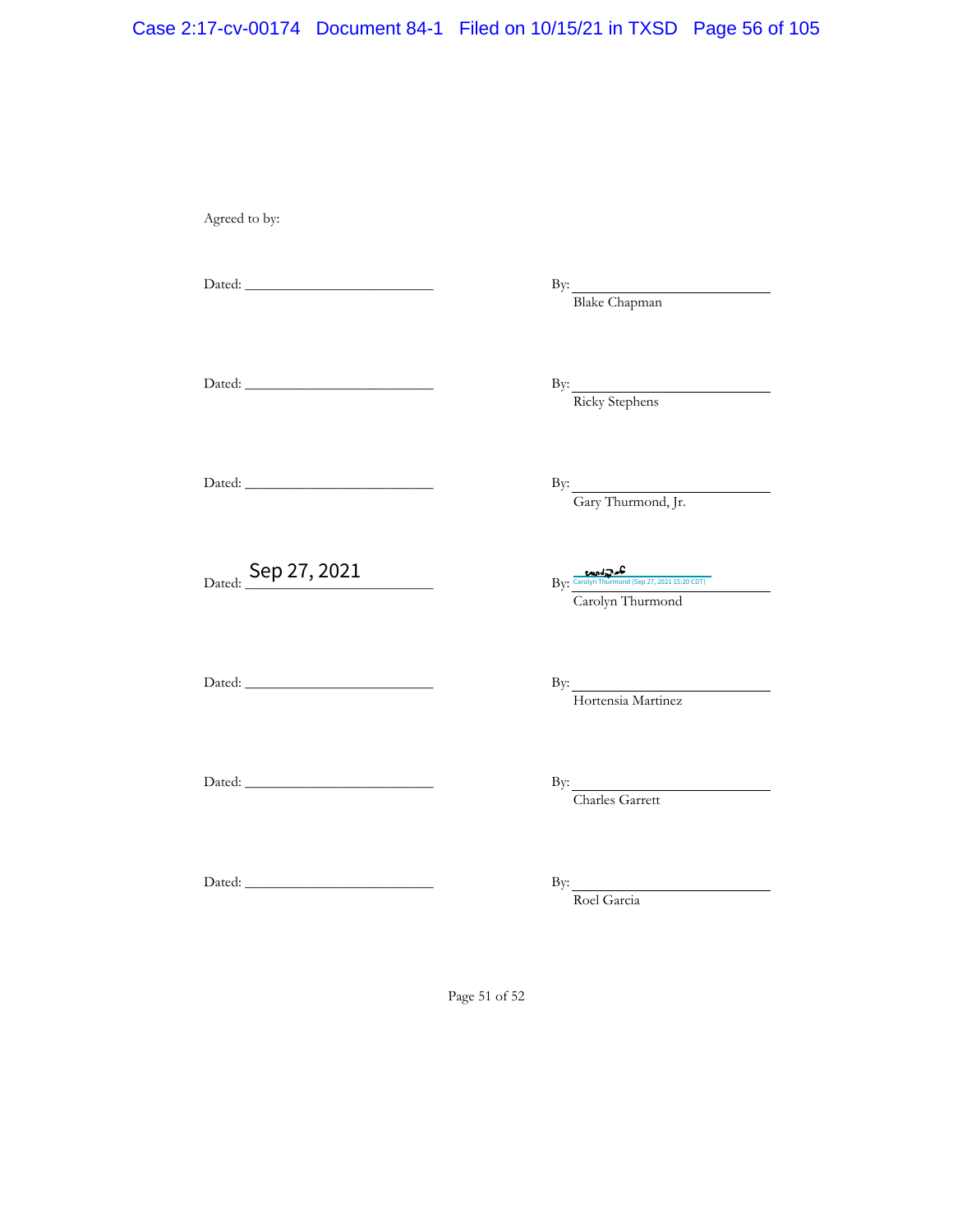# Case 2:17-cv-00174 Document 84-1 Filed on 10/15/21 in TXSD Page 57 of 105

Agreed to by:

Dated: \_\_\_\_\_\_\_\_\_\_\_\_\_\_\_\_\_\_\_\_\_\_\_\_\_\_ By:

By: Blake Chapman

Dated: \_\_\_\_\_\_\_\_\_\_\_\_\_\_\_\_\_\_\_\_\_\_\_\_\_\_ By:

By:  $\frac{\text{Ricky \xleq \text{Re}}}{\text{Ricky \xleq \text{Re}}$ 

Dated: \_\_\_\_\_\_\_\_\_\_\_\_\_\_\_\_\_\_\_\_\_\_\_\_\_\_ By:

Dated: \_\_\_\_\_\_\_\_\_\_\_\_\_\_\_\_\_\_\_\_\_\_\_\_\_\_ By:

Dated: Sep 24, 2021

By: Carolyn Thurmond

By:  $\frac{G}{G}$ Gary Thurmond, Jr.

 $\frac{U_{\text{f}}}{B_{\text{V}}}\frac{U_{\text{f}}}{B_{\text{V}}}\frac{U_{\text{f}}}{B_{\text{V}}}\frac{U_{\text{f}}}{B_{\text{V}}}\frac{U_{\text{f}}}{B_{\text{V}}}\frac{U_{\text{f}}}{B_{\text{V}}}\frac{U_{\text{f}}}{B_{\text{V}}}\frac{U_{\text{f}}}{B_{\text{V}}}\frac{U_{\text{f}}}{B_{\text{V}}}\frac{U_{\text{f}}}{B_{\text{V}}}\frac{U_{\text{f}}}{B_{\text{V}}}\frac{U_{\text{f}}}{B_{\text{V}}}\frac{U$ 

Hortensia Martinez

Dated: \_\_\_\_\_\_\_\_\_\_\_\_\_\_\_\_\_\_\_\_\_\_\_\_\_\_ By:

By: Charles Garrett

Dated: \_\_\_\_\_\_\_\_\_\_\_\_\_\_\_\_\_\_\_\_\_\_\_\_\_\_ By:

Roel Garcia

Page 51 of 52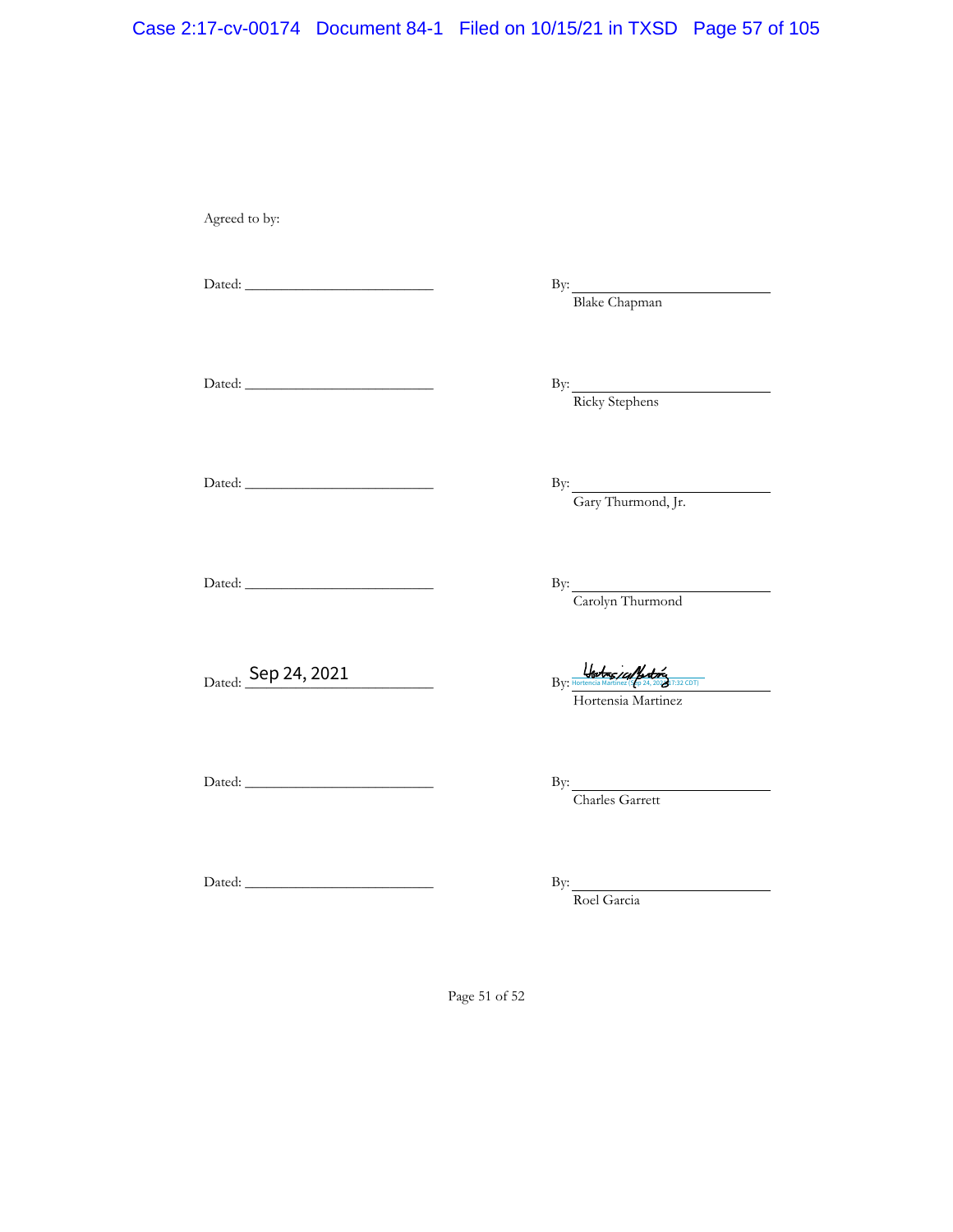# Case 2:17-cv-00174 Document 84-1 Filed on 10/15/21 in TXSD Page 58 of 105

Agreed to by:

Dated: \_\_\_\_\_\_\_\_\_\_\_\_\_\_\_\_\_\_\_\_\_\_\_\_\_\_ By:

By: Blake Chapman

By:  $\frac{\text{Ricky \xleq \text{Re}}}{\text{Ricky \xleq \text{Re}}$ 

Dated: \_\_\_\_\_\_\_\_\_\_\_\_\_\_\_\_\_\_\_\_\_\_\_\_\_\_ By:

Dated: \_\_\_\_\_\_\_\_\_\_\_\_\_\_\_\_\_\_\_\_\_\_\_\_\_\_ By:

Dated: \_\_\_\_\_\_\_\_\_\_\_\_\_\_\_\_\_\_\_\_\_\_\_\_\_\_ By:

Dated: \_\_\_\_\_\_\_\_\_\_\_\_\_\_\_\_\_\_\_\_\_\_\_\_\_\_ By:

 $D_{\rm ated:}$  Sep 22, 2021

Charles Garrett Charles A Garrett (Sep 22, 2021 11:53 CDT)

Dated: \_\_\_\_\_\_\_\_\_\_\_\_\_\_\_\_\_\_\_\_\_\_\_\_\_\_ By:

Roel Garcia

Page 51 of 52

By: Gary Thurmond, Jr.

By: Carolyn Thurmond

By: Hortensia Martinez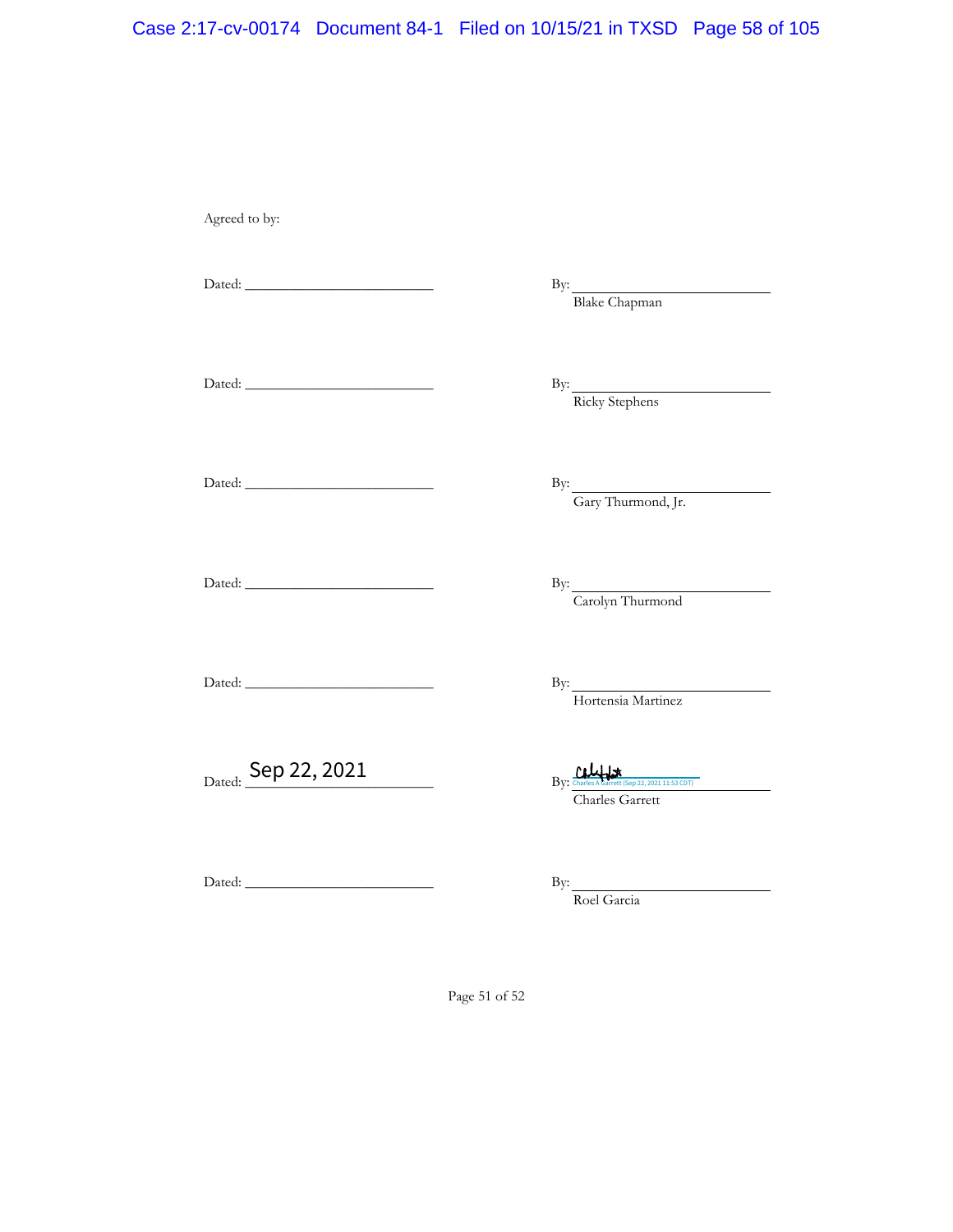## Case 2:17-cv-00174 Document 84-1 Filed on 10/15/21 in TXSD Page 59 of 105

Agreed to by:

Dated: \_\_\_\_\_\_\_\_\_\_\_\_\_\_\_\_\_\_\_\_\_\_\_\_\_\_ By:

Dated: \_\_\_\_\_\_\_\_\_\_\_\_\_\_\_\_\_\_\_\_\_\_\_\_\_\_ By:

By:  $\frac{\text{Blake Chapman}}{}$ 

By:  $\frac{\text{Ricky \xleq \text{kephens}}}{\text{Ricky \xleq \text{kephens}}}}$ 

Dated: \_\_\_\_\_\_\_\_\_\_\_\_\_\_\_\_\_\_\_\_\_\_\_\_\_\_ By:

Dated: \_\_\_\_\_\_\_\_\_\_\_\_\_\_\_\_\_\_\_\_\_\_\_\_\_\_ By:

By: Carolyn Thurmond

By:  $\frac{G}{G}$ Gary Thurmond, Jr.

Dated: \_\_\_\_\_\_\_\_\_\_\_\_\_\_\_\_\_\_\_\_\_\_\_\_\_\_ By:

Dated: \_\_\_\_\_\_\_\_\_\_\_\_\_\_\_\_\_\_\_\_\_\_\_\_\_\_ By:

Charles Garrett

By: Hortensia Martinez

Dated: <u>Sep 27, 2021</u>

Sep 27, 2021  $R_V \frac{d\mathcal{U}}{R_{\text{Rel gate}}(k_{\text{ep 27,202120:54 CDT})}$ 

Roel Garcia

Page 51 of 52